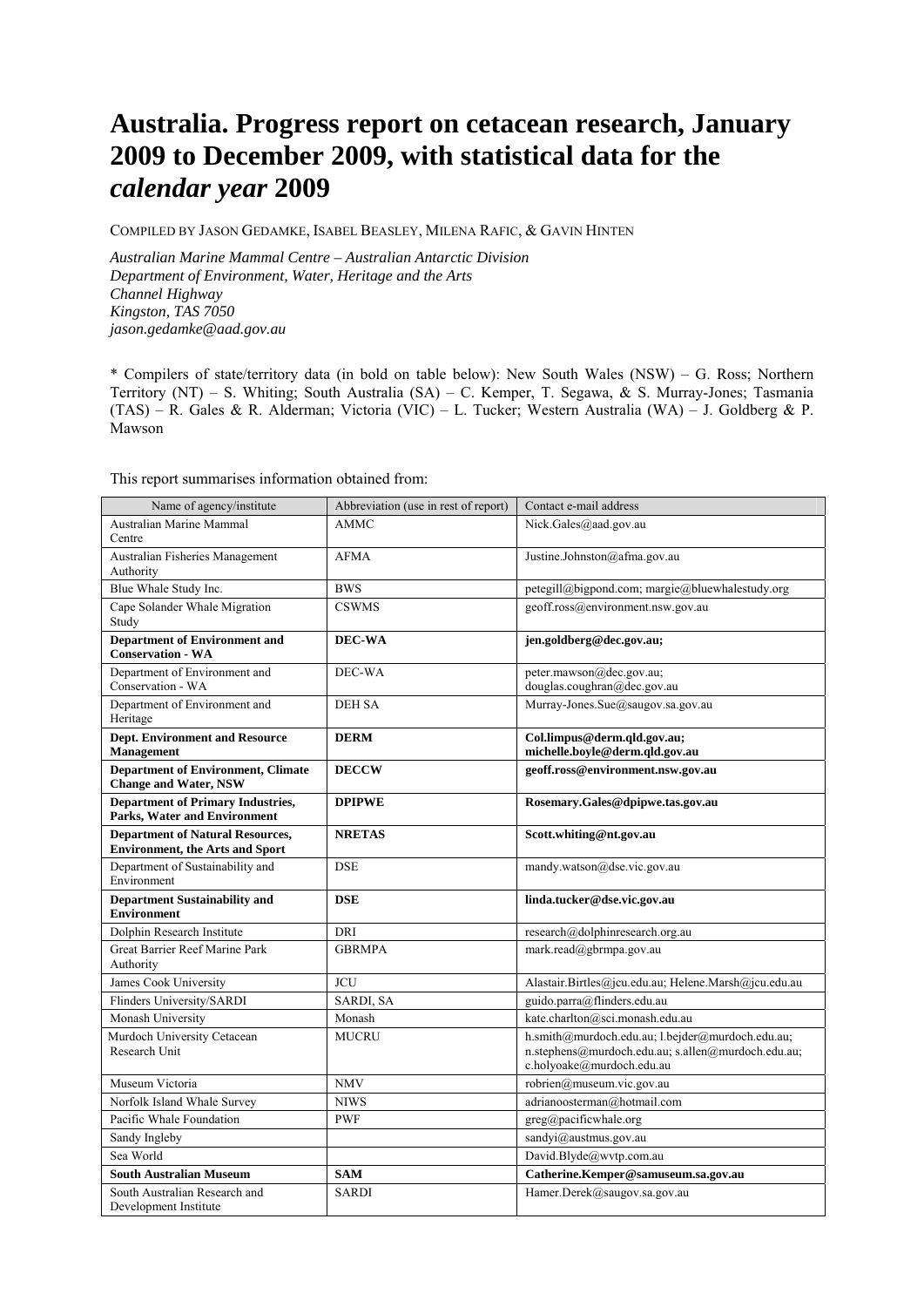| Southern Cross University Whale<br>Research Centre                                                                                                                                                                                                                                            | <b>SCUWRC</b> | dburns@scu.edu.au; cfury@scu.edu.au;<br>pbeeman@scu.edu.au; |  |  |
|-----------------------------------------------------------------------------------------------------------------------------------------------------------------------------------------------------------------------------------------------------------------------------------------------|---------------|-------------------------------------------------------------|--|--|
| The Oceania Project                                                                                                                                                                                                                                                                           | <b>TOP</b>    | wally@oceania.org.au                                        |  |  |
| University of Oueensland                                                                                                                                                                                                                                                                      | UQ            | r.dunlop@uq.edu.au                                          |  |  |
| University of Tasmania                                                                                                                                                                                                                                                                        | <b>UTAS</b>   | Karen.Evans@csiro.au                                        |  |  |
| Western Australian Museum                                                                                                                                                                                                                                                                     | <b>WAM</b>    | bannis@bigpond.com                                          |  |  |
| Western Whale Research Pty Ltd                                                                                                                                                                                                                                                                | <b>WWR</b>    | cb@it.net.au                                                |  |  |
| Whales and Dolphin Conservation<br>Society                                                                                                                                                                                                                                                    | <b>WDCS</b>   | bossley@internode.on.net                                    |  |  |
| Note: Data presented here are compiled from federal and state agencies, research organizations, and individual researchers who respond to a<br>request for information. It is based upon submissions received, and as such, is not a complete record of research undertaken in Australia, and |               |                                                             |  |  |

data that are reported are often based upon unpublished records.

### **1. SPECIES AND STOCKS STUDIED**

| IWC common name                              | IWC recommended scientific name       | Area/stock(s)                                                     | Items referred to                                                   |
|----------------------------------------------|---------------------------------------|-------------------------------------------------------------------|---------------------------------------------------------------------|
| <b>MYSTICETES</b>                            |                                       |                                                                   |                                                                     |
| Blue whale (Antarctic and/or<br>pygmy forms) | Balaenoptera musculus<br>(brevicauda) | SA; WA; VIC                                                       | 2.1.1; 2.1.2; 2.2; 3.1.1; 4.1; 4.3,<br>6.3.1, 6.3.2; 8; 9           |
| Bryde's whale                                | Balaenoptera edeni                    | East Coast                                                        | 8                                                                   |
| Fin whale                                    | Balaenoptera physalus                 | <b>SA</b>                                                         | 4.2; 6.3.1; 8                                                       |
| Humpback whale                               | Megaptera novaeangliae                | Breeding Stock D & E;<br>Group IV & V; NSW; NT;<br>SA; VIC; WA    | 2.1.1, 2.1.2, 2.2; 4.1; 4.3; 6.3;<br>6.3.1, 6.3.2; 7.3.2; 8,        |
| Minke whale, Antarctic                       | Balaenoptera bonaerensis              | East Antarctic                                                    | 2.11; 2.2; 8; 10; 11.2                                              |
| Minke whale, Dwarf                           | Balaenoptera acutorostrata            | NSW; OLD; WA; Eastern<br>Australia; Southern Ocean;<br><b>TAS</b> | 2.1.1, 2.1.2; 2.2; 3.1.1; 3.2; 4.1;<br>8; 9; 11.1; 11.2             |
| Right whale, Pygmy                           | Caperea marginata                     | SA; TAS; WA                                                       | 4.3, 8, 9                                                           |
| Right whale, Southern                        | Eubalaena australis                   | NSW; SA; SE Australia; WA                                         | 2.1.1, 2.1.2; 2.2, 3.1.1, 4.1; 6.3;<br>6.3.1; 6.3.2; 10, 11.1, 11.2 |
| Unid. baleen whale                           | Unidentified Mysticeti                | <b>TAS</b>                                                        | 2.1.2                                                               |
| <b>ODONTOCETES</b>                           |                                       |                                                                   |                                                                     |
| Andrew's beaked whale                        | Mesoplodon bowdoini                   | <b>NSW</b>                                                        | 8                                                                   |
| Australian snubfin dolphin                   | Orcaella heinsohni                    | QLD; NT                                                           | 2.1.1, 2.2, 3.1, 8; 9                                               |
| Blainville's beaked whale                    | Mesoplodon densirostris               | <b>NSW</b>                                                        | 4.3; 8                                                              |
| Bottlenose dolphin, Common                   | Tursiops truncatus                    | Coral Sea; NSW; SA; TAS;<br><b>VIC</b>                            | 2.1.1; 4.3, 8, 9; 7.3.2, 8,                                         |
| Bottlenose dolphin, Indo-<br>pacific         | Tursiops aduncus                      | QLD; NSW; SA                                                      | 3.1.1; 4.2; 4.3; 7.2; 7.3.1; 7.3.2;<br>8;9                          |
| Bottlenose dolphin                           | Tursiops spp.                         | NSW; NT; SA; VIC; WA;                                             | 2.1.1; 2.2; 3; 3.1.1; 4.3; 4.4; 5;<br>7.3.2; 8; 9; 11.2             |
| Common dolphin, Short-<br>beaked             | Delphinus delphis                     | Australia; QLD; NSW; SA;<br>Southern Ocean; TAS; VIC              | 2.1.1; 2.2; 3.1.1; 4.2; 4.3; 7.3.2;<br>8; 11.2                      |
| Cuvier's beaked whale                        | Ziphius cavirostris                   | <b>NSW</b>                                                        | 4.3; 8                                                              |
| Dwarf sperm whale                            | Kogia simus                           | NSW; WA                                                           | 8                                                                   |
| False killer whale                           | Pseudorca crassidens                  | Coral Sea; QLD; NSW; NT;<br><b>SA</b>                             | 2.1.1, 2.2; 4.3; 8, 11                                              |
| Fraser's dolphin                             | Lagenodelphis hosei                   | Coral Sea                                                         | 2.1.1                                                               |
| Ginko-toothed beaked whale                   | Mesoplodon ginkgodens                 | <b>NSW</b>                                                        | 4.3                                                                 |
| Gray's beaked whale                          | Mesoplodon grayi                      | TAS; WA                                                           | 4.3, 8                                                              |
| Hector's beaked whale                        | Mesoplodon hectori                    | WA                                                                | 4.3, 8                                                              |
| Indo-pacific humpback<br>dolphin             | Sousa chinensis                       | QLD; NT                                                           | 2.1.1, 2.2, 3.1, 4.3; 8; 9                                          |
| Killer whale                                 | Orcinus orca                          | Australia; East Antarctic; SA;<br>Southern Ocean; TAS; VIC        | 2.1.1; 2.1.2; 2.2; 10; 11.2                                         |
| Melon headed whale                           | Peponocephala electra                 | Australia; Coral Sea; QLD                                         | 2.1.1, 2.1.2, 2.2; 8                                                |
| Pantropical spotted dolphin                  | Stenella attenuata                    | Australia                                                         | 7.3.2; 8                                                            |
| Pilot whale, Long-finned                     | Globicephala melas                    | Australia; Southern Ocean;<br>TAS; VIC; WA                        | 2.1.1, 2.2, 3.1.2, 4.3, 6.3.2; 8                                    |
| Pilot whale, Short-finned                    | Globicephala macrohynchus.            | Australia, NSW; QLD                                               | 2.1.2; 6.3.2; 8; 4.3                                                |
| Pilot whale                                  | Gobicephala spp.                      | Australia; Coral Sea                                              | 2.1.1; 2.1.2; 2.2                                                   |
| Pygmy killer whale                           | Feresa attenuata                      | <b>NSW</b>                                                        | 4.3; 8                                                              |
| Pygmy sperm whale                            | Kogia breviceps                       | East Coast                                                        | 8                                                                   |
| Risso's dolphin                              | Grampus griseus                       | TAS; WA                                                           | 2.1.2; 4.3; 8                                                       |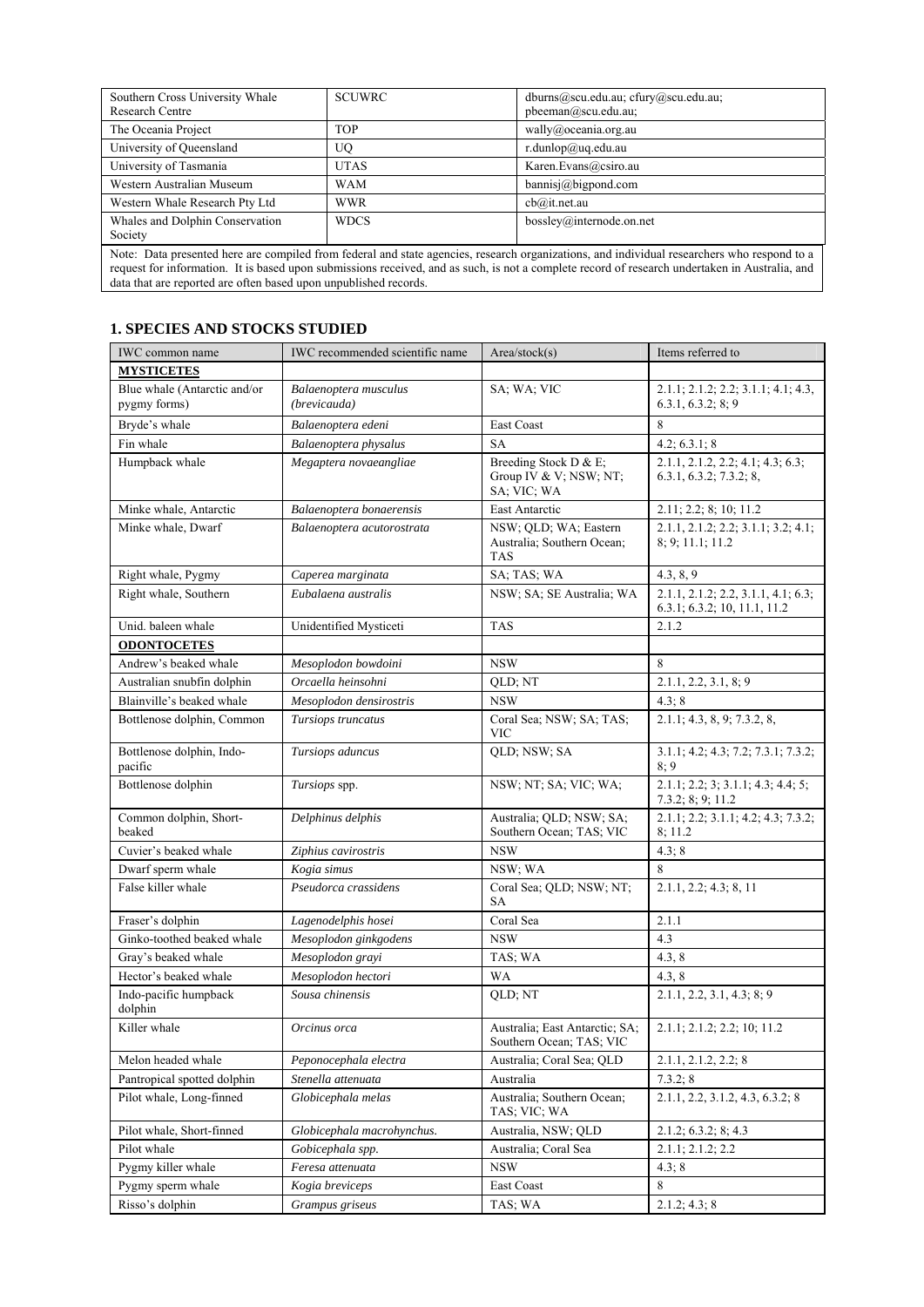| Sperm whale                | Physeter macrocephalus | Australia: Coral Sea: OLD:<br>SA; TAS; Southern Ocean;<br>VIC: WA | $2.1.1$ ; $2.1.2$ ; $2.2$ ; $4.1$ ; $4.3$ ; $8$ ; $9$ ;<br>11.2 |
|----------------------------|------------------------|-------------------------------------------------------------------|-----------------------------------------------------------------|
| Spinner dolphin            | Stenella longirostris  | Coral Sea; OLD                                                    | 2.1.1; 7.3.2; 8                                                 |
| Strap-toothed beaked whale | Mesoplodon layardii    | WA                                                                | 8                                                               |
| Striped dolphin            | Stenella coeruleoalba  | SA: TAS                                                           | 4.3                                                             |
| Unid beaked whale          |                        | Australia; Coral sea                                              | 2.1.1; 2.1.2; 2.2                                               |
| Unid. cetacean             |                        | <b>TAS</b>                                                        | 2.1.2                                                           |
| Unid. dolphin              |                        | <b>SA</b>                                                         | 7.3.2; 8                                                        |
| Unid. large whale          |                        | Australia                                                         | 6.3.2                                                           |

# **2. SIGHTINGS DATA**

## **2.1 Field work**

# *2.1.1 Systematic*

| Target species                                                          | Date                         | Area                                                                                                       | No. of sightings                                                                           | Contact person/institute and references                            |
|-------------------------------------------------------------------------|------------------------------|------------------------------------------------------------------------------------------------------------|--------------------------------------------------------------------------------------------|--------------------------------------------------------------------|
| Australian<br>snubfin; Indo-<br>pacific humpback;<br>bottlenose dolphin | 2009 monthly<br>(ongoing)    | <b>Alligator Rivers</b><br>Region, Kakadu<br>National Park,<br>Darwin Harbour,<br>Cobourg Peninsula,<br>NT |                                                                                            | Carol Palmer/NRETAS                                                |
| Australian<br>snubfin; Indo-<br>pacific humpback;<br>bottlenose dolphin | Oct 2009                     | Sir Edward Pellew<br>Islands                                                                               | 9                                                                                          | Helene Marsh/JCU                                                   |
| Beaked whale                                                            | <b>July 2009</b>             | Coral Sea                                                                                                  | 3                                                                                          | R. Dunlop/UQ (in prep)                                             |
| Blue whale                                                              | 17 Jan 2009                  | Bonney Upwelling -<br>Aerial surveys                                                                       | 20                                                                                         | Peter Gill/BWS                                                     |
| Blue whale                                                              | 1 Sep 09-14<br>Dec 09        | Geographe Bay                                                                                              | Approx 98                                                                                  | Chris Burton/WWR-Land surveys                                      |
| Blue whale                                                              | 10/11/09-<br>12/12/09        | Geographe Bay                                                                                              | Approx 20                                                                                  | Chris Burton & Luciana Moller/WWR-Small<br>vessel biopsy surveys   |
| Bottlenose<br>dolphin                                                   | Jan-Nov 2009                 | Bunbury, Western<br>Australia                                                                              | 196 individuals (238<br>group encounters)                                                  | Holly Smith/MUCRU                                                  |
| Bottlenose<br>dolphin                                                   | 2009                         | <b>Bunbury (Preston-</b><br>Binningup), Western<br>Australia                                               |                                                                                            | Valissa Buchanan/MUCRU                                             |
| Bottlenose and<br>Common dolphins<br>$(*1)$                             | $7$ Jan $09 - 19$<br>Oct 09  | Port Phillip/Western<br>Port                                                                               | 29                                                                                         | Kate Charlton-Robb/DRI&Monash Sue<br>Mason/DRI; David Donnelly/DRI |
| Bottlenose<br>dolphin $(*1)$                                            | 07 Jul 09-12<br>Nov 09       | <b>Gippsland Lakes</b>                                                                                     | 11                                                                                         | Kate Charlton-Robb/DRI&Monash Sue<br>Mason/DRI; David Donnelly/DRI |
| Bottlenose<br>dolphin, Common                                           | <b>July 2009</b>             | Coral Sea                                                                                                  | $45+$                                                                                      | R. Dunlop/UQ (in prep)                                             |
| False killer whale                                                      | <b>July 2009</b>             | Coral Sea                                                                                                  | $15 - 20$                                                                                  | R. Dunlop/UQ (in prep)                                             |
| Humpback whale<br>$(*1)$                                                | 21 Sep 09                    | Port Phillip                                                                                               | 1                                                                                          | Sue Mason/DRI                                                      |
| Humpback whale<br>$(*2)$                                                | $2$ Jun $-18$ Oct<br>09      | Logan's Beach -<br>whale viewing<br>platform                                                               | Data compilation not<br>yet complete (includes<br>repeat sightings of<br>same individuals) | M. Watson/DSE                                                      |
| Humpback whale<br>$(*4)$                                                | 24 May -31 Jul<br>09         | Cape Solander,<br><b>NSW</b>                                                                               | 1908                                                                                       | <b>CSWMS</b>                                                       |
| Humpback whale                                                          | <b>July 2009</b>             | Coral Sea                                                                                                  | 10                                                                                         | R. Dunlop/UQ (in prep)                                             |
| Humpback whale                                                          | 1 Sep 09-14<br>Dec 09        | Geographe Bay                                                                                              | Approx 1000                                                                                | Chris Burton/WWR - Land and small vessel<br>surveys                |
| Humpback whale                                                          | $12$ Oct $09 - 05$<br>Nov 09 | Norfolk Island                                                                                             | 20                                                                                         | A. Oosterman/NIWS (Oosterman, Whicker &<br>Garbett 2010)           |
| Humpback whale                                                          | 21 Jul - 25 Aug<br>2009      | Port Douglas/Cairns<br>and the Whitsunday<br>Islands                                                       | 127                                                                                        | Greg Kaufman/PWF                                                   |
| Humpback whale<br>$(*5)$                                                | $6$ Aug $-16$ Oct<br>2009    | Hervey Bay                                                                                                 | 883                                                                                        | Trish and Wally Franklin/TOP                                       |
| Killer whale                                                            | 16-31 Dec 2009               | Antarctica-<br>Vincennes Bay and<br>Davis Sea                                                              | 49                                                                                         | N. Kelly/AMMC                                                      |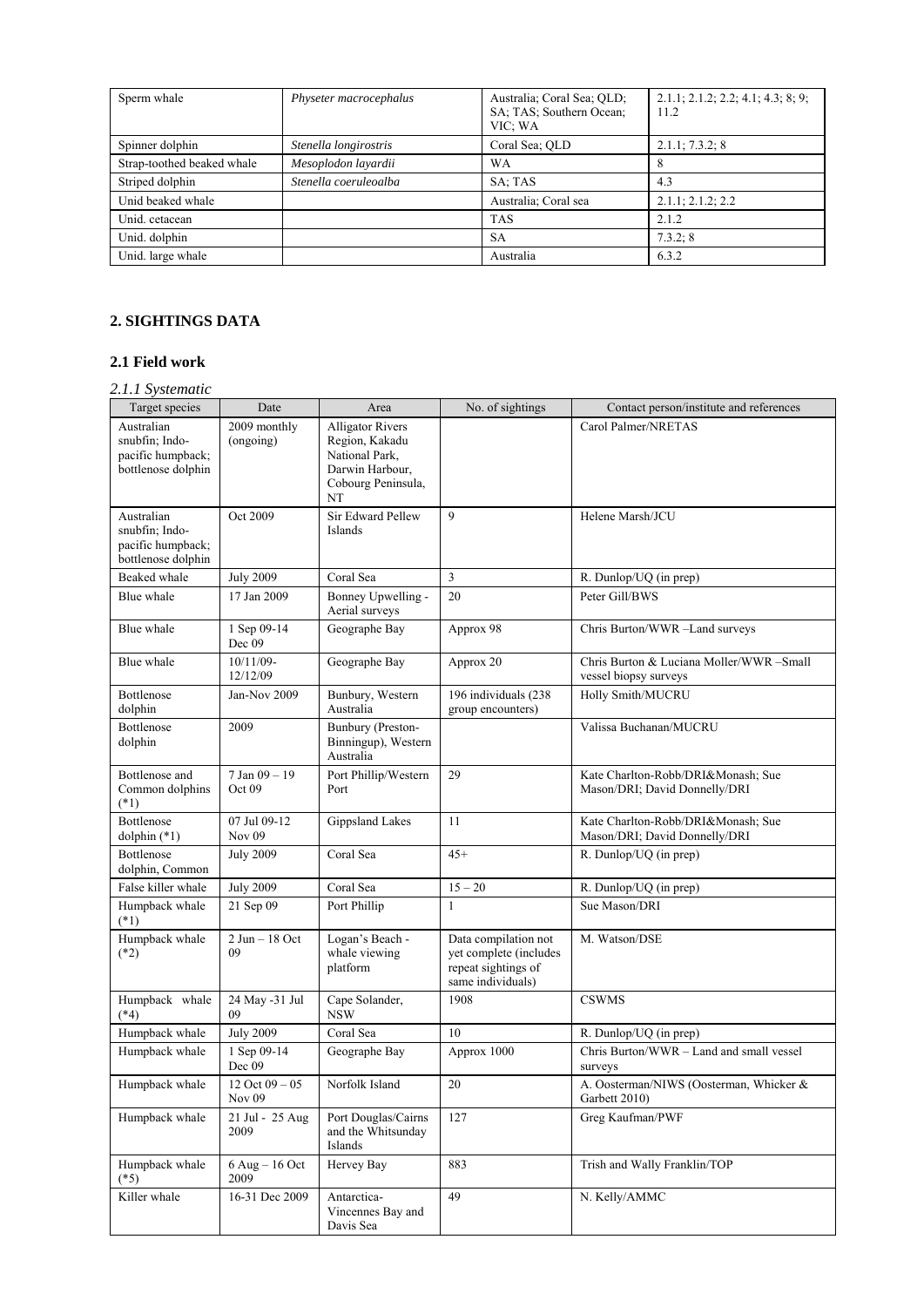| Minke whale                     | 1 Sep 09-14<br>Dec 09   | Geographe Bay                                                            | Approx 4                                                                                                                          | Chris Burton/WWR $-$ Land and small vessel<br>surveys |
|---------------------------------|-------------------------|--------------------------------------------------------------------------|-----------------------------------------------------------------------------------------------------------------------------------|-------------------------------------------------------|
| Minke whale.<br>Antarctic (*3)  | 16-31 Dec 2009          | Antarctica-<br>Vincennes Bay and<br>Davis Sea                            | 14                                                                                                                                | N. Kelly/AMMC                                         |
| Pilot whale                     | <b>July 2009</b>        | Coral Sea                                                                | $77+$                                                                                                                             | R. Dunlop/UQ (in prep)                                |
| Right whale,<br>Southern $(*2)$ | $2$ Jun $-18$ Oct<br>09 | Logan's Beach -<br>whale viewing<br>platform                             | Data compilation not<br>yet complete (includes<br>repeat sightings of<br>same individuals)                                        | M. Watson/DSE                                         |
| Right whale,<br>Southern        | September 2009          | Southern Australian<br>coast between C<br>Leeuwin (WA) and<br>Ceduna (SA | 782 animals (244)<br>cow/calf pairs)                                                                                              | J Bannister/WAM (ref Bannister 2010)                  |
| Right whale,<br>Southern        | 1 Sep 09-14<br>Dec 09   | Geographe Bay                                                            | Approx 30                                                                                                                         | Chris Burton/WWR - Land and small vessel<br>surveys   |
| Sperm whale                     | <b>July 2009</b>        | Coral Sea                                                                |                                                                                                                                   | R. Dunlop/UQ (in prep)                                |
| Spinner dolphin                 | <b>July 2009</b>        | Coral Sea                                                                | $80+$                                                                                                                             | R. Dunlop/UQ (in prep)                                |
| Various                         | 2009                    | Southern Ocean<br>west of Tasmania                                       | Common dolphin (3);<br>Killer whale $(1)$ ;<br>Minke whale $(1)$ ;<br>Pilot whale, long-<br>finned $(2)$ ; Sperm<br>whale $(2)$ ; | K.Evans/UTAS                                          |

#### Notes

*(\*1) Common and bottlenose dolphin population surveys (DRI & Monash).* The DRI and Monash conducted surveys on the resident common and bottlenose dolphin populations in Port Phillip throughout 2009, on the bottlenose dolphin population in the Gippsland Lakes in July and November 2009 and the bottlenose dolphin population in Western Port during January and February of 2009. Dorsal fin photographs were collected for the purpose of identifying individuals, in addition other areas of the dolphins' bodies where deliberately photographed as a means of assessing gross health. Behavioural data was also collected during surveys. No biopsy samples were collected during 2009 (previously collected by Kate Charlton-Robb of Monash University). Researchers conducted 18 surveys from the DRI's research vessel. A total of 32 bottlenose dolphin pods, 8 common dolphin pods and 1 humpback sub-adult pair were observed during surveys completed in 2009.

*(\*2) DSE surveys.* Surveys carried out by DSE and trained volunteers up to 4 hrs per day (2 hrs AM, 2 hrs PM) every day between June and October at Logan's Beach viewing platform, Warrnambool, VIC.

*(\*3) Aerial survey for Antarctic minke whales (AMMC).* This aerial survey programme aims to discover whether Antarctic minke whales are in fact in the sea ice in east Antarctica (in waters where non-ice strengthened ships cannot access) in significant enough numbers to explain the overall population decline detected over the last few decades. A secondary motivation for this research is to provide a foundation for a habitat model for minke whales based on sea ice distribution and dynamics. Field work for this aerial survey programme has run for three summer seasons. The 2007/08 season tested the concept of flying aerial surveys using the CASA-212 aircraft from an Australian Antarctic station. In the second season (2008/09) a small-scale survey was conducted over Vincennes Bay near Casey station in eastern Antarctica (66º 17′ S 110º 32′ E). During the third (and currently final) season (2009/10) a full-scale aerial survey was conducted across Vincennes Bay in the east and stretching to seas/polynyas around Shackleton Ice Shelf (centred around 66º S 100º E) and the east sections of the Davis Sea (centred around 66º S and 90º E) in the west. During both the small-scale and full-scale aerial surveys, a systematic survey design with north-south orientated transects was implemented, covering a wide range of sea ice concentrations and habitats. Around the Shackleton Ice Shelf and the Davis Sea, zigzag transects were implemented. Although this aerial survey was targeting Antarctic minke whales, many killer whales were also observed (ecotype undecided). Analyses are on-going. It should be noted that the aerial survey for the 2009/10 continued into 2010. All survey effort and sightings encountered after 31 December, 2009 are not included here and will be reported in next year's Progress report.

(\*4) Cape Solander Whale Migration Study (CSWMS). Between the 24<sup>th</sup> of May and the 31<sup>st</sup> of July 2009, trained volunteers recorded the species, pod size, time sighted, bearing, distance from shore and behaviour of all marine mammals observed passing Cape Solander in Botany Bay National Park, Sydney during daylight hours. A total of 68 days were surveyed during the 2009 northern migration season. Weather data was also recorded on an hourly basis. A total of 1908 humpback whales were sighted. The data collected by community volunteers provides a baseline to the species and numbers of cetaceans that migrate past the coast, the approximate preferred distance offshore, and average pod size. It also provides information on the peak periods of migration and the percentage annual increase/decrease in the recovering population numbers.

*(\*5) The Oceania Research Project – Long-term humpback whale study, Hervey Bay 1992-2009.* The Oceania Project conducted the 20<sup>th</sup> year of fieldwork of a long-term survey of humpback whales in Hervey Bay. Boundaries of the survey area are Rooneys Point, Fairway Buoy, Coongul Creek and west coast of Fraser Island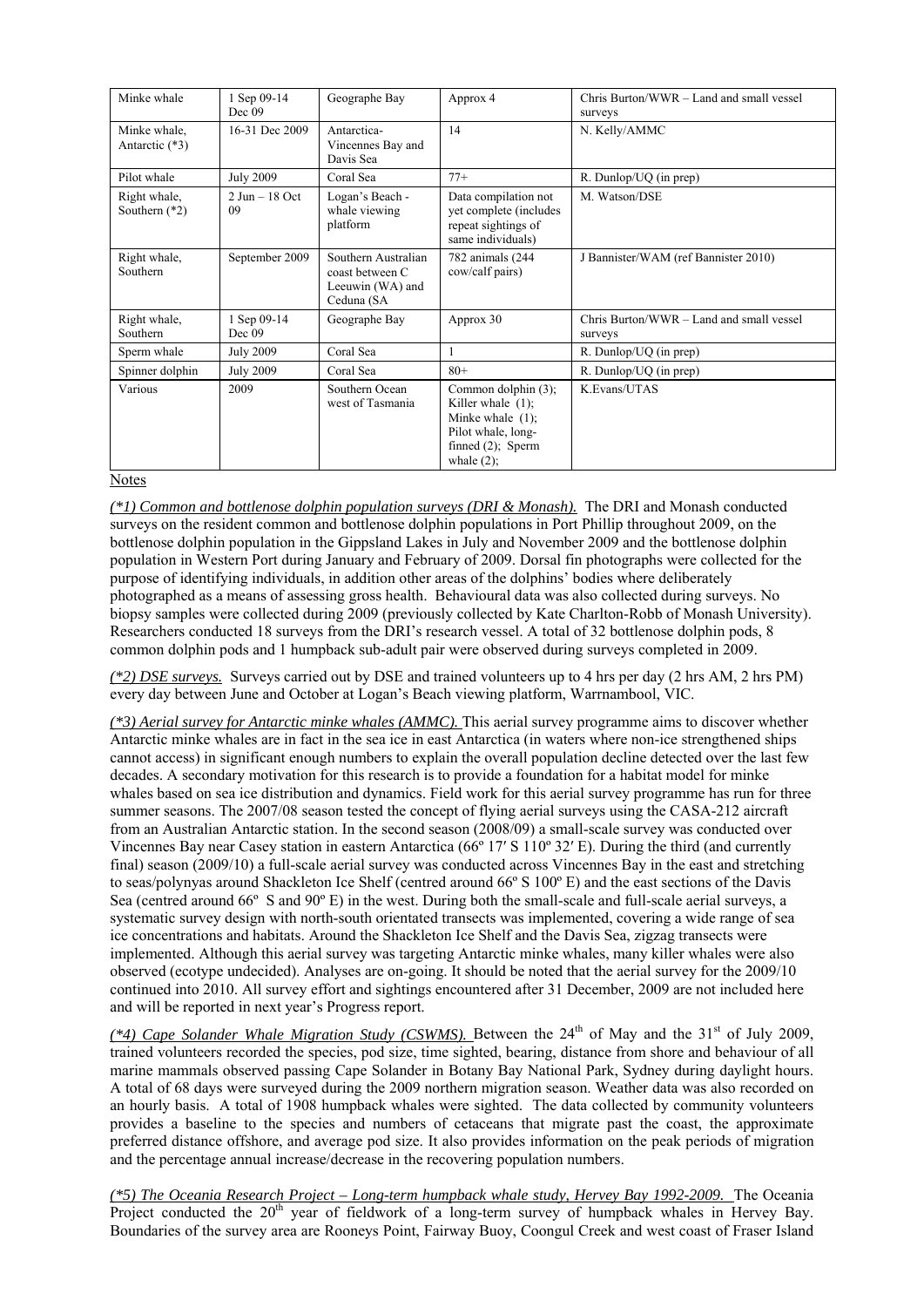within the Whale Management & Monitoring Area of the Great Sandy Marine Park. The survey is being conducted under scientific permit WITK01192903.

The 2009 survey was undertaken from a 12-metre vessel for 60 days between August 6th and October 16th 2009 involving a total 480 hours of effort. Observations were made on 883 individual Humpbacks in 386 pods. A total of approximately 7000 Photo-id photographs were obtained, 15 hours of behavioural DV-CAM video. A total of 69 x 15 min systematic samples of humpback song and social sounds were recorded between  $6<sup>th</sup>$  August and  $16<sup>th</sup>$ October. In addition 13 sloughed skin samples were obtained. Systematic observational data of humpback pods included date, time, GPS positions, number of individuals, composition & behaviour. Photography of ventral flukes, lateral body colouration patterns and left and right dorsals were obtained as well as behavioural video and systematic samples of whale song and social sounds.

| Primary<br>species              | Area                            | Data<br>type/method                                   | Collected<br>by                                                   | Platform                                                                                                          | Location of archive<br>(if applicable) | Contact person/institute<br>and refs                                                                     |
|---------------------------------|---------------------------------|-------------------------------------------------------|-------------------------------------------------------------------|-------------------------------------------------------------------------------------------------------------------|----------------------------------------|----------------------------------------------------------------------------------------------------------|
| Blue whale                      | Victoria                        | Opportunistic<br>(15 recorded<br>sightings)           | Mandy<br>Watson,<br>DSE staff.<br>other<br>reliable<br>sources    | Aircraft during search<br>for entangled Blue<br>whale SW Victoria                                                 | DSE, Warrnambool                       | Mandy Watson/DSE                                                                                         |
| Humpback<br>whale $(*1)$        | Port Phillip,<br>VIC            | Photo-ID*;<br>sightings                               | crew                                                              | Coxswain training<br>vessel                                                                                       | *DRI                                   | David Donnelly/DRI                                                                                       |
| Humpback<br>whale $(*2)$        | Port<br>Douglas/Cairns<br>, QLD | Photo-ID*;<br>sightings                               | Scientists                                                        | Research vessel &<br>whalewatching vessel                                                                         | *PWF (Hawaii)                          | G. Kaufman/PWF                                                                                           |
| Humpback<br>whale               | Whitsunday<br>Islands, QLD      | Photo-ID*:<br>sightings                               | Scientists                                                        | Research vessel                                                                                                   | *PWF (Hawaii)                          | G. Kaufman/PWF                                                                                           |
| Humpback<br>whale               | Hervey Bay,<br>QLD              | Photo-ID*;<br>sightings                               | Scientists                                                        | Research vessel &<br>whalewatching vessel                                                                         | *PWF (Hawaii)                          | G. Kaufman/PWF                                                                                           |
| Humpback<br>whale               | Eden, NSW                       | Photo-ID*;<br>sightings                               | Scientists                                                        | Research vessel &<br>Whalewatching vessel                                                                         | *PWF (Hawaii)                          | G. Kaufman/PWF                                                                                           |
| Humpback<br>whale               | Norfolk Island                  | Sightings                                             | A.Ooster<br>man and<br>volunteers                                 | land stations and charter<br>vessel                                                                               | <b>NIWS</b>                            | A.Oosterman/NIWS;<br>Oosterman, Whicker &<br>Garbett (2010)                                              |
| Humpback<br>Whale               | <b>SA</b>                       | Opportunistic                                         | public                                                            | various                                                                                                           | <b>SAM</b>                             | Catherine.Kemper/SAM                                                                                     |
| Humpback<br>whale               | Victoria                        | Opportunistic<br>(19 recorded<br>sightings)           | Mandy<br>Watson,<br>DSE staff.<br>other<br>reliable<br>sources    | Land based eg: Logans<br>Beach viewing platform<br>and other locations<br>along Victorian coast                   | DSE, Warrnambool                       | Mandy Watson/DSE                                                                                         |
| Humpback<br>whale               | <b>Byron Bay</b>                | Photo-ID;                                             | Dedicated<br>observer                                             | Whale watching vessel                                                                                             | <b>SCUWRC</b>                          | P Beeman/SCUWRC                                                                                          |
| Humpback<br>whale               | <b>Tweed Heads</b>              | Photo-ID                                              | Pro.<br>photograp<br>her                                          | Whale watching vessel                                                                                             | <b>SCUWRC</b>                          | P Beeman/SCUWRC                                                                                          |
| Killer<br>Whale                 | <b>SA</b>                       | Opportunistic                                         | public                                                            | various                                                                                                           | <b>SAM</b>                             | Catherine.Kemper/SAM                                                                                     |
| Killer<br>whale                 | Victoria                        | Opportunistic<br>(2 recorded<br>sightings)            | Mandy<br>Watson,<br>DSE staff.<br>other<br>reliable<br>sources    | Land based - Logans<br>Beach viewing platform,<br>Warrnambool, Victoria                                           | DSE, Warrnambool                       | Mandy Watson/DSE                                                                                         |
| Minke<br>whale,<br>Dwarf $(*3)$ | Northern GBR                    | Photo-ID;<br>behavioural<br>observation;<br>sightings | Primarily<br>scientists<br>+ vessel<br>crew                       | whalewatching vessel                                                                                              | <b>JCU</b>                             | Dr A. Birtles/JCU                                                                                        |
| Right<br>whale,<br>Southern     | Victoria                        | Opportunistic<br>(176 recorded<br>sightings)          | Mandy<br>Watson,<br>DSE<br>staff,<br>other<br>reliable<br>sources | Aircraft, and land based<br>eg: Logans Beach<br>viewing platform, and<br>other locations along<br>Victorian coast | DSE, Warrnambool                       | Mandy Watson/DSE<br>* South-east Australian<br>Southern Right Whale<br>Photo-identification<br>Catalogue |
| Right<br>whale,<br>Southern     | <b>SA</b>                       | Opportunistic                                         | public                                                            | various                                                                                                           | <b>SAM</b>                             | Catherine.Kemper/SAM                                                                                     |

*2.1.2 Opportunistic, platforms of opportunity*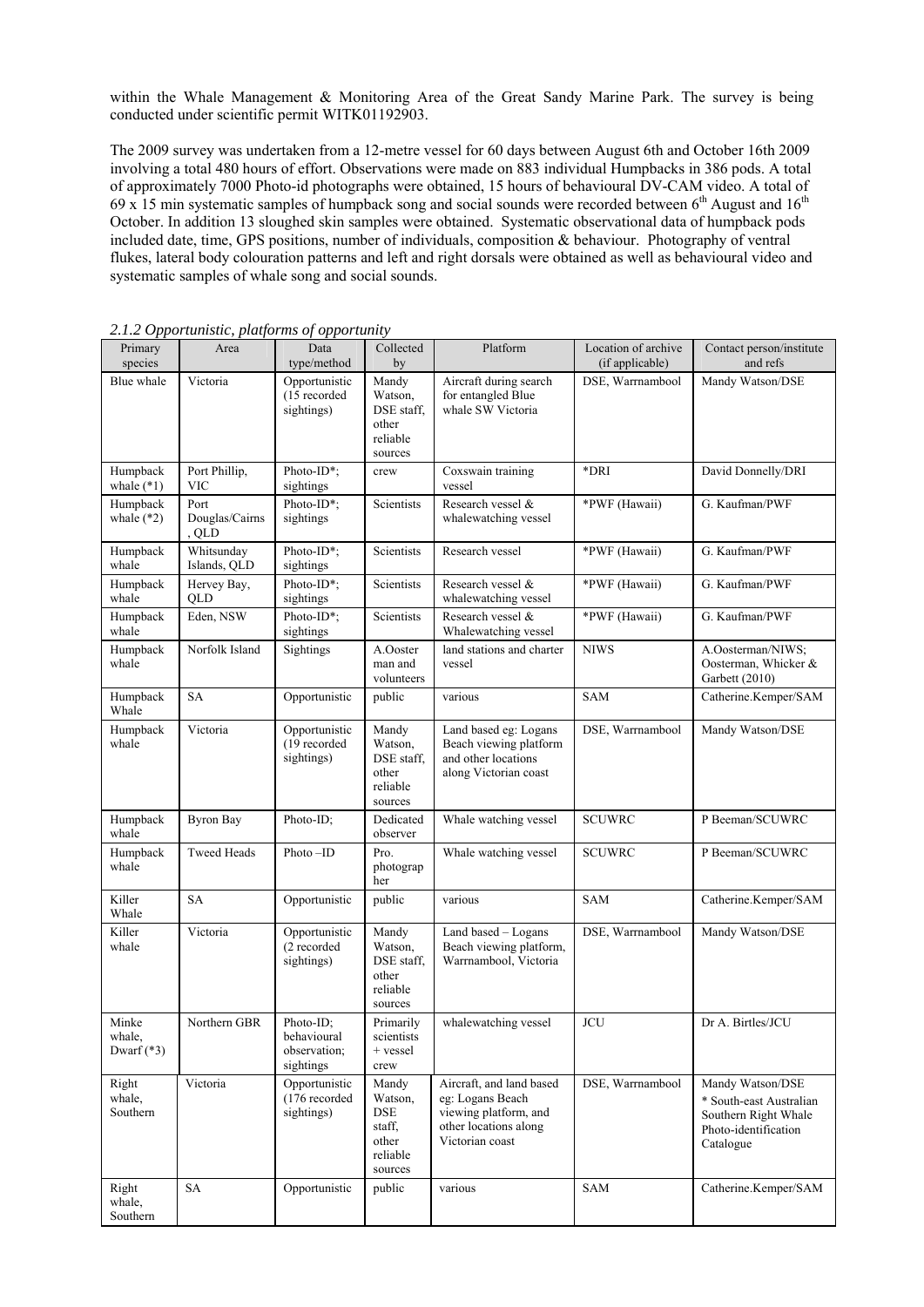| Various<br>species<br>$(*4)$ | Australia  | Logbook<br>comment                        | Skipper                 | Commercial Fishing<br>Vessel                | AFMA database | Justine Johnston/AFMA |
|------------------------------|------------|-------------------------------------------|-------------------------|---------------------------------------------|---------------|-----------------------|
| Various<br>species<br>$(*4)$ | Australia  | Observer<br>Whale<br><b>Sighting Form</b> | Observer                | Commercial Fishing<br>Vessel                | AFMA database | Justine Johnston/AFMA |
| Various<br>species<br>$(*5)$ | <b>TAS</b> | Sightings                                 | staff<br>public<br>crew | Light plane, shore,<br>whalewatching vessel | N/A           | R. Gales/DPIPWE       |
| $N \alpha$                   |            |                                           |                         |                                             |               |                       |

## Notes

*(\*1) Common and bottlenose dolphin population surveys (DRI & Monash).* During 2009 no opportunistic data was collected by DRI on resident the bottlenose or common dolphins of Port Phillip, the resident bottlenose dolphins of Western Port or the Gippsland Lakes. Fluke identification photos of humpbacks briefly visiting Port Phillip were taken opportunistically on one occasion while a researcher was onboard a training vessel. DRI continues to build its community dolphin-sighting network, which has resulted in the regular recording of dolphin sightings within most of Victoria's coastal waters including Port Phillip, Western Port and the Gippsland Lakes. The number of sightings being contributed by the public has been lower in this past year when compared to previous years. It is believed that this is due to fewer contributions by members of the public not the decrease in dolphin abundance.

*(\*2) Pacific Whale Foundation (PWF).* PWF annually conducts vessel-based research along the East Coast of Australia to document the locations of humpback whales, primarily mothers with a calf. Observations were conducted from a 6.2 m XL ARIB (rigid hull inflatable) or from a whale watch vessel when indicated. Data was collected opportunistically in the form of digital photographs, digital audio recordings, and real time observations recorded on pre-formatted data sheets.

 *(\*3) James Cook University Dwarf Minke Whale Project.* Observations were recorded by researchers who were provided space on five tourist dive vessels (live-aboards: *Undersea Explorer, Taka*, *Spoil Sport*; *SeaFever and Phoenix*). Days on an individual vessel ranged from 12 to 36 (total of 74 researcher days at sea). Additional whales seen when researchers were not on board were reported on Whale Sighting Sheets.

Over 200 Whale Sighting Sheets were received from more than 10 tourism vessels operating in the northern and central Great Barrier Reef. All day and live-aboard dive vessels running swim-with whale programs have submitted WSS (return of these has been a GBRMPA permit requirement since 2003 season). Analyses of those returns are still ongoing.

 *(\*4) Australian Fisheries Management Authority (AFMA).* Opportunistic reports from skippers include: killer whale (21), humpback whale  $(n=1)$ , unidentified pilot whale  $(6)$ , common dolphin (1), and unidentified whale (28). Opportunistic reports from observers include: humpback whale (46), killer whale (2), long-finned pilot whale (12), melon-headed whale (3), minke whale (5), short-finned pilot whale (6), and sperm whale (4). Note: Some sightings may have been reported by both skipper and observer.

*(\*5) Department of Primary Industries, Parks and Water Whale Hotline (DPIPWE-TAS).* DPIPWE manages a comprehensive sightings database facilitated by the Whale Hotline (0427 WHALES). The hotline provides a single point of call to report whale sightings and strandings within Tasmania. Due to the variety of sources, the sightings data presented encapsulates reports from agency staff undertaking dedicated cetacean work (e.g. attending strandings or sighting events), whale-watching and eco-tour operators, maritime professionals and the general public. Sightings are scored for their reliability based on key criteria such as experience of observer, features described and the availability of images relating to the sighting. Only reliable data are reported. Sighting events are an aggregate of sightings from multiple observers that relate to the same discrete individuals, considering the time between sightings, pod size, direction of travel and the presence of identifying features. If doubt occurs over species identification, species are allocated as unidentified and classified with the following, dependent on the information available (Unidentified Cetacean, Unidentified Mysticeti, Unidentified Delphinidae, Unidentified Ziphiidae, Unidentified Phocoenidae, Unidentified Odonticeti). The numbers of whales sighted presented in this table may not represent the number of discrete individuals due to lack of photo-ID for all individuals, chances of multiple sightings of the same individuals over large spatial scales and return on migratory paths. Please see section 3.1.1 for references to the agencies photo ID program for southern right whales and humpback whales. Staff refers to agency staff, public relates to sightings provided by members of the public from shore based vantage points, whilst crew refers to either fisherman or to one of a number eco-tour operators that call in sightings on a regular basis. Reported sightings include: minke (1 sighting, 2 animals), southern right whales (25 sightings, 42 animals), humpback whales (62 sightings, 146 animals), killer whales (15 sightings, 37 animals), risso's dolphin (1 sighting, 1 animal), unidentified cetacean (1 sighting, 1 animal), unidentified baleen whale (2 sightings, 2 animals).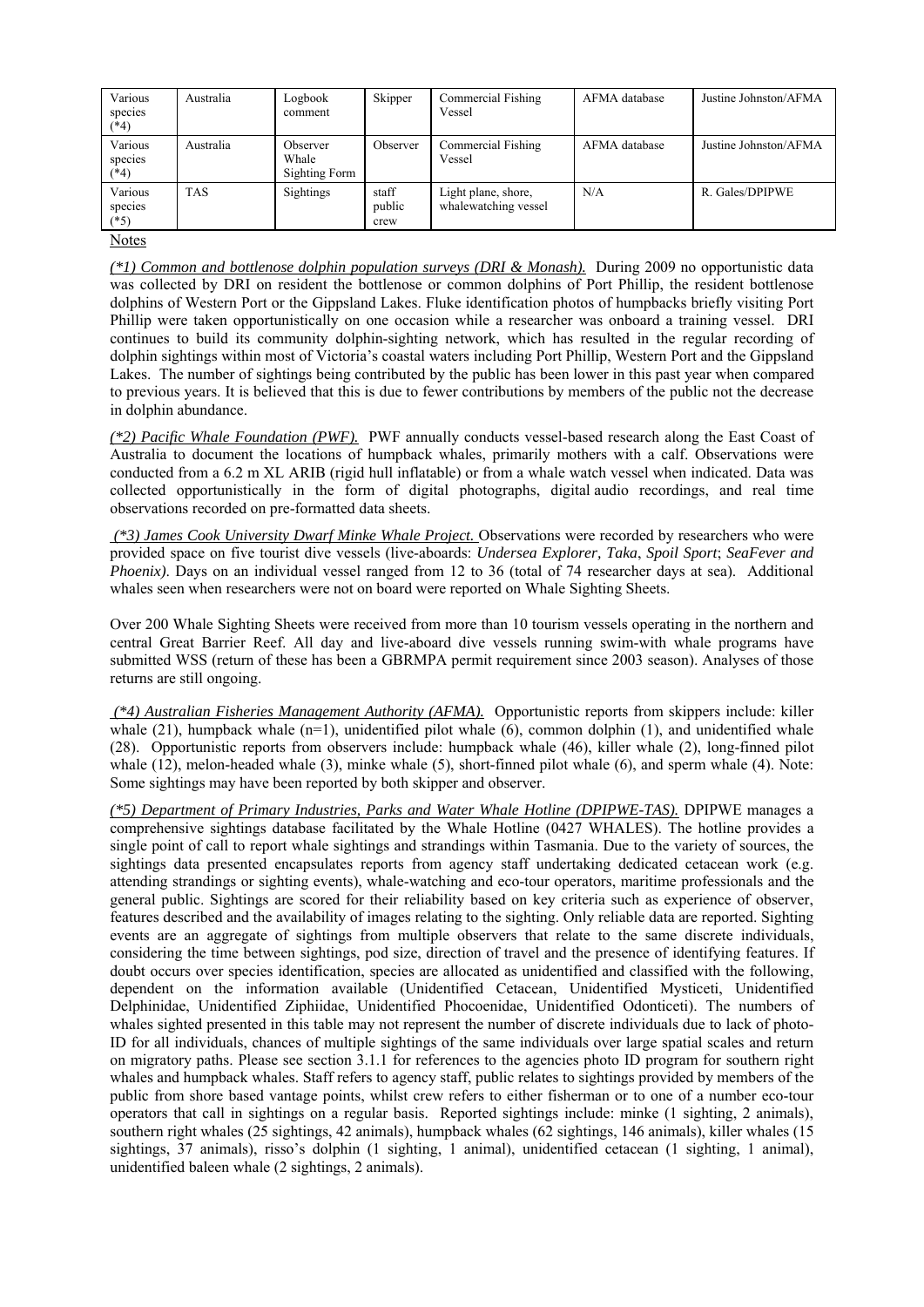# **2.2 Analyses/development of techniques**

| Target species                                                                | Date                    | Area                                                                                           | Methods/effort                                                                                                                       | Parameters/factors<br>measured                                                                                                                                                                                     | Contact<br>person/institute; refs                                                        |
|-------------------------------------------------------------------------------|-------------------------|------------------------------------------------------------------------------------------------|--------------------------------------------------------------------------------------------------------------------------------------|--------------------------------------------------------------------------------------------------------------------------------------------------------------------------------------------------------------------|------------------------------------------------------------------------------------------|
| Australian<br>snubfin, Indo-<br>pacific<br>humpback,<br>bottlenose<br>dolphin | 2008                    | Western NT                                                                                     | Boast-based surveys,<br>genetic samples, photo-ID                                                                                    | Population estimate,<br>genetic analysis                                                                                                                                                                           | Carol<br>Palmer/NRETAS                                                                   |
| Australian<br>snubfin, Indo-<br>pacific<br>humpback,<br>bottlenose<br>dolphin | 2008                    | Gulf of Carpentaria,<br>Sir Edward Pellew<br>Islands, NT                                       | Boast-based surveys,<br>genetic samples, photo-ID                                                                                    |                                                                                                                                                                                                                    | Helene Marsh/JCU,<br>Guido Parra/SARDI                                                   |
| Blue whale                                                                    | 2002-07                 | <b>Bonney Upwelling</b><br>& adjacent waters                                                   | Habitat modeling (GLM) $&$<br>within-season movement<br>(density kernel estimation)<br>from 69 aerial surveys                        | Depth, SST, chl-a, SST<br>gradient, chl-a gradient,<br>dist to 200m, dist to<br>shore                                                                                                                              | Peter Gill/BWP; Paper<br>in prep.                                                        |
| Bottlenose<br>dolphin                                                         | 2007-<br>2009           | Bunbury<br>(Peppermint Beach-<br>Binningup)                                                    | Line transect/photo-<br>identification                                                                                               | Population estimate;<br>sighting frequency;<br>habitat use                                                                                                                                                         | Holly Smith/MUCRU                                                                        |
| Humpback<br>whale                                                             | 12/10/09-<br>05/11/09   | Norfolk Island                                                                                 | land-based and vessel-based<br>surveys                                                                                               | numbers observed.<br>behaviour, weather<br>statistics                                                                                                                                                              | A. Oosterman/NIWS;<br>Oosterman, Whicker<br>& Garbett (2010)                             |
| Humpback<br>whale                                                             | 2010                    | <b>Entire GBRMP</b>                                                                            | Analysis of previous<br>sighting data from the Eye<br>on the Reef Database and<br>interviews with skippers<br>who work in the GBRMP. | Determining the extent<br>to which humpback<br>whales utilise the waters<br>of the Great Barrier Reef<br>Marine Park                                                                                               | Dr Mike Noad/UQ                                                                          |
| Humpback<br>whale $(*1)$                                                      | 21/7/09-<br>16/8/09     | Port Douglas/Cairns,<br>QLD                                                                    | Photo-ID surveys                                                                                                                     | Distribution; Population<br>estimate; Calving rates<br>and intervals                                                                                                                                               | G. Kaufman/PWF                                                                           |
| Humpback<br>whale $(*1)$                                                      | $21 -$<br>25/8/09       | Whitsunday Islands,<br>QLD                                                                     | Photo-ID surveys                                                                                                                     | Distribution; Population<br>estimate; Calving rates<br>and intervals                                                                                                                                               | G. Kaufman/PWF                                                                           |
| Humpback<br>whale $(*1)$                                                      | 27/8/09-<br>19/9/09     | Hervey Bay, QLD                                                                                | Photo-ID surveys                                                                                                                     | Distribution; Population<br>estimate; Calving rates<br>and intervals                                                                                                                                               | G. Kaufman/PWF                                                                           |
| Humpback<br>whale $(*1)$                                                      | $23/9/09-$<br>22/10/09  | Eden, NSW                                                                                      | Photo-ID surveys                                                                                                                     | Distribution; Population<br>estimate; Calving rates<br>and intervals                                                                                                                                               | G. Kaufman/PWF                                                                           |
| Killer whale                                                                  | $16-$<br>31/12/20<br>09 | Antarctica-<br>Vincennes Bay and<br>Davis Sea                                                  | Line transect survey;<br>double-platform                                                                                             | Distribution; sighting<br>frequency; school size;<br>sea ice concentrations;<br>habitat                                                                                                                            | N. Kelly/AMMC;<br>Hedley et al. (2007a),<br>Kelly et al. (2008),<br>Kelly et al. (2009b) |
| Minke whale,<br>Antarctic                                                     | $16-$<br>31/12/20<br>09 | Antarctica-<br>Vincennes Bay and<br>Davis Sea                                                  | Line transect survey;<br>double-platform                                                                                             | Distribution; sighting<br>frequency; school size;<br>sea ice concentrations;<br>habitat                                                                                                                            | N. Kelly/AMMC;<br>Hedley et al. (2007a),<br>Kelly et al. (2008),<br>Kelly et al. (2009)  |
| Minke whale,<br>Dwarf - other<br>species on<br>opportunistic<br>basis         | 2003-<br>present        | Northern GBR<br>(primarily offshore)<br>from Cairns, Port<br>Douglas, Cooktown,<br>Lizard Is.) | <b>GBR</b> Minke Whale<br>Sightings Network (Whale<br><b>Sighting Sheets)</b>                                                        | Species, location, date,<br>time, type and duration<br>of encounter, weather &<br>sea conditions,<br>behaviours observed                                                                                           | Dr A. Birtles/JCU;<br>Mark Read/GBRMPA                                                   |
| Minke whale,<br>Dwarf                                                         | 2010                    | Northern<br><b>GBR/Ribbon Reef</b><br>area                                                     | Summary report produced<br>from the previous six years<br>of whale watching<br>datasheets and targeted<br>research                   | Whale behaviour;<br>population demographics<br>including size, sex ratio<br>and descriptors of<br>population size                                                                                                  | Dr Alastair<br>Birtles/JCU                                                               |
| Right whale,<br>Southern                                                      | 09/09                   | Southern Australia,<br>Cape Leeuwin (WA)<br>$-Ceduna(SA)$                                      | Aerial survey                                                                                                                        | Annual percentage<br>increase rate 1993-2009:<br>All animals 7.17 (95%<br>CI 3.92, 10.54), cow/calf<br>pairs 751 (3.18, 12.02).<br>Est. pop size for area<br>surveyed 2530,<br>'Australian' population<br>ca 3000. | J Bannister/WAM;<br>Bannister 2010                                                       |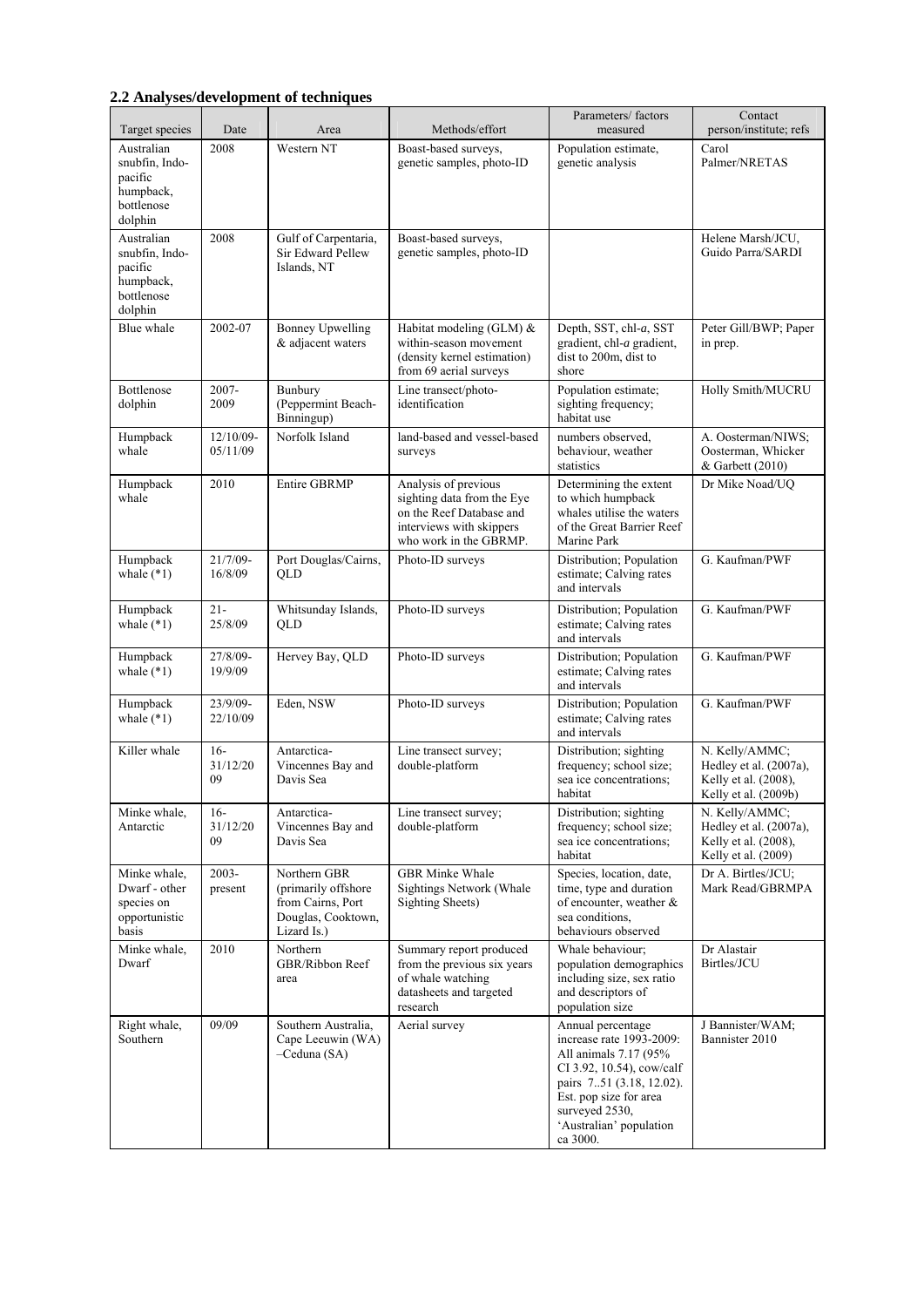| Various<br>species<br>(beaked,<br>sperm, pilot,<br>false killer<br>whale/other<br>blackfish)         | 07/09 | Coral Sea                          | Line transect survey/visual<br>and acoustic (towed array<br>and drift loggers) | Distribution; sighting<br>frequency, click<br>frequency | R. Dunlop/UQ |
|------------------------------------------------------------------------------------------------------|-------|------------------------------------|--------------------------------------------------------------------------------|---------------------------------------------------------|--------------|
| Various<br>species<br>(sperm,<br>minke, killer,<br>long-finned<br>pilot whale,<br>common<br>dolphin) | 2009  | Southern Ocean<br>west of Tasmania | Line transect survey                                                           | Distribution; sighting<br>frequency                     | K.Evans/UTAS |

Notes

*(\*1) Pacific Whale Foundation (PWF).* For the 2009 season, there was a total research effort of 441.3 hours on the water and 7122.72 km distance travelled. Sites were located along the east coast of Australia (Port Douglas/Cairns, QLD; Whitsunday Islands, QLD; Hervey Bay, QLD; Eden, NSW), and included areas in Queensland and New South Whales (Please contact PWF for detailed breakdown of each individual site) see below for a breakdown of each individual site). In 68 days of field effort there was a total of 314 pods of whales sighted (including affiliations and disaffiliations), which were comprised of 756 animals. Mean pod size was 2.4 whales. 135.84 hours were spent observing whales (31% of field effort), with approximately 11 (total) animals observed each day. Using photographic identification techniques, 307 unique whales were identified. To date, 274 of these animals have been reconciled to the catalogue, 46 were re-sights to the catalogue and 228 were new animals added to the catalogue.

*(\*2) The Oceania Project (TOP).* TOP's photography in Hervey Bay for 2009 has been recorded in the field notes log, and archived on CD. The Hervey Bay Fluke catalogue, reconciled within and between seasons, for the period 1992-2006 consists of 20751 flukes. The photo-id analysis and intra-, inter-season reconciliation for 2007, 2008 and 2009 will be completed by late-2010. Statistical analysis of the 1992-2005 dataset has been completed for group characteristics and group behaviour. The 1992-2009 re-sight dataset will be completed and ready for CMR analysis by late-2010.

# **3. MARKING DATA**

# **3.1 Field work**

# *3.1.1 Natural marking data*

|                                                                                    | Feature                            | Area/stock                                               | No. photo-<br>id'd                                         | Catalogue |                 | Contact person/institute;<br>refs                     |
|------------------------------------------------------------------------------------|------------------------------------|----------------------------------------------------------|------------------------------------------------------------|-----------|-----------------|-------------------------------------------------------|
| Species<br>Australian<br>snubfin; Indo-<br>Pacific humpback;<br>bottlenose dolphin | 2008                               | Western NT                                               | Boast-based<br>surveys.<br>genetic<br>samples;<br>Photo-ID | (Y/N)     | Catalogue total | Carol Palmer/NRETAS                                   |
| Australian<br>snubfin, Indo-<br>pacific humpback,<br>bottlenose dolphin            | 2008                               | Gulf of Carpentaria,<br>Sir Edward Pellew<br>Islands, NT | Boat-based<br>surveys,<br>genetic<br>samples,<br>photo-ID  |           |                 | Helene Marsh/JCU,<br>Guido Parra/SARDI                |
| Blue whale                                                                         | Lateral<br>markings/<br>dorsal fin | Southern Australia                                       | 25                                                         | Y         | ~10             | Margie Morrice/BWS                                    |
| Blue whale                                                                         | lateral                            | Geographe Bay,<br><b>WA</b>                              | 13                                                         | N         | 170             | Chris Burton/WWR-<br>land and small vessel<br>surveys |
| <b>Bottlenose</b><br>dolphin                                                       | Dorsal fin                         | Bunbury<br>(Peppermint Beach-<br>Binningup)              | 196                                                        | Y         | 196             | Holly Smith/MUCRU                                     |
| <b>Bottlenose</b><br>dolphin                                                       | Dorsal fin                         | Bunbury (Preston-<br>Binningup)                          |                                                            |           |                 | Valissa<br>Buchanan/MUCRU                             |
| <b>Bottlenose</b><br>dolphin                                                       | Dorsal fin                         | Port Phillip                                             | Analysis<br>continuing                                     | Y         | 110             | Sue Mason/DRI                                         |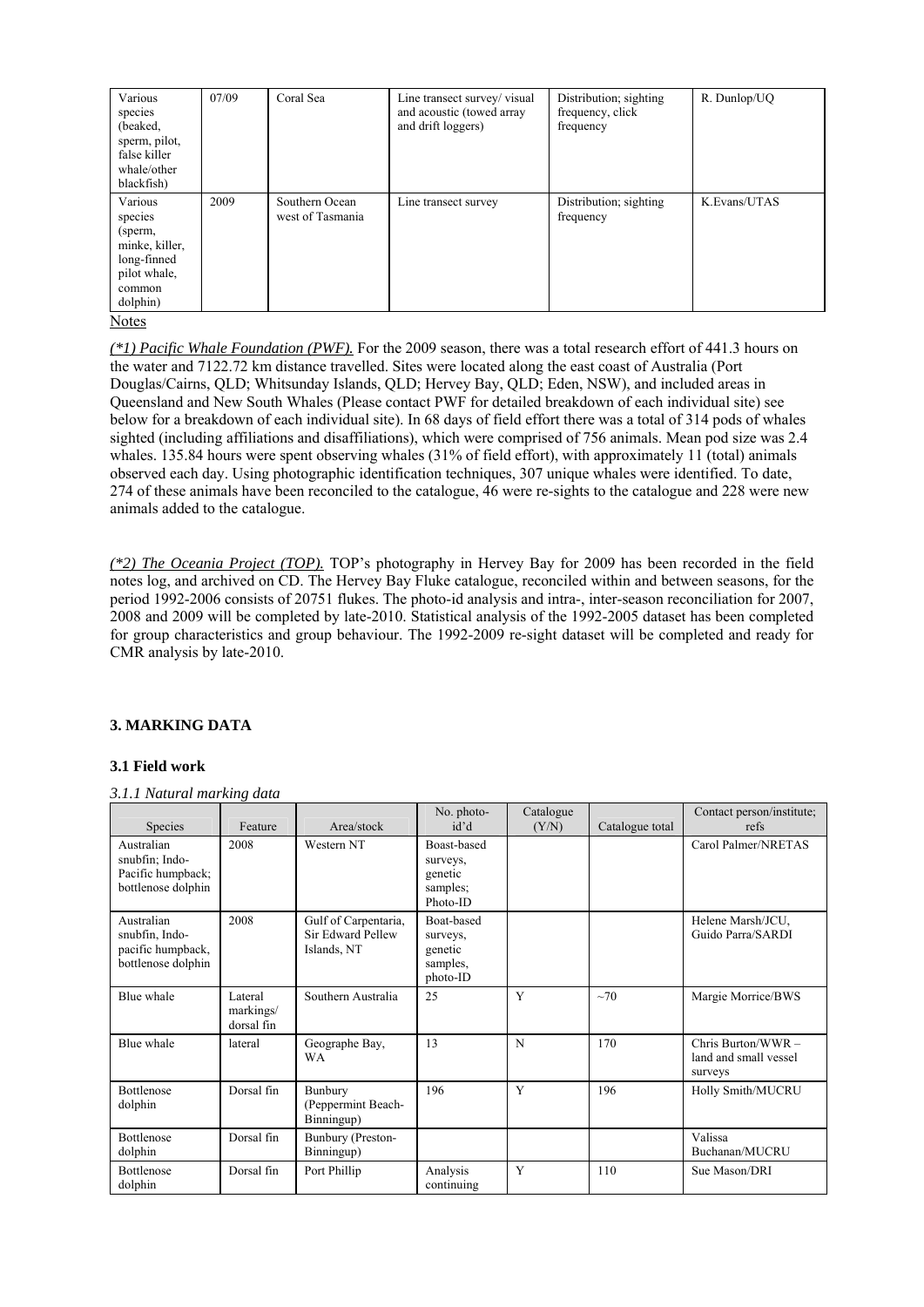| Bottlenose<br>dolphin                   | Dorsal fin                                                          | Gippsland Lakes                                           | Analysis<br>underway                                                          | Y           | 30                                                                                                   | Kate Charlton-Robb-<br>Monash/DRI; Sue<br>Mason/DRI   |
|-----------------------------------------|---------------------------------------------------------------------|-----------------------------------------------------------|-------------------------------------------------------------------------------|-------------|------------------------------------------------------------------------------------------------------|-------------------------------------------------------|
| Bottlenose<br>dolphin, Indo-<br>pacific | Dorsal fin                                                          | <b>SA</b>                                                 |                                                                               |             |                                                                                                      | Mike Bossley/WDCS                                     |
| Common dolphin                          | Dorsal fin                                                          | Port Phillip                                              | Analysis<br>underway                                                          | Y           | 12                                                                                                   | Sue Mason/DRI                                         |
| Humpback whale                          | Flukes                                                              | Port Douglas/Cairns,<br>QLD<br>(Group V/B.S. E)           | 24                                                                            | Y           | 4,854                                                                                                | G. Kaufman/PWF                                        |
| Humpback whale                          | Flukes                                                              | Whitsunday Islands,<br>QLD<br>(Group V/B.S. E)            | 21                                                                            | Y           | 4,854                                                                                                | G. Kaufman/PWF                                        |
| Humpback whale                          | Flukes                                                              | Hervey Bay, QLD<br>(Group V/B.S. E)                       | 100                                                                           | Y           | 4,854                                                                                                | G. Kaufman/PWF                                        |
| Humpback whale                          | Flukes                                                              | Eden, NSW<br>(Group $V/B.S. E$ )                          | 161                                                                           | Y           | 4,854                                                                                                | G. Kaufman/PWF                                        |
| Humpback Whale                          | Flukes                                                              | Perth, Exmouth,<br>Shark Bay, WA<br>(Group IV/BS D)       | $\theta$                                                                      | Y           | 765                                                                                                  | G. Kaufman/PWF                                        |
| Humpback whale                          | Flukes;<br>L&R<br>Dorsal<br>fin/Lateral<br>Body<br>marks            | AreaV/Hervey Bay                                          | 833                                                                           | Y           | 2075 (1992-<br>$2006$ ; Approx<br>28251 (1992-<br>2009)                                              | Trish & Wally Franklin/<br><b>TOP</b>                 |
| Humpback whale                          | Fluke                                                               | Geographe Bay,<br>Western Australia                       | 20                                                                            | N           | 2000                                                                                                 | Chris Burton/WWR-<br>land and small vessel<br>surveys |
| Humpback whale                          | Lateral                                                             | Geographe Bay,<br>Western Australia                       | 25                                                                            | N           | 2500                                                                                                 | Chris Burton/WWR-<br>land and small vessel<br>surveys |
| Humpback whale                          | Fluke                                                               | Group $E(i)$                                              | 110                                                                           | $\mathbf Y$ | 322                                                                                                  | P Beeman/SCUWRC                                       |
| Minke whale                             | Lateral                                                             | Geographe Bay,<br>Western Australia                       | $\mathbf{1}$                                                                  | N           |                                                                                                      | Chris Burton/WWR-<br>land and small vessel<br>surveys |
| Minke whale,<br>Dwarf                   | L&R<br>thorax<br>region; plus<br>scar; other<br>unique<br>features. | Northern GBR                                              | For 2009:<br>12 whales<br>identified;<br>analysis<br>ongoing                  | Y           | So far (seasons<br>2006, 2007 and<br>2008); 383<br>complete ID's                                     | Alastair Birtles/JCU; S.<br>Sobtzick/JCU.             |
| Right whale,<br>Southern                | Head<br>callosity<br>pattern                                        | Southern Australia,<br>Cape Leeuwin (WA)<br>- Ceduna (SA) | 488 digital<br>photos<br>selected for<br>matching to<br>existing<br>catalogue | N           | 5826 images<br>1976-2009.<br>with ca 1300<br>individuals<br>recognised so<br>far (mainly to<br>2005) | J Bannister/WAM;<br>Bannister 2010                    |
| Right whale,<br>Southern                | Head<br>callosity                                                   | SE Australia                                              | 36 individuals                                                                | $\mathbf Y$ | 130min                                                                                               | Mandy Watson/DSE                                      |
| Right whale,<br>Southern                | Callosity<br>aerial                                                 | SE Aus                                                    | $\overline{7}$                                                                | $\mathbf Y$ | 91                                                                                                   | R. Gales/DPIPWE                                       |

# *3.1.2. Artificial marking data*

DPIPWE-TAS attach approved floy "spaghetti" tags on individuals (5 bottlenose dolphin and 27 long-finned pilot whale) released alive at a stranding event on King Island 01/03/2009.

## *3.1.3 Telemetry data*

| Species    | Tag type  | No. successfully<br>deployed | Maximum time<br>transmitting | Contact person/institute; refs          |
|------------|-----------|------------------------------|------------------------------|-----------------------------------------|
| Blue whale | Satellite |                              | 137 days                     | N. Gales, Australian Antarctic Division |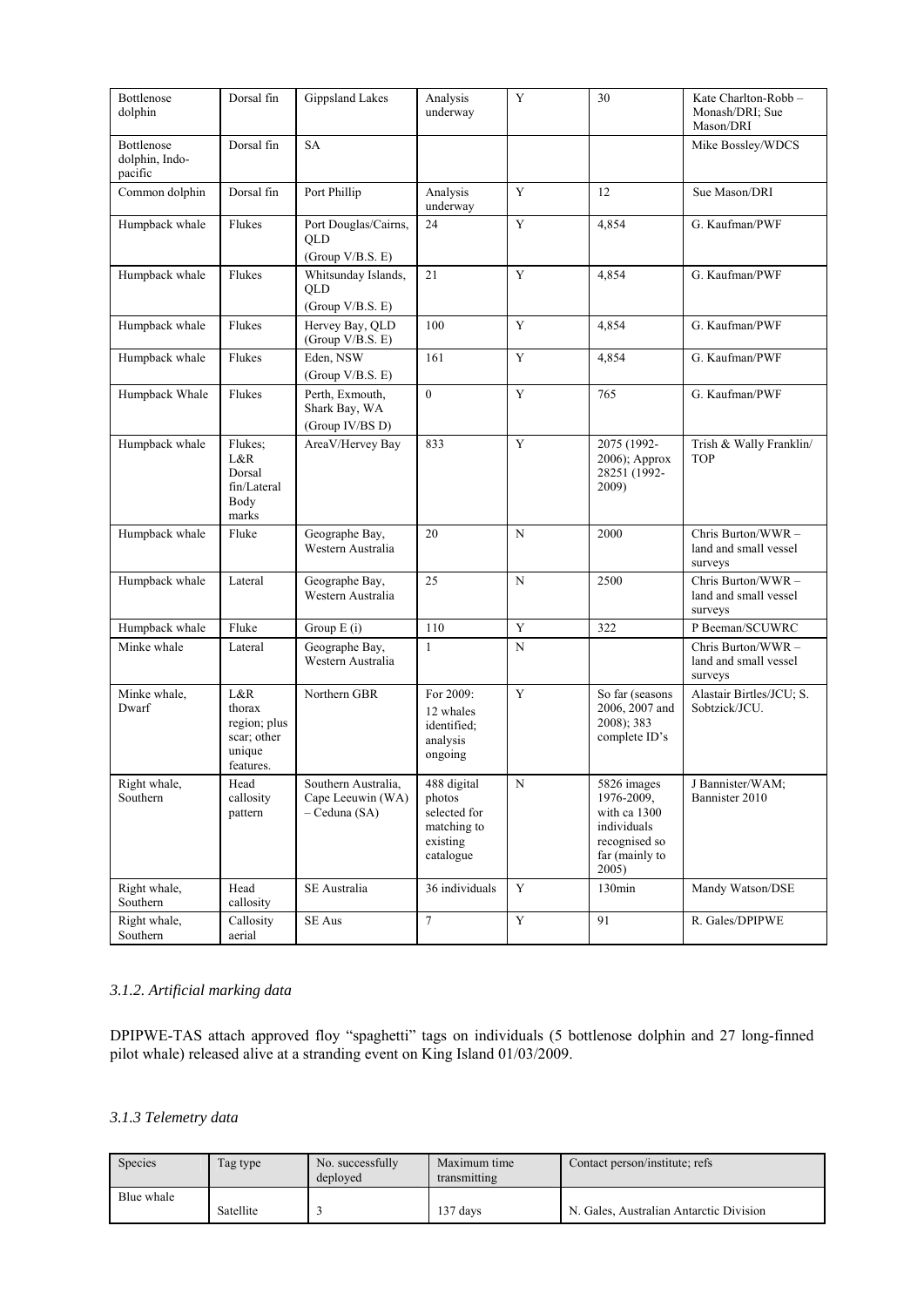| Humpback<br>whale        | Satellite | 38 | 108 days | N. Gales, Australian Antarctic Division                              |
|--------------------------|-----------|----|----------|----------------------------------------------------------------------|
| Right whale,<br>Southern | Satellite |    | 170 davs | N. Gales. Simon Childerhouse Australian<br><b>Antarctic Division</b> |

## **3.2 Analyses/development of techniques**

 *(\*1) Dolphin Research Institute (DRI)* - Processing of identification images and subsequent analyses is continuing.

*(\*2) James Cook University Dwarf Minke Whale Project (JCU).* Analyses of the 2009 photo-identification data are still ongoing. Based on initial results, there were at least 9 within-season re-sightings and 12 between season re-sightings.

*(\*3) Pacific Whale Foundation (PWF).* Fluke identification photographs are first matched within-season and the best photograph of each individual is selected and then matched to the overall catalogue. The photographs and accompanying data enable us to produce sighting histories of known individuals. All images are then scored according to the Cascadia Research Collective's fluke image screening criteria (Calambokidis et al. 2008). Data is used to generate capture-mark-recapture (CMR) history profiles for post-yearling individual humpback whales observed at each of our field sites. Maximum likelihood estimates of annual survival, recapture and movement probabilities are derived from these CMR data sets using the Cormack-Jolly-Seber (CJS) modeling approach (Lebreton et al. 1992). These capture probabilities are used to derive population abundance estimates via a Manly-Parr type maximum likelihood estimator (Manly & Parr 1968; Seber 1982). Reproductive parameters (i.e. calving rates and intervals) were calculated based upon mark-recapture data (obtained via photo-ID) from eastern Australia from 1984 – 2007 and are currently being updated to include 2008 and 2009. Analyses of rates of interchange across several sites within eastern Australia, and between east Australia and west Latin America, and West Australia are currently underway.

*(\*4) The Oceania Project (TOP).*Trish and Wally Franklin as PhD Candidates at Southern Cross University have analysed photo-id data for fourteen-year period 1992-2005. The respective focus of their PhD work is the 'Social and ecological significance of Hervey Bay to the Area V humpback whales' and 'An investigation into genetic relatedness amongst humpback whales in Hervey Bay'. Emeritus Professor Peter Baverstock, Professor Peter Harrison, Director, Southern Cross University Whale Research Centre and Dr Phil Clapham, Adjunct Professor, Southern Cross University Whale Research Centre are supervising their PhD work (see refs).

# **4. TISSUE/BIOLOGICAL SAMPLES COLLECTED**

| <b>Species</b>                                                         | Area/stock               | Calendar year/<br>season - no.<br>collected | Archived<br>(Y/N) | No.<br>analysed | Total holdings | Contact person/institute                          |
|------------------------------------------------------------------------|--------------------------|---------------------------------------------|-------------------|-----------------|----------------|---------------------------------------------------|
| Australian snubfin,<br>Indo-pacific<br>humpback, bottlenose<br>dolphin | Western NT               | 2008                                        | Y                 | ?               | ?              | Carol Palmer/NRETAS                               |
| Blue whale                                                             | Sthn Aust                | 11                                          | Y                 | 11              | unsure         | L. Möller/Flinders Uni                            |
| Bottlenose dolphin                                                     | Bunbury, WA              | 2009(23)                                    | Y                 | Not yet         | 91             | Simon Allen, Claire Daniels,<br>Lars Bejder/MUCRU |
| Bottlenose dolphin                                                     | Albany, WA               | 2009(12)                                    | Y                 | Not yet         | Simon Allen    | Simon Allen, Claire Daniels,<br>Lars Bejder/MUCRU |
| Bottlenose dolphin                                                     | Mandurah,<br><b>WA</b>   | 2009(11)                                    | Y                 | Not yet         | 30             | Simon Allen, Claire Daniels,<br>Lars Bejder/MUCRU |
| Bottlenose dolphin                                                     | Augusta, WA              | 2009(5)                                     | Y                 | Not yet         | 12             | Simon Allen, Claire Daniels,<br>Lars Bejder/MUCRU |
| Bottlenose dolphin                                                     | Swan River,<br><b>WA</b> | 2009(4)                                     | Y                 | Not yet         | 16             | Hugh Finn/MUCRU                                   |
| Bottlenose dolphin                                                     | Exmouth,<br><b>WA</b>    | 2009(5)                                     | Y                 | Not yet         | 5              | Simon Allen & Lars<br>Bejder/MUCRU                |
| Bottlenose dolphin                                                     | Cockburn<br>Sound, WA    | 2009(4)                                     | Y                 | Not yet         | 18             | Hugh Finn/MUCRU                                   |

#### **4.1 Biopsy samples (summary only)**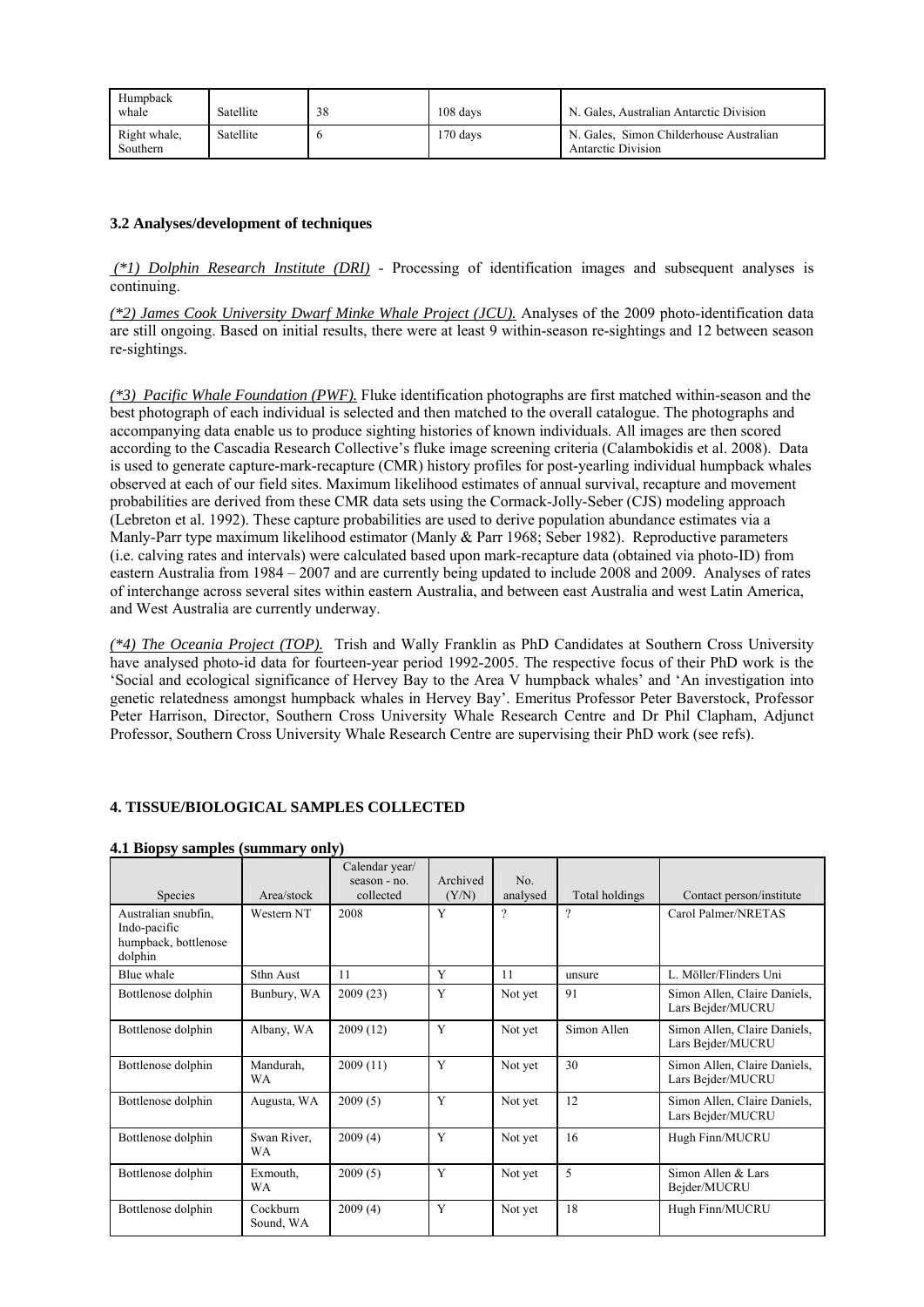| Bottlenose dolphin    | Pilbara, WA                         | 2009(39)   | Y<br>Not yet |                        | 91   | Simon Allen/MUCRU                     |
|-----------------------|-------------------------------------|------------|--------------|------------------------|------|---------------------------------------|
| Humpback whale        | AreaV<br>Hervey Bay                 | 13         | Y            | 846                    | 1464 | Wally Franklin/TOP                    |
| Humpback whale        | Group V<br>Breeding<br>Stock $E(i)$ | pre-2009   |              |                        |      | M. Anderson/SCU; W.<br>Franklin/SCU   |
| Minke whale, Dwarf    | Northern<br><b>GBR</b>              | 2          | Y            | 0:<br>sloughed<br>skin | c.50 | Dr A. Birtles/JCU.                    |
| Right whale, Southern | Warrnambool<br>/SE Australia        | 3          | Y            |                        |      | Rob Harcourt/MO                       |
| Sperm whale           | Southwest<br>Pacific                | $2009 - 3$ | N            | 3                      | 3    | Luciana Moller/Flinders<br>University |

## **4.2 Samples from directed catches (commercial, aboriginal and scientific permits) or bycatches**

| Species                                   | Area/stock | Tissue type $(s)^*$                                                                          | No.<br>collected | Archived<br>(Y/N) | No.<br>analysed | Contact person/institute |
|-------------------------------------------|------------|----------------------------------------------------------------------------------------------|------------------|-------------------|-----------------|--------------------------|
| Common Dolphin,<br>Short-beaked           | <b>SA</b>  | Genetic<br>tissues,<br>reproductives,<br>stomach and<br>intestines,<br>toxic<br>contaminants | 8                | Y                 | $\mathbf{0}$    | C. Kemper/SAM $(*1)$     |
| Fin Whale                                 | <b>SA</b>  | Genetic<br>tissues,<br>reproductives,<br>stomach and<br>intestines,<br>toxic<br>contaminants | 1                | Y                 | $\mathbf{0}$    | C. Kemper/SAM $(*1)$     |
| Indo-Pacific<br><b>Bottlenose Dolphin</b> | SA         | Genetic<br>tissues,<br>reproductives,<br>stomach and<br>intestines,<br>toxic<br>contaminants | $\overline{4}$   | Y                 | $\mathbf{0}$    | C. Kemper/SAM $(*1)$     |

### Notes

*(\*1) South Australian Museum (SAM).* The 'samples from directed catches' list includes: 1. Entanglement probable – for example, animals with net marks/injuries and/or that have had flippers or flukes removed, and full stomachs and sometimes food in the oesophagus, suggesting a sudden death; 2. Entangled in tuna farm antipredator net; 3. Entanglement in other types of net or line; 4. Accidental or intentional injury by humans. Genetic tissues includes: blood, liver, kidney, muscle, skin;, toxic contaminants include:liver, kidney, muscle, blubber. Complete sets of tissue samples were not collected from all animals because in some cases the state of decomposition made this inappropriate.

### **4.3 Samples from stranded animals**

| Species                              | Area/stock                          | Tissue type(s) $*$                                                                                                                 | No.<br>collected | Archived<br>(Y/N) | No.<br>analysed                          | Contact person/institute                                                                                                  |
|--------------------------------------|-------------------------------------|------------------------------------------------------------------------------------------------------------------------------------|------------------|-------------------|------------------------------------------|---------------------------------------------------------------------------------------------------------------------------|
| Australian snubfin<br>dolphin        | Sir Edward<br>Pellew Islands.<br>NT | skin                                                                                                                               |                  | Y                 |                                          | Ray Chatto/NRETAS; Guido<br>Parra /SARTI SA                                                                               |
| Blainville's beaked<br>whale         | Birdie Beach,<br><b>NSW</b>         | Skull,<br>skeleton,<br>muscle tissue                                                                                               |                  | Y                 |                                          | Sandy Ingleby/Australian<br>Museum                                                                                        |
| Blue whale (washed<br>$up\ 08/04/09$ | Bass Strait, VIC                    | Skin, blubber,<br>eye, intestinal<br>contents.<br>muscle, bone<br>fragment from<br>injured area,<br>sample from<br>possible foetus | 2                | Y                 | l skin<br>sample<br>analysis<br>underway | David Donnelly/DRI. Samples<br>sent to and stored at Melbourne<br>Museum<br>Catherine Attard/MU (skin<br>sample analysis) |
| Blue whale, Pygmy                    | Rye Back<br>Beach, VIC              | Muscle                                                                                                                             |                  | Y                 | $\theta$                                 | Rory O'Brien/MV                                                                                                           |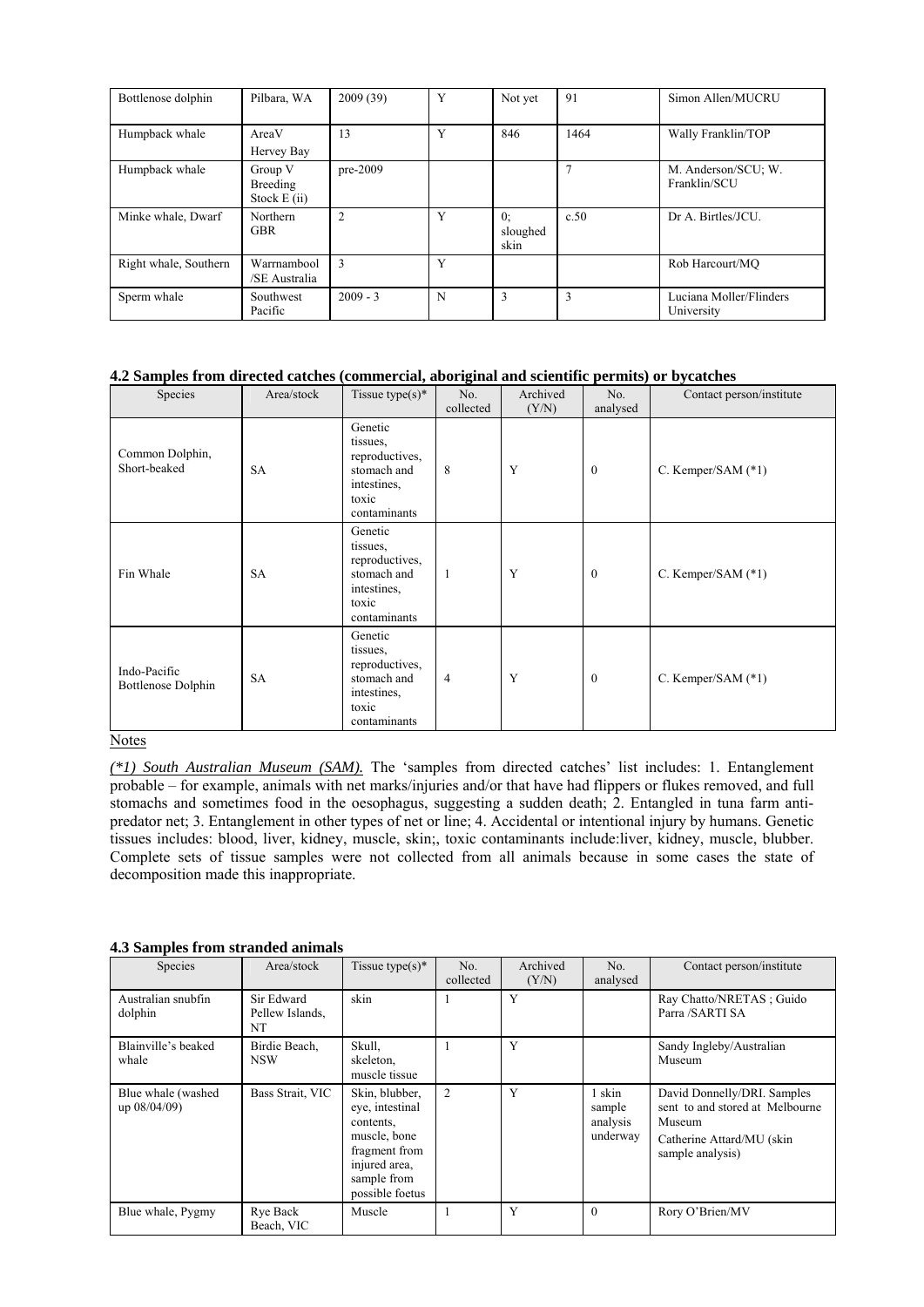| Bottlenose dolphin,<br>Indo-Pacific        | Northern NSW                                          | Skin, teeth                                                                                                      | 1                                            | Y       | $\mathbf{0}$                                                                        | Christine Fury/SCU                                                                        |
|--------------------------------------------|-------------------------------------------------------|------------------------------------------------------------------------------------------------------------------|----------------------------------------------|---------|-------------------------------------------------------------------------------------|-------------------------------------------------------------------------------------------|
| Bottlenose dolphin,<br>Indo-pacific        | <b>SA</b>                                             | Genetic<br>tissues,<br>reproductives,<br>stomach and<br>intestines,<br>toxic<br>contaminants<br>$(*1)$           | 9                                            | Y       | $\mathbf{0}$                                                                        | C. Kemper/SAM                                                                             |
| Bottlenose dolphin                         | Moreton Bay,<br>QLD                                   | Skin                                                                                                             | 3                                            |         |                                                                                     | Janet Lanyon/UQ                                                                           |
| Bottlenose dolphin                         | Portland<br>Harbour, VIC                              | Muscle                                                                                                           | 1                                            | Y       | $\mathbf{0}$                                                                        | Rory O'Brien/MV                                                                           |
| Bottlenose dolphin                         | Gippsland<br>Lakes, Jubillee<br>Head, VIC             | Muscle                                                                                                           | $\mathbf{1}$                                 | Y       | $\mathbf{0}$                                                                        | Rory O'Brien/MV                                                                           |
| Bottlenose dolphin<br>(Stranding 22/02/09) | Coastal Victoria<br>(Apollo Bay),<br><b>VIC</b>       | Skin, blubber,<br>kidney, liver,<br>melon                                                                        | $\overline{c}$                               | Y       | sample<br>analysis<br>underway                                                      | Kate Charlton-Robb/DRI<br>/Monash                                                         |
| Bottlenose dolphin<br>(01/07/09)           | Coastal Victoria<br>(Portland), VIC                   | Brain, liver,<br>kidney, teeth,<br>blubber, skin.                                                                | $\mathbf{1}$                                 | Y       | sample<br>analysis<br>underway                                                      | Alissa Monk/DRI/Monash                                                                    |
| Bottlenose dolphin<br>(Stranded 16/08/09)  | <b>Gippsland Lakes</b><br>(Jubilee Pt),<br><b>VIC</b> | Skin, blubber,<br>left pectoral                                                                                  | $\mathbf{1}$                                 | Y       | sample<br>analysis<br>underway                                                      | Kate Charlton-Robb - DRI /<br>Monash                                                      |
| Bottlenose dolphin<br>(Stranding 2/10/09)  | Gippsland Lakes<br>(Bunga Arm),<br><b>VIC</b>         | Skin, blubber                                                                                                    | unknown                                      | Not yet | will be<br>analysed<br>once<br>collected                                            | Kate Charlton-Robb - DRI /<br>Monash (Samples currently with<br>DSE Barnesdale).          |
| Bottlenose dolphin                         | Bunbury, WA                                           | Skin, blubber<br>$(10)$ , teeth $(6)$<br>organs:<br>liver, kidneys,<br>lung, heart,<br>gonads (3)<br>stomach (5) | 10                                           | Y       | 3 (PM)<br>Histology<br>&<br>pathology<br>complete<br>Genetic<br>analysis<br>pending | Nahiid Stephens (pathology) Lars<br>Bejder (genetics)/MU; Holly<br>Smith (teeth histo)/MU |
| Bottlenose dolphin                         | Claisebrook<br>Cove (Windan<br>Brg) Swan<br>River, WA | Pathology<br>work<br>undertaken                                                                                  | $\mathbf{1}$                                 |         |                                                                                     | Doug Coughran/DEC                                                                         |
| Bottlenose dolphin                         | Belvidere<br>Conservation<br>Park, WA                 | <b>DNA</b>                                                                                                       | 1                                            |         |                                                                                     | Doug Coughran/DEC                                                                         |
| Bottlenose dolphin                         | SA                                                    | Genetic<br>tissues.<br>reproductives.<br>stomach and<br>intestines,<br>toxic<br>contaminants<br>$(*1)$           | 1                                            | Y       | $\mathbf{0}$                                                                        | C. Kemper/SAM                                                                             |
| Bottlenose dolphin,<br>Common              | SA                                                    | Genetic<br>tissues.<br>reproductives,<br>stomach and<br>intestines,<br>toxic<br>contaminants<br>$(*I)$           | 1                                            | Y       | $\mathbf{0}$                                                                        | C. Kemper/SAM                                                                             |
| Bottlenose dolphin<br>(W2141)              | Sunshine Coast,<br>QLD                                | Necropsy<br>conducted                                                                                            | $\mathbf{1}$                                 |         |                                                                                     | Australian Wildlife Hospital                                                              |
| Bottlenose dolphin<br>(W2171)              | Moore Park,<br>QLD                                    | skin                                                                                                             | 1                                            |         |                                                                                     | Col Limpus/DERM,                                                                          |
| Bottlenose dolphin                         | Bass Strait, TAS                                      | Skin, blubber,<br>teeth                                                                                          | Skin (2),<br>blubber<br>$(2)$ , teeth<br>(2) | Y       |                                                                                     | R. Gales/DPIPWE                                                                           |
| Bottlenose dolphin                         | <b>NSW</b>                                            | Skull and<br>frozen muscle<br>tissue                                                                             | $\mathbf{1}$                                 | Y       |                                                                                     | Sandy Ingleby/Australian<br>Museum                                                        |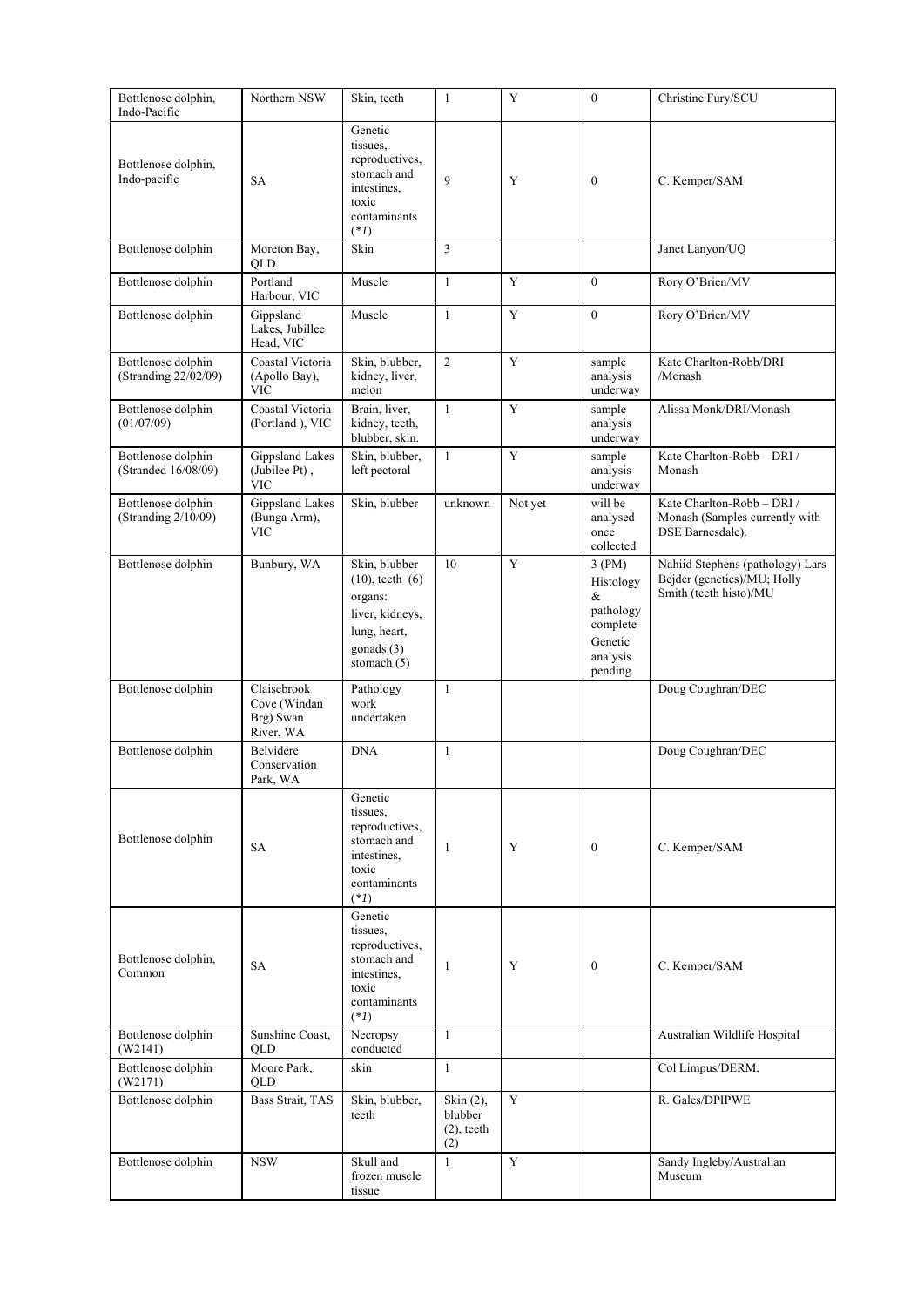| Common dolphin,<br>Short-beaked             | <b>SA</b>                                       | Genetic<br>tissues,<br>reproductives,<br>stomach and<br>intestines,<br>toxic<br>contaminants<br>$(*1)$ | 8                                                                                         | Y | $\mathbf{0}$     | C. Kemper/SAM                          |
|---------------------------------------------|-------------------------------------------------|--------------------------------------------------------------------------------------------------------|-------------------------------------------------------------------------------------------|---|------------------|----------------------------------------|
| Cuvier's beaked whale                       | Resolute Beach<br>near Pittwater,<br><b>NSW</b> | Skulls                                                                                                 | $\overline{c}$                                                                            | Y |                  | Sandy Ingleby/Australian<br>Museum     |
| False killer whale<br>(2228)                | Sunshine Coast,<br>QLD                          | Autopsy                                                                                                | $\mathbf{1}$                                                                              |   |                  | Australian Wildlife Hospital           |
| Ginko-toothed beaked<br>whale               | Wairo Beach,<br><b>NSW</b>                      | Skull.<br>skeleton,<br>frozen muscle<br>tissue                                                         | $\mathbf{1}$                                                                              | Y |                  | Sandy Ingleby/Australian<br>Museum     |
| Gray's beaked whale                         | <b>TAS</b>                                      | Blubber,<br>muscle, skin,<br>stomach.<br>dorsal fin                                                    | Blubber<br>(4),<br>muscle<br>$(2)$ , skin<br>(6),<br>stomach<br>(2),<br>dorsal fin<br>(2) | Y |                  | R. Gales/DPIPWE                        |
| Hector's beaked whale                       | Walpole, WA                                     | <b>DNA</b>                                                                                             | $\mathbf{1}$                                                                              |   |                  | Doug Coughran/DEC                      |
| Humpback whale                              | <b>WA</b>                                       | Skin                                                                                                   | $\mathbf{1}$                                                                              |   |                  | Doug Coughran/DEC                      |
| Humpback whale                              | <b>SA</b>                                       | Some genetic<br>issues $(*I)$                                                                          | $\mathbf{1}$                                                                              | N | $\mathbf{0}$     | C. Kemper/SAM                          |
| Humpback whale                              | Gold Coast,<br><b>OLD</b>                       | Skin                                                                                                   | $\mathbf{1}$                                                                              |   |                  | Susan Bengton-Nash/UQ                  |
| Humpback whale<br>(W2143)                   | Gold Coast,<br>QLD                              | Blubber,<br>baleen                                                                                     | $\mathbf{1}$                                                                              |   |                  | David Blyde, Col<br>Limpus/DERM,       |
| Humpback whale<br>(w2144)                   | Sunshine Coast,<br>QLD                          | Blubber, skin,<br>baleen                                                                               | $\mathbf{1}$                                                                              |   |                  | Col Limpus/DERM,                       |
| Humpback whale                              | <b>TAS</b>                                      | Skin                                                                                                   | $\overline{c}$                                                                            | Y |                  | R. Gales/DPIPWE                        |
| Indo-Pacific<br>humpback dolphin<br>(W2191) | Sunshine Coast,<br>QLD                          | Necropsy<br>conducted                                                                                  | $\mathbf{1}$                                                                              |   |                  | Australian Wildlife Hospital           |
| Indo-pacific<br>humpback dolphin<br>(W2175) | Moore Park,<br>QLD                              | Skin, organs,<br>brain, stomach<br>contents                                                            | $\mathbf{1}$                                                                              |   |                  | Col Limpus/DERM,                       |
| Indo-pacific<br>humpback dolphin<br>W2177   | Moreton Island,<br>QLD                          | Skin, blubber                                                                                          | $\mathbf{1}$                                                                              |   |                  | Col Limpus/DERM,                       |
| Indo-pacific<br>humpback dolphin<br>W2214   | Moreton Bay,<br>QLD                             | Skin, blubber                                                                                          | $\mathbf{1}$                                                                              |   |                  | Col Limpus/DERM,                       |
| Pilot whale, Long-<br>finned                | Victoria,<br>Potter's Hill<br>Beach             | Muscle                                                                                                 | $\mathbf{1}$                                                                              | Y | $\mathbf{0}$     | Rory O'Brien/MV                        |
| Pilot whale, Long-<br>finned                | Victoria,<br>Kilcunda Beach                     | Muscle                                                                                                 | $\mathbf{1}$                                                                              | Y | $\mathbf{0}$     | Rory O'Brien/MV                        |
| Pilot whale, Long-<br>finned                | Williamson's<br>Beach, VIC                      | Muscle                                                                                                 | $\mathbf{1}$                                                                              | Y | $\overline{0}$   | Rory O'Brien/MV                        |
| Pilot whale, Long-<br>finned                | Express Point,<br><b>VIC</b>                    | Muscle                                                                                                 | $\mathbf{1}$                                                                              | Y | $\overline{0}$   | Rory O'Brien/MV                        |
| Pilot whale, Long-<br>finned                | Dimmick's<br>Beach, VIC                         | Muscle                                                                                                 | $\mathbf{1}$                                                                              | Y | $\boldsymbol{0}$ | Rory O'Brien/MV                        |
| Pilot whale, Long-<br>finned                | Augusta,<br>Hamelin Bay,<br>WA                  | Skin, blubber                                                                                          | 50 dead,<br>11 alive,                                                                     | Y | $\mathbf{0}$     | Doug Coughran/DEC; Peter<br>Spencer/MU |
| Pilot whale, Long-<br>finned                | <b>WA</b>                                       | DNA sample                                                                                             |                                                                                           |   |                  | Doug Coughran                          |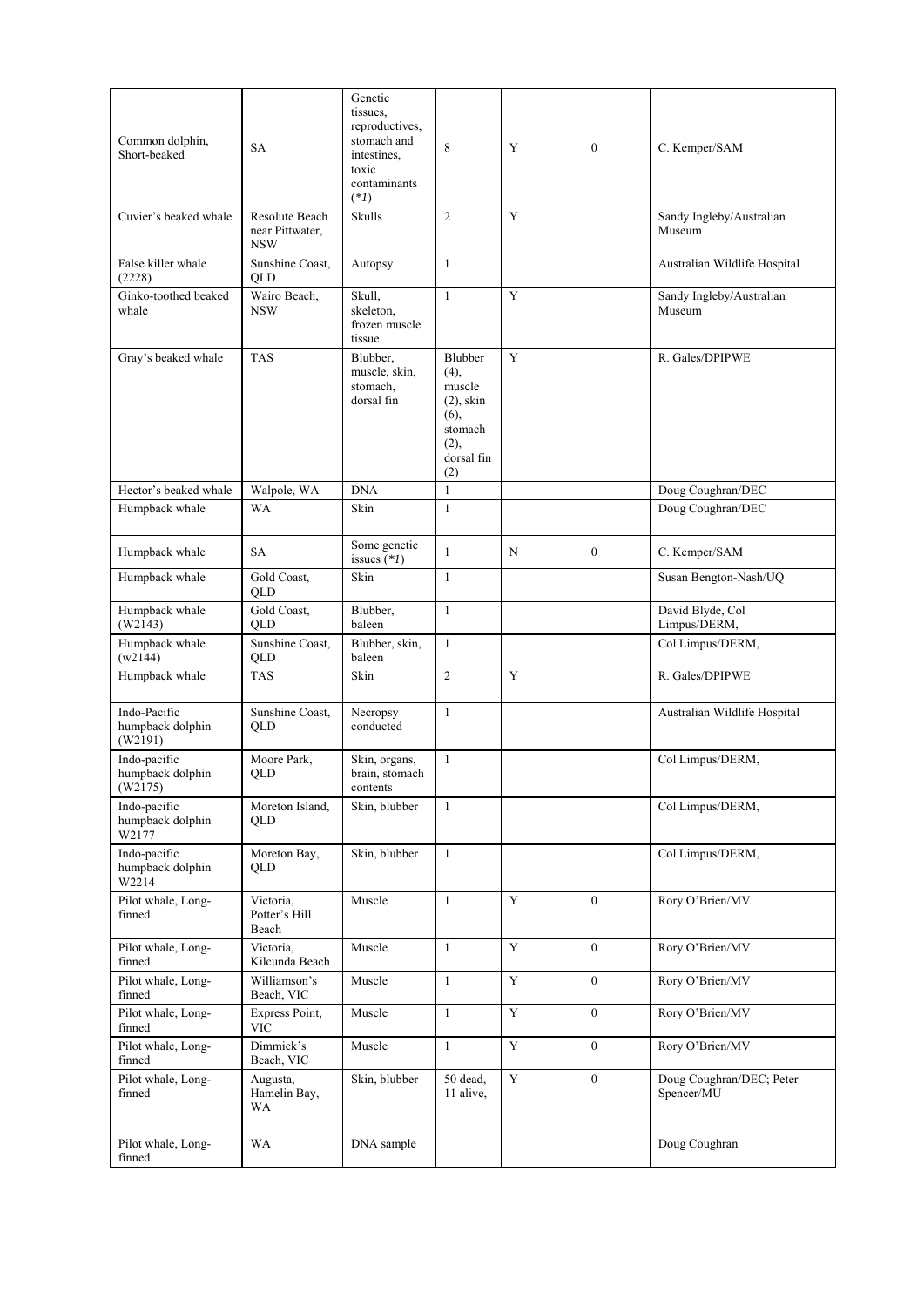| Pilot whale, Long-<br>finned (believed to be<br>wash ups from King<br>Island, TAS mass<br>stranding) | Bass Strait, VIC                           | Blubber, skin,<br>teeth                                                                                | 3                                                                                          | Y           | $\mathbf{0}$     | Collected by David Donnelly/ -<br>DRI. Samples sent to and stored<br>at Melbourne Museum |
|------------------------------------------------------------------------------------------------------|--------------------------------------------|--------------------------------------------------------------------------------------------------------|--------------------------------------------------------------------------------------------|-------------|------------------|------------------------------------------------------------------------------------------|
| Pilot whale, Long-<br>finned                                                                         | Bass Strait, TAS                           | Skin, blubber,<br>teeth, stomach                                                                       | Skin $(5)$ ,<br>blubber<br>(116),<br>teeth<br>(101),<br>stomach<br>(7)                     | Y           |                  | R. Gales/DPIPWE                                                                          |
| Pilot whale, Short-<br>finned $(W2127)$                                                              | Fraser Island,<br>QLD                      | skin                                                                                                   | $\mathbf{1}$                                                                               |             |                  | Col Limpus/DERM                                                                          |
| Pygmy killer whale                                                                                   | Racecourse<br>Beach near<br>Ulladulla, NSW |                                                                                                        | $\mathbf{1}$                                                                               | Y           |                  | Sandy Ingleby/Australian<br>Museum                                                       |
| Pygmy right whale                                                                                    | SA                                         | Genetic<br>tissues,<br>reproductives,<br>stomach and<br>intestines.<br>toxic<br>contaminants<br>$(*1)$ | 1                                                                                          | Y           | $\bf{0}$         | C. Kemper/SAM                                                                            |
| Pygmy right whale                                                                                    | <b>TAS</b>                                 | Blubber, skin,<br>stomach,<br>muscle                                                                   | Blubber<br>$(1)$ , skin<br>(1),<br>stomach<br>(1),<br>muscle<br>(1)                        | Y           |                  | R. Gales/DPIPWE                                                                          |
| Risso's dolphin                                                                                      | Leschenault<br>Estuary,<br>Bunbury, WA     | Skin, blubber                                                                                          | $\mathbf{1}$                                                                               | $\mathbf Y$ | $\mathbf{1}$     | Doug Coughran/DEC; Peter<br>Spencer/MU                                                   |
| Risso's dolphin                                                                                      | <b>WA</b>                                  | DNA sample                                                                                             | $\mathbf{1}$                                                                               |             |                  | Doug Coughran/DEC                                                                        |
| Sperm whale                                                                                          | Nelson, VIC                                | Muscle                                                                                                 | $\mathbf{1}$                                                                               | $\mathbf Y$ | $\boldsymbol{0}$ | Rory O'Brien/MV                                                                          |
| Sperm Whale<br>(W2138)                                                                               | Moreton Bay,<br>QLD                        | Skin, vertebrae                                                                                        | $\mathbf{1}$                                                                               |             |                  | Steve van Dyck/QM<br>Col Limpus/DERM,                                                    |
| Sperm whale                                                                                          | <b>TAS</b>                                 | Jaws, skin,<br>blubber,<br>muscle,<br>stomach                                                          | Jaws<br>$(37)$ , skin<br>$(47)$ ,<br>blubber<br>(39),<br>muscle<br>(30),<br>stomach<br>(5) | Y           |                  | R. Gales/DPIPWE                                                                          |
| Strap-toothed beaked<br>whale                                                                        | Warnbro Sound,<br><b>WA</b>                | Skin                                                                                                   | $\mathbf{1}$                                                                               |             |                  | Doug Coughran/DEC                                                                        |
| Striped dolphin                                                                                      | <b>TAS</b>                                 | Skin, blubber,<br>stomach                                                                              | Skin (1),<br>blubber<br>(1),<br>stomach<br>(1)                                             | $\mathbf Y$ |                  | R. Gales/DPIPWE                                                                          |
| Striped dolphin                                                                                      | <b>NSW</b>                                 | Skull and<br>frozen muscle<br>tissue                                                                   | $\mathbf{1}$                                                                               | $\mathbf Y$ |                  | Sandy Ingleby/Australian<br>Museum                                                       |

**Notes** 

*(\*1) South Australian Museum (SAM).* The 'samples from stranded animals' list includes: 1. Unknown - no information, too decomposed, incomplete specimen; 2. Diseased – e.g. significant parasites, heart disease, infection; 3. Live stranding - put back to sea and died, euthanased, died after stranding; 4. Other natural – e.g. choked on shark, starved, neonatal death, predator ( killer whale, shark ). Genetic tissues includes: blood, liver, kidney, muscle, skin;, toxic contaminants include: liver, kidney, muscle, blubber. Complete sets of tissue samples were not collected from all animals because in some cases the state of decomposition made this inappropriate.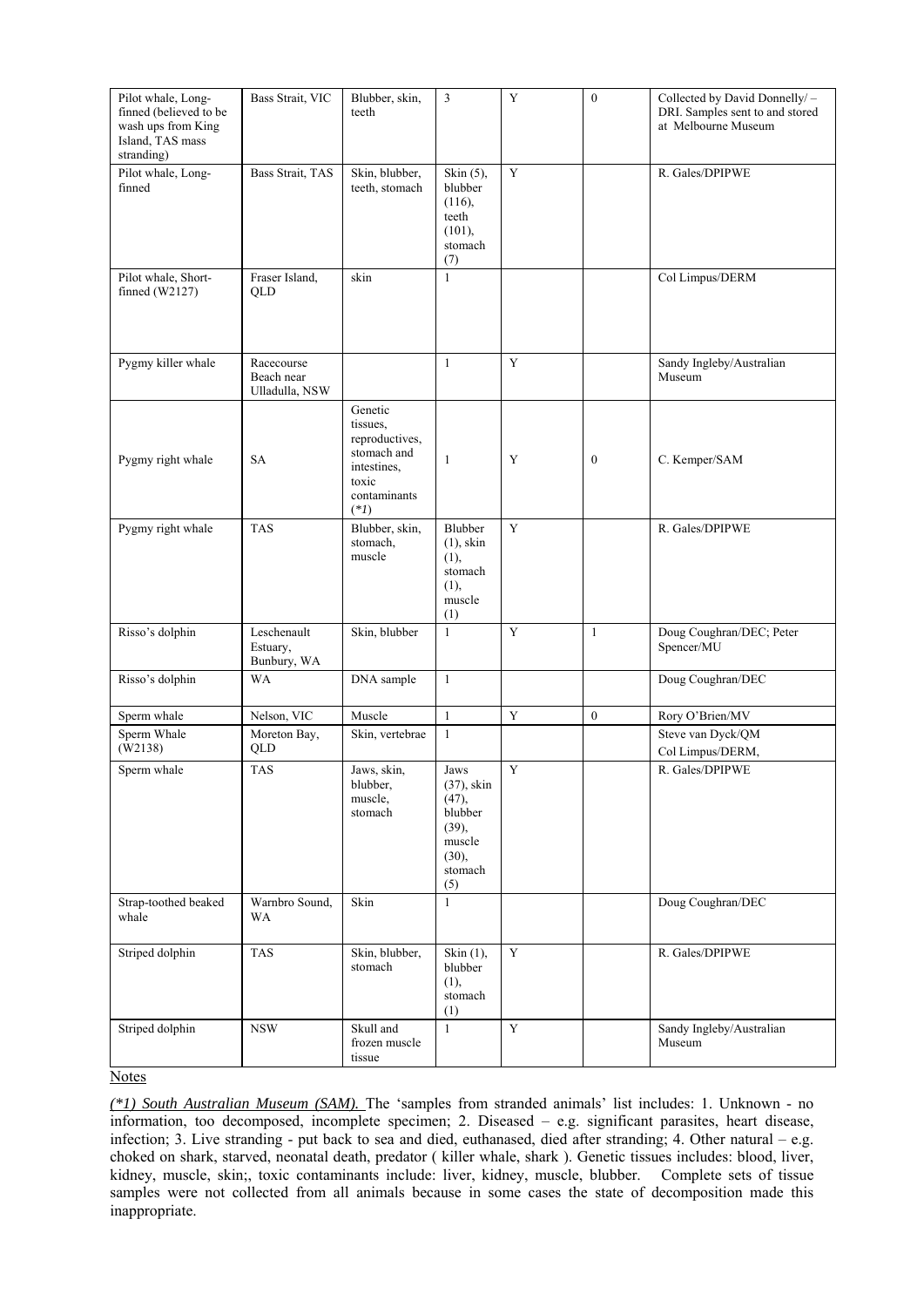#### **4.4 Analyses/development of techniques**

*Dolphin Research Institute (DRI).* During 2009, no additional bottlenose dolphin biopsy samples were collected. The samples collected during 2006-2008 are in the final stages of being processed within the CESAR lab at Monash University, as a part of the PhD research conducted by Kate Charlton-Robb. DNA of these samples will be subject to mitochondrial DNA control region and cytochrome b region sequencing, along with genotyping at several microsatellite markers. New DNA regions are also being investigated.

*The Oceania Project (TOP).* DNA analysis of Sloughed Skin Samples being undertaken by Megan Anderson and Wally Franklin, at the Centre for Animal Conservation Genetics, Southern Cross University, under the Supervision of Professor Peter Baverstock. Analysis of total holdings will be completed and up to date by end of 2010.

### **5. POLLUTION STUDIES**

*Dolphin Research Institute (DRI).* During 2008, Alissa Monk's Honours study found that mercury levels in the bottlenose dolphins that stranded along the Victorian coastline were three times higher than that of the live, resident dolphins of Port Phillip and the Gippsland Lakes. She suggested that these elevated contaminate levels are high enough to negatively affect the health of small cetaceans and gives strong evidence that the concentrations of mercury could compromise the health and survival of these genetically unique coastal dolphin populations. Ms Monk is continuing her research at Monash University for her PhD. She aims to continue to monitor contaminants levels; investigate trophic transfer of contaminants and investigate the health effects of contaminants on dolphins. Tissue and organs samples collected from bottlenose dolphins stranded along the Victorian coastline during 2009 will be part of this continuing research. Further details can be obtained by emailing [alissa.monk@sci.monash.edu.au.](mailto:alissa.monk@sci.monash.edu.au)

**South Australian Museum (SAM).** The project conducted by Honour's student at Flinders University (Lailie) Maloney) on PCBs and bone structure of SA dolphins was inconclusive because of difficulties in 1) methods at a commercial laboratory and 2) variable PCB concentrations from different parts of the blubber sample of the same animals. No further analysis of samples has been undertaken. The time has come to promote the collection of toxic contaminant tissues more widely within Australia. It would be beneficial for the SA Museum and federal agencies to discuss the collection's uses and future.

# *The Oceania Project – Long-term Water Quality Monitoring Program, Hervey Bay Marine Park 1993-2008*

During the 2006 humpback season The Oceania Project undertook the  $14<sup>th</sup>$  year of Chlorophyll A sampling for a long-term habitat and water quality monitoring program, in the Whale Management and Monitoring Area of the Hervey Bay Marine Park. The program is being conducted in conjunction with Andrew Moss, Environment Division, Queensland Environment Protection Agency. Weekly triplicate Chlorophyll A samples were obtained from 6 structured geographical areas within the Hervey Bay Marine Park between August 5th and October 15th 2006. Outcomes of the first five years of monitoring (1993/1997) and the eleven years of monitoring (1993- 2003) are published in: "Queensland Department of Environment & Heritage, Environmental Technical Report No 23: Hervey Bay Report - Chlorophyll-a Sampling by The Oceania Project, Andrew Moss and Julie Kocovski, ISSN 1037-4671 RE271, July 1998". "Long-term monitoring of chlorophyll-a in Hervey Bay, Queensland (1993-2003) by The Oceania Project"; See:<http://www.epa.qld.gov.au/publications?id=1771>

### **6. STATISTICS FOR LARGE CETACEANS**

**6.1 Corrections to earlier years' statistics for large whales**  Nil.

**6.2 Direct catches of large whales (commercial, aboriginal and scientific permits) for the calendar year 2009 or the season 2008/09**  Nil

#### **6.3 Anthropogenic mortality of large whales for the calendar year 2009 or the season 2008/09**

*6.3.1 Observed or reported ship strikes of large whales (including non-fatal events)*  Type of vessel, e.g. High-speed Ferry (HSF), Large Cargo (LC), Military (M), Fishing Vessel (FV), Passenger Carrying Excursion (PC), Other (O). Fate: Indicate if the whale swam away (X), appeared seriously injured (I), killed (D). Example given.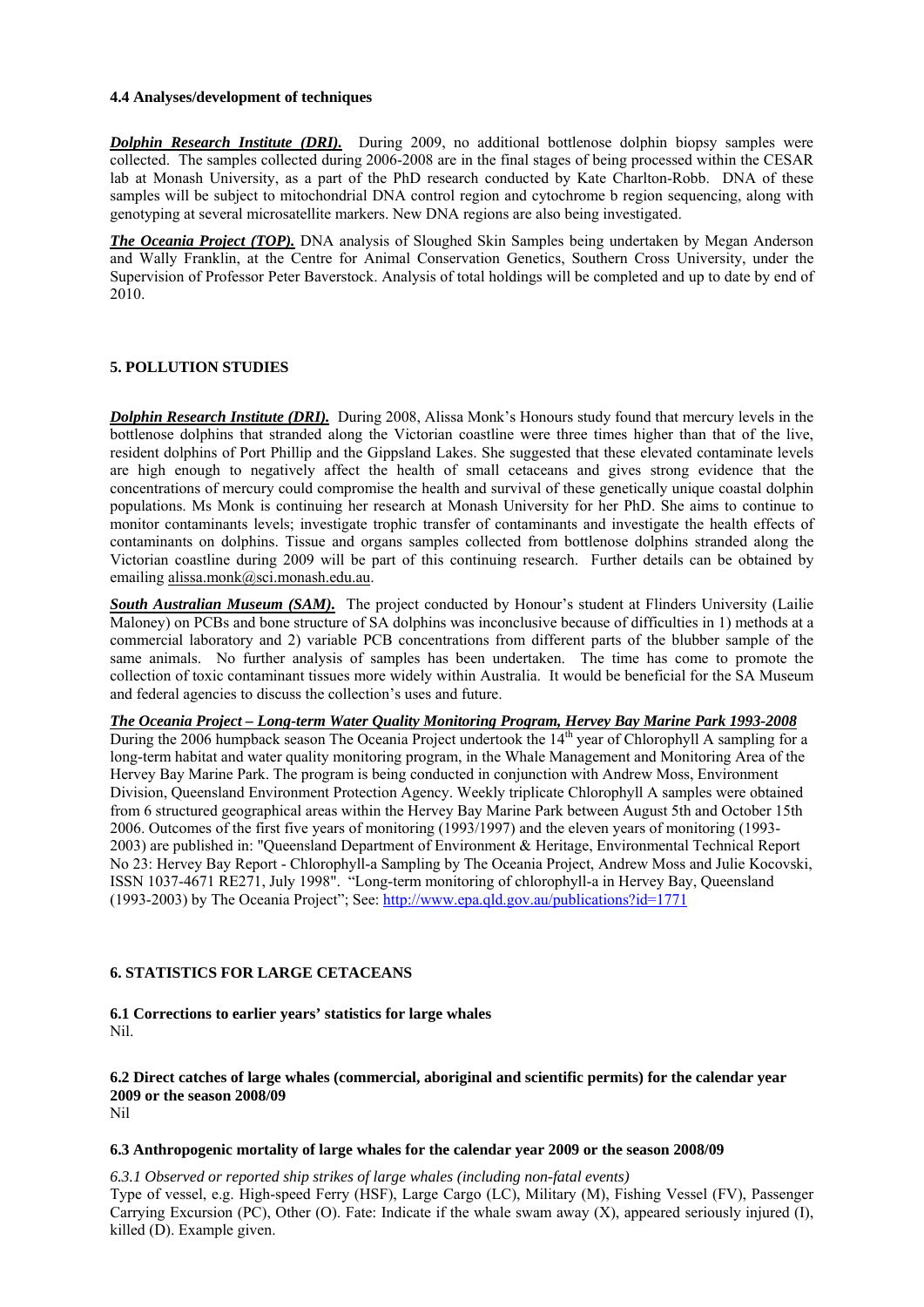| <b>Whale</b><br>species                    | <b>Sex</b>     | No. | <b>Date</b>                                          | <b>Location</b>                            | <b>Vessel</b><br>type | <b>Speed</b> | Fate         | How<br>observed              | Contact person/institute<br>and refs |
|--------------------------------------------|----------------|-----|------------------------------------------------------|--------------------------------------------|-----------------------|--------------|--------------|------------------------------|--------------------------------------|
| Blue whale                                 | F              |     | 08/4/09                                              | Rye Ocean<br>Beach.                        | $\mathbf{U}$          | U            | $\mathbf{U}$ | Washed<br>up                 | Dave Donnelly/DRI                    |
| Fin whale<br>$(*1)$                        | F              |     | 2/10/09                                              | 34° 26' 80"<br>$S: 138^{\circ}14'$<br>50"E | U                     | U            | D            | <b>SAM</b><br>post<br>mortem | C. Kemper/SAM                        |
| Humpback<br>whale $(*2)$                   | $\overline{U}$ |     | 28/7/09                                              | $-25^{\circ}31^{\circ}S$ .<br>154°'06'E    | <b>FV</b>             | unknown      | X.I          | Skipper                      | Justine Johnston/AFMA                |
| Humpback<br>whale $(*3)$                   | U              |     | 2/09/09                                              | Exmouth<br>Gulf, Western<br>Australia      | <b>FV</b>             | U            | $\mathbf{U}$ | crew                         | Doug Coughran/DEC-WA                 |
| Humpback<br>whale $(*4)$                   | U              |     | 26/10/09                                             | Fremantle,<br>WA                           | M                     | U            | D            | crew                         | Doug Coughran/DEC-WA                 |
| Right<br>whale,<br>Southern<br>calf $(*5)$ | U              |     | 12/09/09                                             | Ulladulla<br><b>NSW</b>                    | PC                    | fast         | D            | Gross<br>examinati<br>on     | Event #896 Geoff<br>Ross/DECCW       |
|                                            |                |     | (*1) Post mortem indicated possible vessel collision |                                            |                       |              |              |                              |                                      |

(\*2) Whale swam away bleeding heavily.

(\*3) private fishing recreation vessel struck the whale

(\*4) Struck by HMAS Perth. Observed floating with blood and no movement afterwards. Presumed dead

(\*5) Severely impacted upper jaw and cranium

#### *6.3.2 Fishery bycatch of large whales*

Fate of whale  $(R =$  released alive,  $D =$  discarded dead or seriously injured,  $K =$  kept for sale or specimen), targeted fish species (e.g. tuna, herring, etc.). How observed: M = records collected as part of a planned cetacean monitoring programme,  $\overline{F}$  = records collected by onboard fishery monitoring scheme,  $V$  = records collected by fishermen through vessel logbooks,  $A =$  anecdotal reports from any reliable source, with a further distinction of DA if the latter were documented (e.g. photos, rescue teams etc.). Internationally recognised standard gear description codes from FAO are used where possible.

| Whale species      | <b>Sex</b>   | No.          | Date            | Location                                            | Fate                | Targeted fish<br>species        | Gear                                     | How observed?                  | Source or<br>contact                |
|--------------------|--------------|--------------|-----------------|-----------------------------------------------------|---------------------|---------------------------------|------------------------------------------|--------------------------------|-------------------------------------|
| Blue whale         | $\mathbf{U}$ | $\mathbf{1}$ | 3 Feb<br>2009   | 3 nm SW of<br>Petrified forest.<br>Cape Bridgewater | Unk<br>now<br>n     | Southern<br><b>Rock Lobster</b> | Pot<br>rope                              | A                              | Mandy<br>Watson/DSE                 |
| Humpback<br>whale  | $\mathbf{U}$ | 1            | 27/9/09         | 28°03.917'S; 153°<br>27.063                         | $\mathbb{R}$        | <b>Shark Control</b><br>Program | Net                                      | $\mathbf{V}$                   | ODPI&F                              |
| Humpback<br>whale  | U            | 1            | 1/9/09          | 28°09.518'S; 153°<br>31.993                         | $\mathbb{R}$        | <b>Shark Control</b><br>Program | Net                                      | $\mathbf{V}$                   | ODPI&F                              |
| Humpback<br>whale  | U            | 1            | 3/10/09         | 28°09.518'S; 153°<br>31.993                         | $\mathbb{R}$        | <b>Shark Control</b><br>Program | Net                                      | $\overline{\mathbf{V}}$        | ODPI&F                              |
| Humpback<br>whale  | $\mathbf{U}$ | $\mathbf{1}$ | 8/10/09         | 28°02.353'S; 153°<br>26.692                         | $\mathbb{R}$        | <b>Shark Control</b><br>Program | Net                                      | V                              | ODPI&F                              |
| Humpback<br>whale  | $\mathbf{U}$ | $\mathbf{1}$ | 13/10/09        | 28°04.984'S; 153°<br>27.580                         | $\mathbb{R}$        | <b>Shark Control</b><br>Program | Net                                      | $\mathbf{V}$                   | ODPI&F                              |
| Humpback<br>whale  | $\mathbf{U}$ | 1            | 7/11/09         | 28°02.353'S; 153°<br>26.692                         | $\mathbb{R}$        | <b>Shark Control</b><br>Program | <b>Net</b>                               | $\mathbf{V}$                   | ODPI&F                              |
| Humpback<br>whale  | $\mathbf{U}$ | 1            | 14/6/09         | $-34^{\circ}13^{\circ}S$ ;<br>113°36'E              | $\mathbb{R}$        | Tuna                            | <b>LLD</b>                               | $\mathbf{V}$                   | Justine<br>Johnston/<br><b>AFMA</b> |
| Humpback<br>whale  |              | 1            | 13/07/2009      | Flinders Bay,<br>Augusta, WA                        | Aliv<br>e           | <b>Incidental</b>               | MIS <sup>1</sup>                         | Entanglement -<br>A            | Doug<br>Coughran/DEC                |
| Humpback<br>whale  |              |              | 25/06/<br>2009  | Grey - 10km west in<br>20 fathoms, WA               | Dead                | <b>Incidental</b>               | Derelict<br>Fishing<br>Gear <sup>2</sup> | Entanglement -<br>A            | Doug<br>Coughran/DEC                |
| Humpback<br>whale  |              |              | 2/08/<br>2009   | North West Cape,<br>Light house, WA                 | Aliv<br>$\mathbf e$ | <b>Incidental</b>               | MIS <sup>3</sup>                         | Entanglement -<br>$\mathsf{A}$ | Doug<br>Coughran/DEC                |
| Humpback<br>whale  |              |              | 20/10/200<br>9  | Green Head, WA                                      | Dead                | <b>Incidental</b>               | Derelict<br>Fishing<br>Gear <sup>4</sup> | Entanglement -<br>A            | Doug<br>Coughran/DEC                |
| Humpback<br>whale* | $\mathbf{U}$ | 1            | 16 July<br>2009 | Off Blowholes,<br>Cape Bridgewater                  | $\mathsf{R}$        | Southern<br>Rock Lobster        | Pot<br>rope                              | $A$ - $DA$                     | Mandy<br>Watson/DSE                 |
| Humpback<br>whale  | $\mathbf{U}$ | $\mathbf{1}$ | 11/05/09        | SouthWest Rocks,<br><b>NSW</b>                      | <b>NRA</b>          | U                               | <b>FPO</b>                               | <b>DA</b>                      | Geoff<br>Ross/DECCW<br>(Event #978) |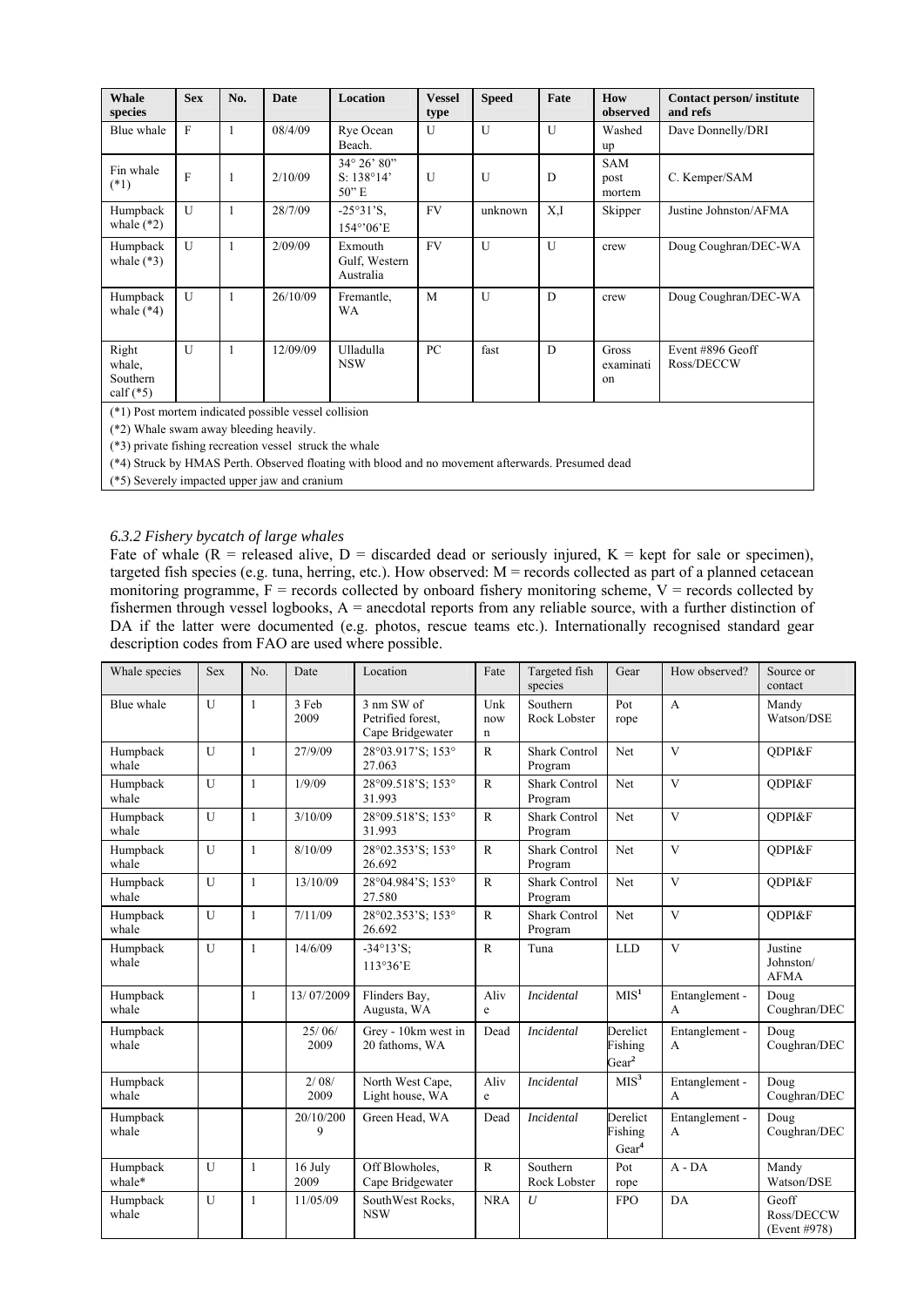| Humpback<br>whale             | U           | $\mathbf{1}$ | 16/06/09        | Forster, NSW                           | <b>NRA</b>   | U                        | <b>MIS</b>                  | $\mathbf{A}$  | Geoff<br>Ross/DECCW<br>(Event #979)  |
|-------------------------------|-------------|--------------|-----------------|----------------------------------------|--------------|--------------------------|-----------------------------|---------------|--------------------------------------|
| Humpback<br>whale             | U           | $\mathbf{1}$ | 23/06/09        | Jervis Bay, NSW                        | <b>NRA</b>   | U                        | LX                          | DA            | Geoff<br>Ross/DECCW<br>(Event #981)  |
| Humpback<br>whale             | U           | $\mathbf{1}$ | 1/07/09         | <b>Byron Coast, NSW</b>                | <b>NRA</b>   | U                        | ${\rm L}{\rm X}$            | DA            | Geoff<br>Ross/DECCW<br>(Event #1030) |
| Humpback<br>whale             | U           | $\mathbf{1}$ | 10/07/09        | Cape Solander,<br><b>NSW</b>           | <b>NRA</b>   | $\cal U$                 | ${\rm LX}$                  | $\mathbf{DA}$ | Geoff<br>Ross/DECCW<br>(Event #982)  |
| Humpback<br>whale             | U           | $\mathbf{1}$ | 12/07/09        | Pacific Palms, NSW                     | R            | U                        | <b>FIX</b>                  | DA            | Geoff<br>Ross/DECCW<br>(Event #747)  |
| Humpback<br>whale             | U           | $\mathbf{1}$ | 19/07/09        | Tweed Heads, NSW                       | <b>NRA</b>   | U                        | <b>FIX</b>                  | $\mathbf{A}$  | Geoff<br>Ross/DECCW<br>(Event #990)  |
| Humpback<br>whale             | U           | $\mathbf{1}$ | 4/08/09         | Coffs Harbour,<br><b>NSW</b>           | <b>NRA</b>   | U                        | <b>FIX</b>                  | DA            | Geoff<br>Ross/DECCW<br>(Event #751)  |
| Humpback<br>whale             | U           | $\mathbf{1}$ | 26/08/09        | Port Macquarie,<br><b>NSW</b>          | $\mathbb{R}$ | U                        | ${\rm L}{\rm X}$            | DA            | Geoff<br>Ross/DECCW<br>(Event #818)  |
| Humpback<br>whale             | U           | $\mathbf{1}$ | 26/08/09        | Jervis Bay, NSW                        | <b>NRA</b>   | U                        | NK                          | A             | Geoff<br>Ross/DECCW<br>(Event #991)  |
| Humpback<br>whale             | U           | $\mathbf{1}$ | 3/09/09         | Solitary Islands,<br><b>NSW</b>        | R            | U                        | ${\rm FIX}$                 | DA            | Geoff<br>Ross/DECCW<br>(Event #975)  |
| Humpback<br>whale             | U           | $\mathbf{1}$ | 12/09/09        | Arrawarra<br>Headland, NSW             | R            | U                        | <b>FIX</b>                  | DA            | Geoff<br>Ross/DECCW<br>(Event #895)  |
| Humpback<br>whale             | $\mathbf U$ | $\mathbf{1}$ | 14/09/09        | Brooms Head, NSW                       | <b>NRA</b>   | $\mathbf U$              | $\rm N K$                   | DA            | Geoff<br>Ross/DECCW<br>(Event #898)  |
| Humpback<br>whale             | U           | $\mathbf{1}$ | 15/09/09        | North Solitary<br>Islands, NSW         | <b>NRA</b>   | $\mathbf U$              | NK                          | DA            | Geoff<br>Ross/DECCW<br>(Event #974)  |
| Humpback<br>whale             | U           | $\mathbf{1}$ | 29/09/09        | Urunga, NSW                            | <b>NRA</b>   | U                        | NK                          | DA            | Geoff<br>Ross/DECCW<br>(Event #992)  |
| Humpback<br>whale             | U           | 1            | 30/09/09        | Brooms Head, NSW                       | <b>NRA</b>   | U                        | <b>NK</b>                   | DA            | Geoff<br>Ross/DECCW<br>(Event #993)  |
| Humpback<br>whale             | U           | 1            | 11/10/09        | Cabbage Tree<br>Island, NSW            | ${\bf R}$    | U                        | <b>FIX</b>                  | DA            | Geoff<br>Ross/DECCW<br>(Event #948)  |
| Pilot whale,<br>Short-finned  | U           | $\mathbf{1}$ | 14/10/09        | $-18°71'$ S;<br>154°95'E               | $\mathbb{R}$ | Tuna                     | <b>LLD</b>                  | $\mathbf V$   | Justine<br>Johnston/<br><b>AFMA</b>  |
| Pilot whale,<br>Short-finned  | U           | $\mathbf{1}$ | 1/12/09         | $-20^{\circ}10^{\circ}S$ ;<br>154°63'E | $\mathbb{R}$ | Tuna                     | <b>LLD</b>                  | V             | Justine<br>Johnston/<br><b>AFMA</b>  |
| Pilot whale,<br>Short-finned  | U           | $\mathbf{1}$ | 9/12/09         | $-18°23'$ S;<br>155°85'E               | $\mathbb{R}$ | Tuna                     | $\ensuremath{\mathrm{LLD}}$ | $\mathbf V$   | Justine<br>Johnston/<br><b>AFMA</b>  |
| Right whale,<br>Southern      | U           | $\mathbf{1}$ | 24 July<br>2009 | Marlo, East<br>Gippsland               | $R**$        | Southern<br>Rock Lobster | Rot<br>rope                 |               | Dave<br>Burton/Parks<br>Victoria     |
| Unidentified<br>beaked whale  | U           | $\mathbf{1}$ | 13/1/09         | $-28°2°S;$<br>156°21'E                 | ${\bf R}$    | Tuna                     | $\ensuremath{\mathrm{LLD}}$ | $\mathbf V$   | Justine<br>Johnston/<br><b>AFMA</b>  |
| Unidentified<br>toothed whale | U           | $\mathbf{1}$ | 8/9/09          | $-27^{\circ}46^{\circ}S$ ;<br>155°41'E | R            | Tuna                     | $\ensuremath{\mathrm{LLD}}$ | $\mathbf{V}$  | Justine<br>Johnston/<br><b>AFMA</b>  |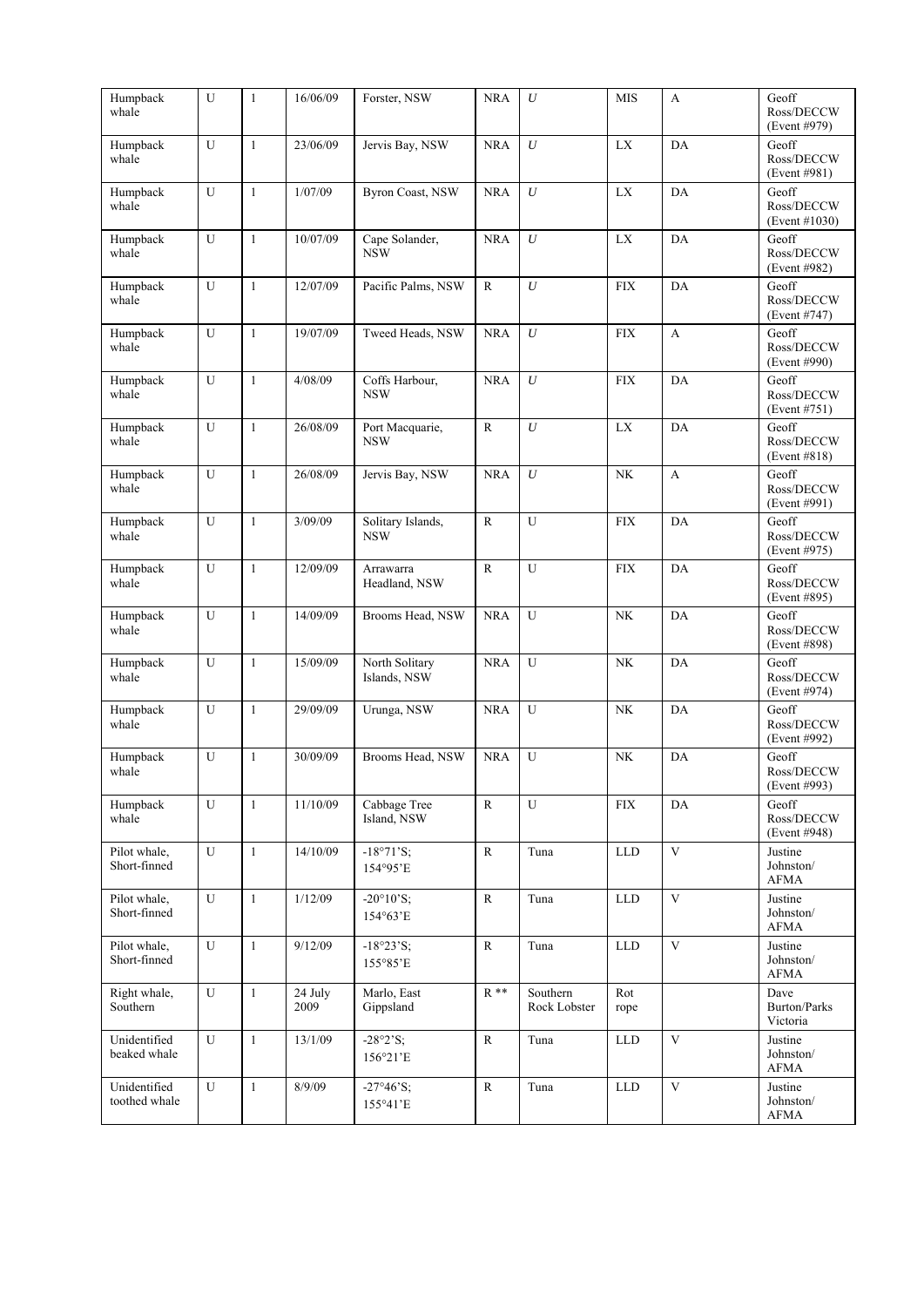# **7. STATISTICS FOR SMALL CETACEANS**

### **7.1 Corrections to earlier years' statistics for small cetaceans**

In the Australian Progress Report for IWC 61, the first line under item *4.3 Samples from Stranded Animals* referred to samples taken from a stranded Andrew's beaked whale at Killarney, Victoria. This animal has now been identified by the Museum of Victoria as Blainville's beaked whale.

### **7.2 Direct catches of small cetaceans for the calendar year 2009 or the season 2008/09**

 $N/A$ 

# **7.3 Anthropogenic mortality of small cetaceans for the calendar year 2009 or the season 2008/09** *(\*1)*

| Species                                           | <b>Sex</b>   | No. | Date           | Location                                                                     | Vessel<br>type | Speed        | Fate | How<br>observed                                               | Contact person/ institute<br>and refs   |
|---------------------------------------------------|--------------|-----|----------------|------------------------------------------------------------------------------|----------------|--------------|------|---------------------------------------------------------------|-----------------------------------------|
| Bottlenose<br>dolphin                             | F            |     | 23 Jan<br>2010 | Bunbury, WA                                                                  | U              | U            | D    | On beach                                                      | Nahiid Stephens/MU                      |
| <b>Bottlenose</b><br>dolphin,<br>Indo-<br>Pacific | M            |     | 25/8/09        | 8 km NNW Port<br>Adelaide (PO)<br>$34^{\circ} 46' 28''$ S:<br>138° 29' 10" E | U              | U            | D    | <b>SAM</b><br>post<br>mortem<br>(possible)<br>boat<br>strike) | C. Kemper/SAM                           |
| Und.<br>Tursiops<br>spp                           | $\mathbf{U}$ |     | 27/12/0<br>9   | Old bar beach, NSW                                                           | $\mathbf{U}$   | $\mathbf{U}$ | D    | Gross<br>examinati<br>on                                      | <b>Geoff Ross/DECCW</b><br>(Event#1000) |

*7.3.1 Observed or reported ship strikes of small cetaceans (including non fatal events)* 

*7.3.2 Fishery bycatch of small cetaceans* 

| Species                                                          | Ratio of<br>male to<br>female (if<br>known) | No. | No. extrapolated Range, CI<br>to fleet total<br>(point estimate) | or CV                    | Date of<br>bycatch | Location<br>(description or<br>lat/long)                    | FAO statistical<br>area (if known) | <b>FAO</b><br>area | Fate                  | Targeted<br>species                       | Gear                             | How<br>observed?                                    | Source or<br>contact                      |
|------------------------------------------------------------------|---------------------------------------------|-----|------------------------------------------------------------------|--------------------------|--------------------|-------------------------------------------------------------|------------------------------------|--------------------|-----------------------|-------------------------------------------|----------------------------------|-----------------------------------------------------|-------------------------------------------|
| <b>Bottlenos</b><br>e dolphin                                    |                                             |     |                                                                  |                          |                    | Casuarina point,<br>Bunbury, Western<br>Australia           |                                    |                    |                       | Dead <i>Incidental</i> Mon                | $\Omega$<br>filam<br>ent<br>line | Stranded<br>(subsequen<br>t PM                      | Nahiid<br>Stephens &<br>Lars<br>Bejder/MU |
| <b>Bottlenos</b><br>e dolphin                                    |                                             |     |                                                                  |                          | 5/6/09<br>& 7/6/09 | 25.89168;153.097<br>98 (5/6/09) &<br>25.89637;153.100<br>45 | V                                  |                    | R                     | Shark<br>Control<br>Program               | Dru<br>m                         | $\overline{\mathbf{V}}$                             | ODPI&F                                    |
| <b>Bottlenos</b><br>e dolphin.                                   |                                             |     |                                                                  |                          |                    | Burswood, Swan<br>River , Western<br>Australia              |                                    |                    | Dead                  | <b>Incidental</b>                         |                                  | Entanglem Doug<br>ent - A                           | Coughran/DEC                              |
| <b>Bottlenos</b><br>e dolphin M                                  |                                             |     | 12/10/09                                                         | Harbord<br>beach         | D                  | <b>Shark</b>                                                | <b>NSC</b>                         | Necrop<br>sy       | Even<br>$t \#$<br>963 | <b>Bottlenos</b><br>$e$ dolphin $\vert$ M |                                  |                                                     | 12/10/09                                  |
| <b>Bottlenos</b><br>$e$ dolphin $\vert$ M                        |                                             |     | 2/02/09                                                          | Crookhaven<br>River, NSW | U                  | Unknown                                                     | <b>NK</b>                          | А                  | Even<br>$t \#$<br>610 | <b>Bottlenos</b><br>$e$ dolphin $\vert$ M |                                  |                                                     | 2/02/09                                   |
| <b>Bottlenos</b><br>e dolphin, $_{0:1}$<br>Indo-<br>pacific      |                                             |     | N/A                                                              | N/A                      | 9/1/09             | 1 km WNW Point<br>Turton, 34° 55'<br>47" S 137° 20'<br>27"E | N/A                                | N/A                | D                     | <b>Bather</b><br>Protectio<br>n Nets      | <b>NSC</b>                       | Known<br>Entanglem<br>ent, SAM<br>post<br>mortem    | C. Kemper/<br><b>SAM</b>                  |
| <b>Bottlenos</b><br>e dolphin, $\vert_{1:0}$<br>Indo-<br>Pacific |                                             |     | N/A                                                              | N/A                      | 21/10/09           | Fitzgerald Bay,<br>Point Lowly                              | N/A                                | N/A                | D                     | Unknown NK                                |                                  | Probable<br>Entanglem<br>ent, SAM<br>post<br>mortem | C. Kemper/<br><b>SAM</b>                  |
| Common<br>dolphin,<br>Short-<br>beaked                           |                                             |     |                                                                  |                          | 18/10/09           | 27°58.406'S; 153° V<br>26.161E                              |                                    |                    | D                     | Shark<br>Control<br>Program               | Net                              | V                                                   | ODPI&F                                    |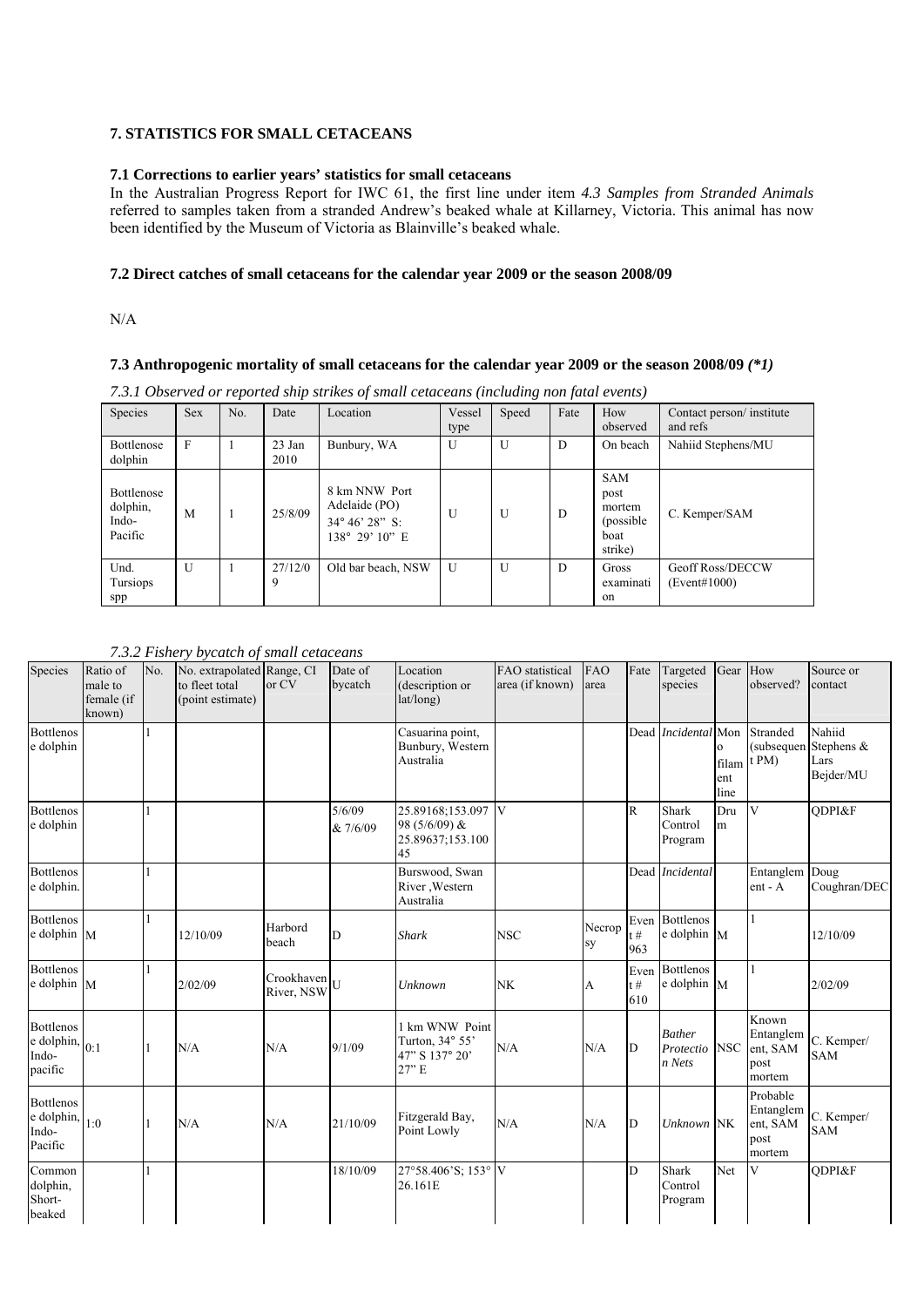| Common F<br>dolphin,<br>Short-<br>beaked   |             | 1                    |         |                      | 23/08/09                          | 27°58.406'S; 153° V<br>26.161E    |            |              | D                     | Shark<br>Control<br>Program | Net             | $\mathbf{V}$                                        | QDPI&F                              |
|--------------------------------------------|-------------|----------------------|---------|----------------------|-----------------------------------|-----------------------------------|------------|--------------|-----------------------|-----------------------------|-----------------|-----------------------------------------------------|-------------------------------------|
| Common<br>dolphin,<br>Short-<br>beaked     |             | $\mathbf{1}$         |         |                      | 25/09/09                          | 27°04.984'S; 153° V<br>27.580E    |            |              | $\mathbf D$           | Shark<br>Control<br>Program | Net             | V                                                   | QDPI&F                              |
| Common<br>dolphin,<br>Short-<br>beaked     | M           | 1                    |         |                      | 10/06/09                          | 28°08.067'S; 153° V<br>30.602E    |            |              | D                     | Shark<br>Control<br>Program | Net             | V                                                   | QDPI&F                              |
| Common<br>dolphin,<br>Short-<br>beaked     | F           | $\mathbf{1}$         |         |                      | 9/4/09                            | 28°09.498'S; 153° V<br>32.284E    |            |              | D                     | Shark<br>Control<br>Program | Net             | V                                                   | QDPI&F                              |
| Common<br>dolphin,<br>Short-<br>beaked     |             | $\mathbf{1}$         |         |                      | 21/6/09                           | 25.8942;153.0970 V                |            |              | D                     | Shark<br>Control<br>Program | Net             | V                                                   | ODPI&F                              |
| Common<br>dolphin,<br>Short-<br>beaked     |             | $\mathbf{1}$         |         |                      | 8/5/09                            | 25.8914;153.0967                  | V          |              | D                     | Shark<br>Control<br>Program | Net             | V                                                   | QDPI&F                              |
| Common<br>dolphin,<br>Short-<br>beaked     |             | 1                    |         |                      | 23/2/09                           | 27.06415;153.208<br>60            | V          |              | $\mathbb{R}$          | Shark<br>Control<br>Program | Dru<br>m        | V                                                   | QDPI&F                              |
| Common<br>dolphin,<br>Short-<br>beaked     |             | 1                    |         |                      | 22/4/09                           | 26.37250;153.106<br>85            | V          |              | D                     | Shark<br>Control<br>Program | Net             | V                                                   | QDPI&F                              |
| Common<br>dolphin,<br>Short-<br>beaked     |             | $\mathbf{1}$         |         |                      | 21/4/09                           | 26.75111;153.140<br>78            | V          |              | D                     | Shark<br>Control<br>Program | Net             | V                                                   | QDPI&F                              |
| Common                                     |             |                      |         |                      | 11/4/09(3)                        |                                   |            |              |                       | SA                          | PS1/            | F, SAM                                              | C.<br>Kemper/SAM                    |
| dolphin,<br>Short-<br>beaked               | 2:3         | 5                    | N/A     | N/A                  | 2009? (2)                         | Lower Spencer<br>Gulf             | N/A        | N/A          | D                     | Sardine<br>Fishery          | PS <sub>2</sub> | post<br>mortem                                      | D. Hamer,<br><b>SARDI</b>           |
| Common<br>dolphin,<br>Short-<br>beaked     | 2:1         | 3                    | N/A     | N/A                  | 16/1/09.<br>15/2/09.<br>27/10/09, | Fitzgerald Bay,<br>Point Lowly    | N/A        | N/A          | D                     | Unknown NK                  |                 | Probable<br>entanglem<br>ent, SAM<br>post<br>mortem | Kemper/SAM                          |
| Common U<br>dolphin                        |             | 1                    | N/A     | N/A                  | 05/05/09                          | -33.78333'S;<br>134.03333'E       | unknown    | unkno<br>wn  | D                     | shark                       | GNS V           |                                                     | Justine<br>Johnston/<br><b>AFMA</b> |
| Common U<br>dolphin                        |             | $\mathbf{1}$         | N/A     | N/A                  | 08/05/09                          | $-33.1^{\circ}$ S;<br>134.16667'E | unknown    | unkno<br>wn  | $\mathbf D$           | shark                       | GNS V           |                                                     | Justine<br>Johnston/<br><b>AFMA</b> |
| $Common$ $U$<br>dolphin                    |             | $\mathbf{1}$         | N/A     | N/A                  | 30/05/09                          | $-10.95$ 'S;<br>131.08333'E       | unknown    | unkno<br>wn  | $\mathbf D$           | Prawns                      | <b>PTB</b>      | $\mathbf V$                                         | Justine<br>Johnston/<br><b>AFMA</b> |
| Common<br>dolphin                          | $\mathbf M$ | 1                    | 4/11/09 | Wollongon<br>g beach | D                                 | Shark                             | <b>NSC</b> | Necrop<br>sy | Even<br>t $\#$<br>973 | Common<br>dolphin           | M               | $\mathbf{1}$                                        | 4/11/09                             |
| Pantropic 1xF,1xM<br>al spotted<br>dolphin |             | $\vert$ <sub>2</sub> |         |                      | 23/07/09                          | 28°02.353'S; 153°<br>26.692       |            |              | ${\bf D}$             | Shark<br>Control<br>Program | Net             | V                                                   | QDPI&F                              |
| Pantropic M<br>al spotted<br>dolphin       |             | $\mathbf{1}$         |         |                      | 5/12/09                           | 27°58.406'S; 153°<br>26.161E      |            |              | $\mathbf D$           | Shark<br>Control<br>Program | Net             | V                                                   | QDPI&F                              |
| Spinner<br>dolphin,<br>Long-<br>beaked     |             | $\mathbf{1}$         |         |                      | 30/6/09                           | 265.2286;153.057 V                |            |              | $\mathbf D$           | Shark<br>Control<br>Program | Net             | $\overline{\mathbf{V}}$                             | QDPI&F                              |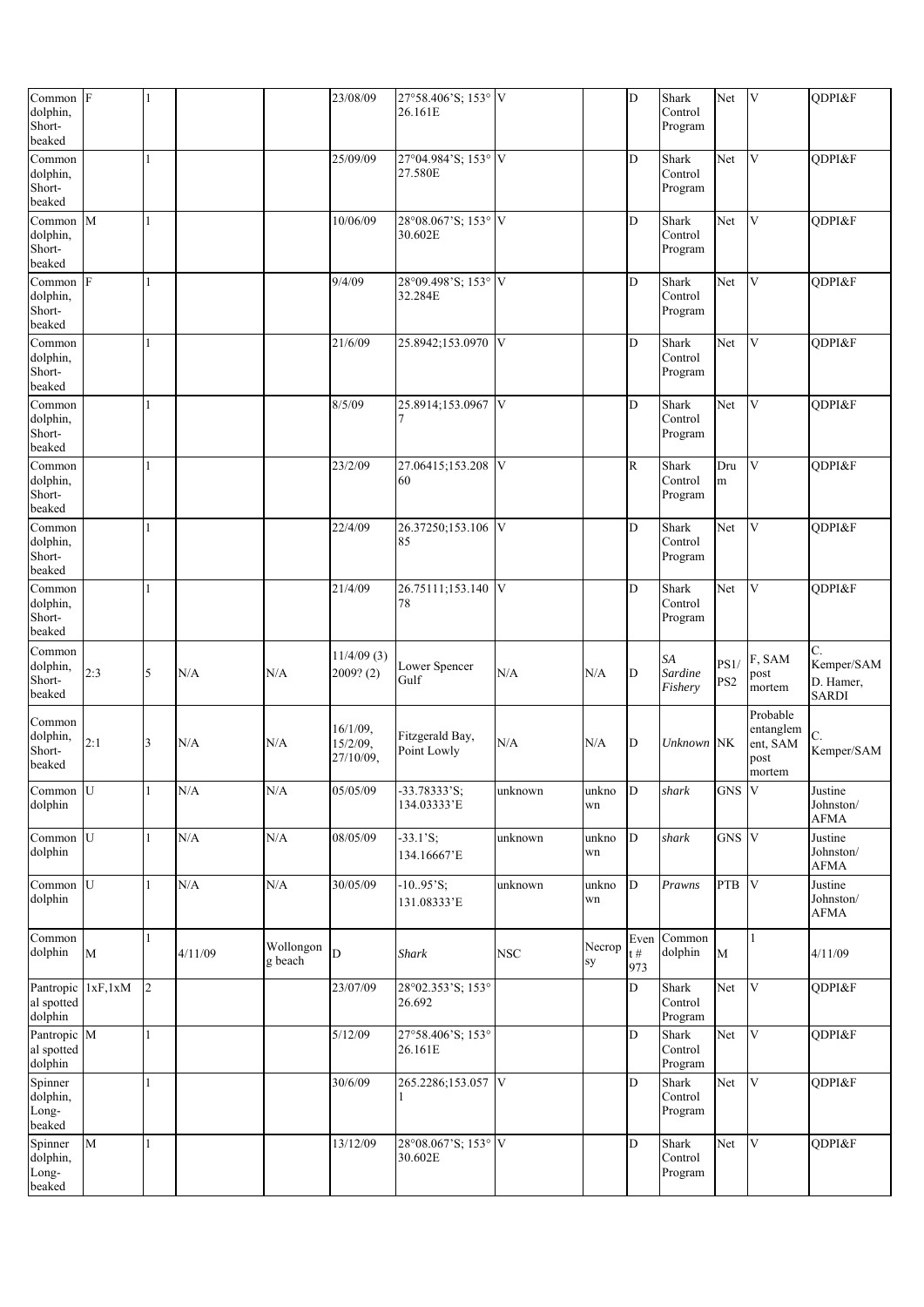| Unid<br>dolphin | N/A | N/A | N/A | 28/3/09  | Point Turton<br>swimming pool,<br>34° 55' S, 137°<br>24' E                 | N/A | N/A | $\mathbf R$    | <b>Bather</b><br>Protectio NSC<br>n Nets |          | Known<br>Entanglem<br>ent, A                                           | C. Kemper/<br><b>SAM</b> |
|-----------------|-----|-----|-----|----------|----------------------------------------------------------------------------|-----|-----|----------------|------------------------------------------|----------|------------------------------------------------------------------------|--------------------------|
| Unid<br>dolphin | N/A | N/A | N/A | 3/10/09  | Whyalla marina                                                             | N/A | N/A | $\overline{R}$ | Unknown NK                               |          | Known<br>Entanglem<br>ent, A                                           | C. Kemper/<br><b>SAM</b> |
| Unid<br>dolphin | N/A | N/A | N/A | 7/8/09   | 2.5 km WSW<br>Aldinga Beach<br>$(PO)$ ,<br>34° 17'22"S, 138°<br>26' 40'' E | N/A | N/A | D              | Unknown $NK^*$                           |          | Probable<br>Entanglem<br>ent, No<br>post<br>mortem,<br>unconfirm<br>ed | C. Kemper/<br><b>SAM</b> |
| Unid<br>dolphin |     |     |     | 28/05/09 | 23.12996S; 150.<br>75292                                                   |     |     | R              | Shark<br>Control<br>Program              | Dru<br>m | <sup>V</sup>                                                           | ODPI&F                   |

*NOTES: (\*1) There was one reported incident of an illegal killing (many shotgun pellets were found) of a female indo-pacific bottlenose dolphin in the SA region. Contact C. Kemper (SAM) for details.* 

#### **8. STRANDINGS**

#### *Queensland*

The Queensland marine wildlife stranding and mortality database ("StrandNet") summarises all records of sick, injured or dead marine wildlife reported to EPA.

Most records of individual strandings are supplied by EPA and Great Barrier Reef Marine Park Authority (GBRMPA) staff, including those reported via the statewide stranding hotline 1300 130 372. Other records are received directly via members of the public and organisations such as Sea World and Underwater World.

|                        | No.                      | No. post       |                                 |                                |
|------------------------|--------------------------|----------------|---------------------------------|--------------------------------|
| Species                | strandings               | mortems        | Contact person(s)/ Institute(s) | Contact email address(es)      |
| Bottlenose dolphin     | 12                       | $\overline{c}$ | Col Limpus, DERM                | Col.limpus@derm.qld.gov.au;    |
|                        |                          |                | Michelle Boyle, DERM            | michelle.boyle@derm.qld.gov.au |
| Common dolphin         | 10                       | $\theta$       | Col Limpus, DERM                | Col.limpus@derm.qld.gov.au;    |
|                        |                          |                | Michelle Boyle, DERM            | michelle.boyle@derm.qld.gov.au |
| False killer whale     | $\mathbf{1}$             | 1              | Col Limpus, DERM                | Col.limpus@derm.qld.gov.au;    |
|                        |                          |                | Michelle Boyle, DERM            | michelle.boyle@derm.qld.gov.au |
| Humpback whale         | 17                       | $\mathbf{0}$   | Col Limpus, DERM                | Col.limpus@derm.qld.gov.au;    |
|                        |                          |                | Michelle Boyle, DERM            | michelle.boyle@derm.qld.gov.au |
| Indo-Pacific hump-     | $\overline{7}$           | $\overline{2}$ | Col Limpus, DERM                | Col.limpus@derm.qld.gov.au;    |
| back dolphin           |                          |                | Michelle Boyle, DERM            | michelle.boyle@derm.qld.gov.au |
| Melon-headed whale     | $\mathfrak{D}$           | $\mathbf{0}$   | Col Limpus, DERM                | Col.limpus@derm.qld.gov.au;    |
|                        |                          |                | Michelle Boyle, DERM            | michelle.boyle@derm.qld.gov.au |
| Minke whale            | $\overline{2}$           | $\mathbf{0}$   | Col Limpus, DERM                | Col.limpus@derm.qld.gov.au;    |
|                        |                          |                | Michelle Boyle, DERM            | michelle.boyle@derm.qld.gov.au |
| Pantropical spotted    | 3                        | 3              | Col Limpus, DERM                | Col.limpus@derm.qld.gov.au;    |
| dolphin                |                          |                | Michelle Boyle, DERM            | michelle.boyle@derm.qld.gov.au |
| Pilot whale, Short-    | $\overline{2}$           | $\theta$       | Col Limpus, DERM                | Col.limpus@derm.qld.gov.au;    |
| finned                 |                          |                | Michelle Boyle, DERM            | michelle.boyle@derm.qld.gov.au |
| Sperm whale            | $\overline{2}$           | $\theta$       | Col Limpus, DERM                | Col.limpus@derm.qld.gov.au;    |
|                        |                          |                | Michelle Boyle, DERM            | michelle.boyle@derm.qld.gov.au |
| Spinner dolphin, Long- | $\overline{2}$           | $\theta$       | Col Limpus, DERM                | Col.limpus@derm.qld.gov.au;    |
| snouted                |                          |                | Michelle Boyle, DERM            | michelle.boyle@derm.qld.gov.au |
| Unid dolphin-          | $\overline{\phantom{0}}$ | $\theta$       | Col Limpus, DERM                | Col.limpus@derm.qld.gov.au;    |
| (unidentified sp)      |                          |                | Michelle Boyle, DERM            | michelle.boyle@derm.qld.gov.au |

### *Victoria*

DRI / MONASH UNI - Strandings along the Victorian coastline were attended by members of the Dolphin Research Institute (DRI), Monash University and members representing the Victorian Strandings Network, Zoos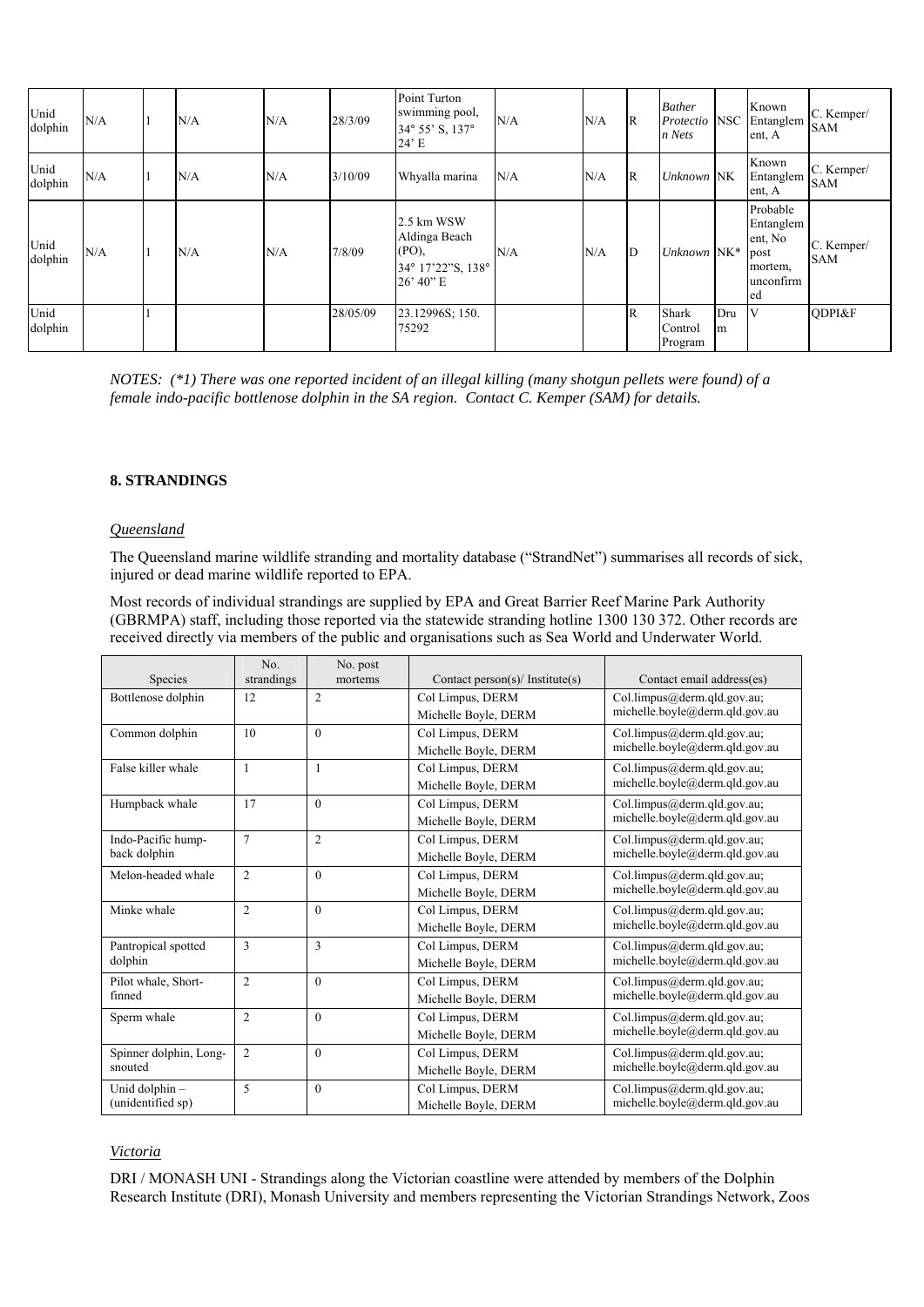Victoria and the Melbourne Museum. Specimens (skulls) collected will be incorporated into the Melbourne Museum IWC report.

DSE - Reports usually come in via opportunistic reports from local land manager, council or member of the public, either directly to DSE or to the Dolphin Research Institute who then reports it to DSE. A Whale and Dolphin Emergency Hotline (1300 136 017) was established in October 2009, through which reports will now be handled.

|                                                         | No.                                           | No. post                                                                                                  |                                                                                                   |                                                                  |
|---------------------------------------------------------|-----------------------------------------------|-----------------------------------------------------------------------------------------------------------|---------------------------------------------------------------------------------------------------|------------------------------------------------------------------|
| Species                                                 | strandings                                    | mortems                                                                                                   | Contact person(s)/ Institute(s)                                                                   | Contact email address(es)                                        |
| <b>Blue Whale</b>                                       |                                               | $\Omega$                                                                                                  | David Donnelly/DRI                                                                                | ddonnelly6@yahoo.com.au                                          |
|                                                         |                                               |                                                                                                           |                                                                                                   | research@dolphinresearch.org.au                                  |
| Blue whale, Pygmy<br>(or sub adult Blue<br>Whale)**     | 1                                             | $\theta$                                                                                                  | Kirsty Greengrass/DSE                                                                             | kirsty.greengrass@dse.vic.gov.au                                 |
| MonashBottlenose<br>dolphin                             | $\overline{4}$                                | $\overline{2}$<br>(Portland/Apollo<br>Bay), conducted<br>by Padraig<br>Duignan<br>Melbourne<br>University | Kate Charlton Robb (Apollo Bay<br>stranding)/Monash<br>Alissa Monk (Portland<br>stranding)/Monash | kate.charlton@sci.monash.edu.au<br>alissa.monk@sci.monash.edu.au |
| Bottlenose dolphin                                      | 5                                             | $3(1)$ full post<br>mortem. 2<br>samples taken)                                                           | Kirsty Greengrass/DSE                                                                             | kirsty.greengrass@dse.vic.gov.au                                 |
| Pilot whale                                             | 1 (King<br>Island wash<br>ups after<br>storm) | $\Omega$                                                                                                  | David Donnelly/DRI                                                                                | ddonnelly6@yahoo.com.au<br>research@dolphinresearch.org.au       |
| Pilot whale, Long-<br>finned *                          | 8                                             | 3 (samples<br>taken)                                                                                      | Kirsty Greengrass/DSE                                                                             | kirsty.greengrass@dse.vic.gov.au                                 |
| Sperm Whale                                             |                                               | 1 (samples<br>taken)                                                                                      | Kirsty Greengrass/DSE                                                                             | kirsty.greengrass@dse.vic.gov.au                                 |
| Unknown (unable to<br>identify due to<br>decomposition) | $\overline{4}$                                | $\theta$                                                                                                  | Kirsty Greengrass/DSE                                                                             | kirsty.greengrass@dse.vic.gov.au                                 |

# *Western Australia*

Murdoch University and DEC worked together to respond to reported strandings. In most instances strandings were of dead bottlenose dolphins 10 of 11 strandings. One stranding of 2 live individual bottenose dolphins (mother & calf) were stranded and successfully returned to the water in the Preston River 22 October 2009 by MUCRU staff. In all cases practicable samples were collected including full morphometric measurements and genetic samples. For 3 of the 10 bottlenose dolphin strandings post mortems were conducted by veterinarians at Murdoch University. There were more strandings of bottlenose dolphins than observed in previous 2 years (2007, 2008) by Murdoch University Cetacean Research Unit in the Bunbury area.

MUCRU assisted with strandings of other species where required, Risso's dolphin *Grampus griseus* 15 March 2009 and the mass stranding of long finned pilot whales *Globicephala melas* at Hamelin Bay 23 March 2009. MUCRU collected tissue samples on behalf of DEC at the mass pilot whale stranding. A single stranding of a dead striped dolphin *Stenella coeruleoalba* was handled by the local Bunbury Shire Council 14 June 2009. DEC has a more comprehensive list of strandings for multiple species of the area. This is held by head office in Perth and data custodian and contact person is Doug Coughran.

|                       | No.                                  | No. post     |                                 |                             |
|-----------------------|--------------------------------------|--------------|---------------------------------|-----------------------------|
| Species               | strandings                           | mortems      | Contact person(s)/ Institute(s) | Contact email address(es)   |
| Bottlenose dolphin    | 10 dead $(2)$                        | 3            | Nahiid Stephens; Lars Bejder;   | n.stephens@murdoch.edu.au   |
|                       | live $)$ 12                          |              | Holly Smith/MUCRU               | l.bejder@murdoch.edu.au     |
|                       | total                                |              |                                 | h.smith@murdoch.edu.au      |
|                       |                                      |              |                                 | c.holyoake@murdoch.edu.au   |
| Bottlenose dolphin    | $16(6 \text{ of }$<br>which<br>died) | $\mathbf{0}$ | Doug Coughran/DEC               | Douglas.coughran@dec.gov.au |
| Dwarf Sperm Whale     |                                      |              | Doug Coughran/DEC               | Douglas.coughran@dec.gov.au |
| Hector's beaked whale | 1                                    | $\theta$     | Doug Coughran/DEC               | Douglas.coughran@dec.gov.au |
| Humpback Whale        | 12                                   |              | Doug Coughran/DEC               | Douglas.coughran@dec.gov.au |
|                       | $(10 \text{ dead})$                  |              |                                 |                             |
| Pilot Whale, Long-    | 87                                   |              | Doug Coughran/DEC               | Douglas.coughran@dec.gov.au |
| finned                | $(7$ died)                           |              |                                 |                             |
| Pygmy Right Whale     |                                      |              | Doug Coughran/DEC               | Douglas.coughran@dec.gov.au |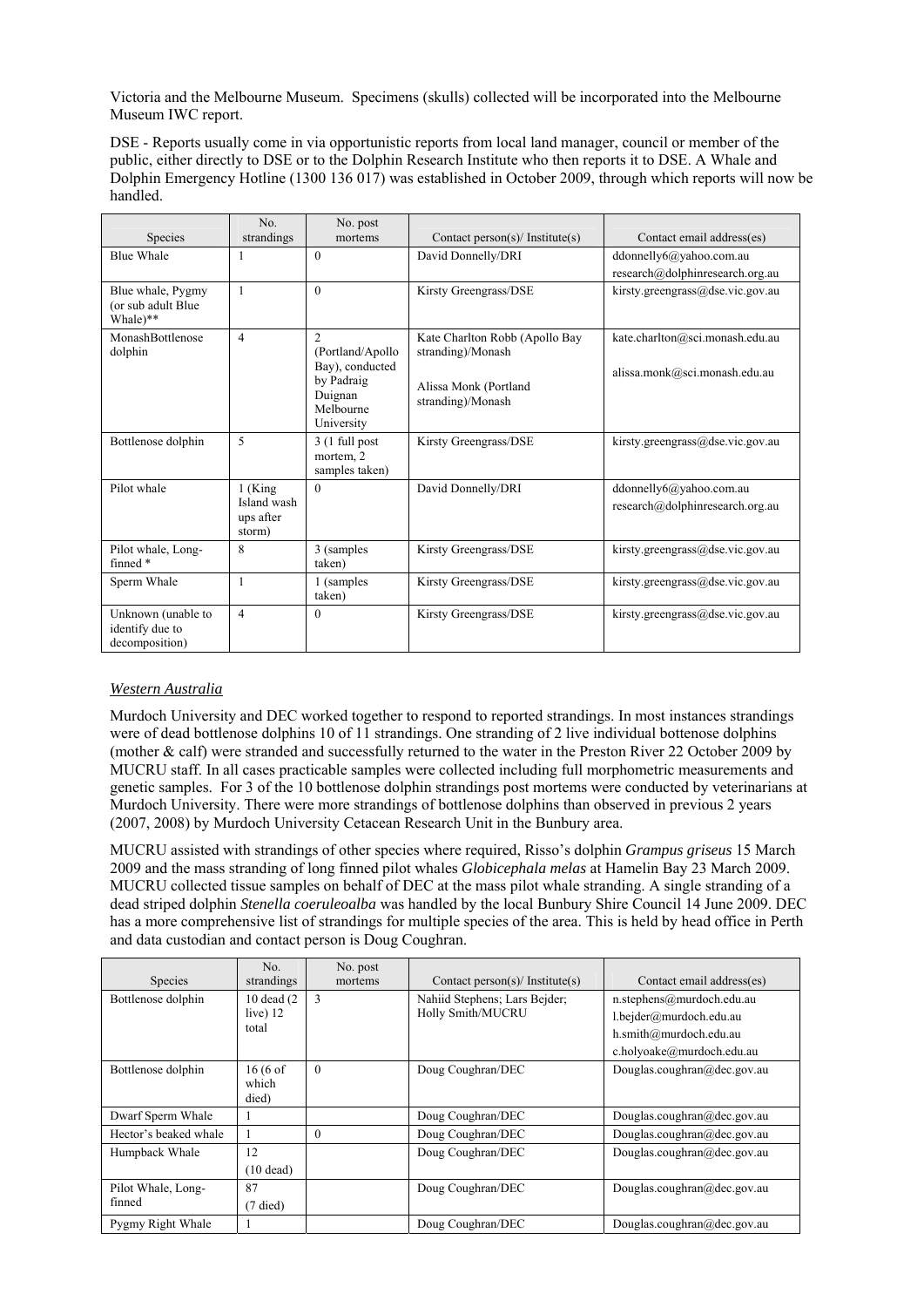| Risso's dolphin               | (died) | Doug Coughran/DEC     | Douglas.coughran@dec.gov.au   |
|-------------------------------|--------|-----------------------|-------------------------------|
| Strap-toothed beaked<br>whale | 5(2)   | Doug Coughran/DEC     | Douglas.coughran@dec.gov.au   |
| Striped dolphin               |        | Bunbury Shire Council | $c$ spencer@bunbury.wa.gov.au |

# *New South Wales*

The stranding reporting process within NSW was updated in 2009 with an improved reporting process for Government and NGO. The State managed data base provides relatively robust datasets. Improved access to necropsy procedures has resulted in greater numbers of necropsies undertaken.

| Species                             | No.<br>strandings | No. post<br>mortems | Contact person(s)/ Institute(s)                             | Contact email address(es)         |
|-------------------------------------|-------------------|---------------------|-------------------------------------------------------------|-----------------------------------|
| Andrews' beaked<br>whale            |                   | $\Omega$            | Event #719                                                  | geoff.ross@environment.nsw.gov.au |
| Blainville's beaked<br>whale        | $\overline{c}$    |                     | Event #624 & 931                                            | geoff.ross@environment.nsw.gov.au |
| Bottlenose dolphin                  | 11                | $\overline{2}$      | Event #596:<br>656;714;705;704;709;718;801;867;<br>933& 956 | geoff.ross@environment.nsw.gov.au |
| Bottlenose dolphin,<br>Indo-pacific | $\mathfrak{D}$    |                     | Event #559 & 951                                            | geoff.ross@environment.nsw.gov.au |
| Bottlenose dolphin,<br>Common       | 1                 | $\theta$            | Event #976                                                  | geoff.ross@environment.nsw.gov.au |
| Bryde's whale                       |                   | $\mathbf{0}$        | Event $#960$                                                | geoff.ross@environment.nsw.gov.au |
| Common dolphin,<br>Short beaked     | 4                 |                     | Event # 953; 957; 977 & 996                                 | geoff.ross@environment.nsw.gov.au |
| Cuvier's beaked whale               | 1                 | 1                   | Event #932                                                  | geoff.ross@environment.nsw.gov.au |
| Dwarf sperm whale                   |                   | $\theta$            | Event #712                                                  | geoff.ross@environment.nsw.gov.au |
| False killer whale                  | 2                 | $\theta$            | Event #732 & 864                                            | geoff.ross@environment.nsw.gov.au |
| Humpback whale                      | 6                 | $\theta$            | Event #797; 930; 946; 961; 965;<br>& 995                    | geoff.ross@environment.nsw.gov.au |
| Minke whale                         | 1                 | $\theta$            | Event #729                                                  | geoff.ross@environment.nsw.gov.au |
| Pilot whale, Short-<br>finned       |                   |                     | Event # $954$                                               | geoff.ross@environment.nsw.gov.au |
| Pygmy killer whale                  | 2                 |                     | Event #720 & 998                                            | geoff.ross@environment.nsw.gov.au |
| Pygmy sperm whale                   |                   | $\theta$            | Event #896                                                  | geoff.ross@environment.nsw.gov.au |

# *Northern Territory*

| <b>Species</b>                                     | No.<br>strandings | No. post<br>mortems | Contact person(s)/ Institute(s)   | Contact email address(es) |
|----------------------------------------------------|-------------------|---------------------|-----------------------------------|---------------------------|
| Bottlenose dolphin                                 |                   |                     | Ray Chatto, NT Parks and Wildlife | ray.chatto@nt.gov.au      |
| Humpback whale<br>(section of blubber and<br>bone) |                   | $\theta$            | Ray Chatto, NT Parks and Wildlife | ray.chatto@nt.gov.au      |
| Indo-pacific humpback<br>dolphin                   |                   | 0                   | Ray Chatto, NT Parks and Wildlife | ray.chatto@nt.gov.au      |
| Snubfin dolphin                                    |                   | $\theta$            | Ray Chatto, NT Parks and Wildlife | ray.chatto@nt.gov.au      |

# *South Australia*

A network for DEH SA, PIRSA and community members report to SAM, even when carcasses are not collected. The contact person for this data is C. Kemper, SAM.

| Species                             | No.<br>strandings | No. post<br>mortems | Contact person(s)/ Institute(s) | Contact email address(es)        |
|-------------------------------------|-------------------|---------------------|---------------------------------|----------------------------------|
| <b>Bottlenose Dolphin</b>           |                   |                     | C. Kemper/SAM                   | Catherine.Kemper@samuseum.gov.au |
| Bottlenose Dolphin,<br>Indo-Pacific | 15                | 13                  | C. Kemper/SAM                   | Catherine.Kemper@samuseum.gov.au |
| Bottlenose Dolphin,<br>Common       |                   |                     | C. Kemper/SAM                   | Catherine.Kemper@samuseum.gov.au |
| Common Dolphin,<br>Short-beaked     | 21                | 16                  | C. Kemper/SAM                   | Catherine.Kemper@samuseum.gov.au |
| False Killer Whale                  |                   | $\Omega$            | C. Kemper/SAM                   | Catherine.Kemper@samuseum.gov.au |
| Fin whale                           |                   |                     | C. Kemper/SAM                   | Catherine.Kemper@samuseum.gov.au |
| Humpback whale                      |                   | $\Omega$            | C. Kemper/SAM                   | Catherine.Kemper@samuseum.gov.au |
| Pygmy right whale                   |                   |                     | C. Kemper/SAM                   | Catherine.Kemper@samuseum.gov.au |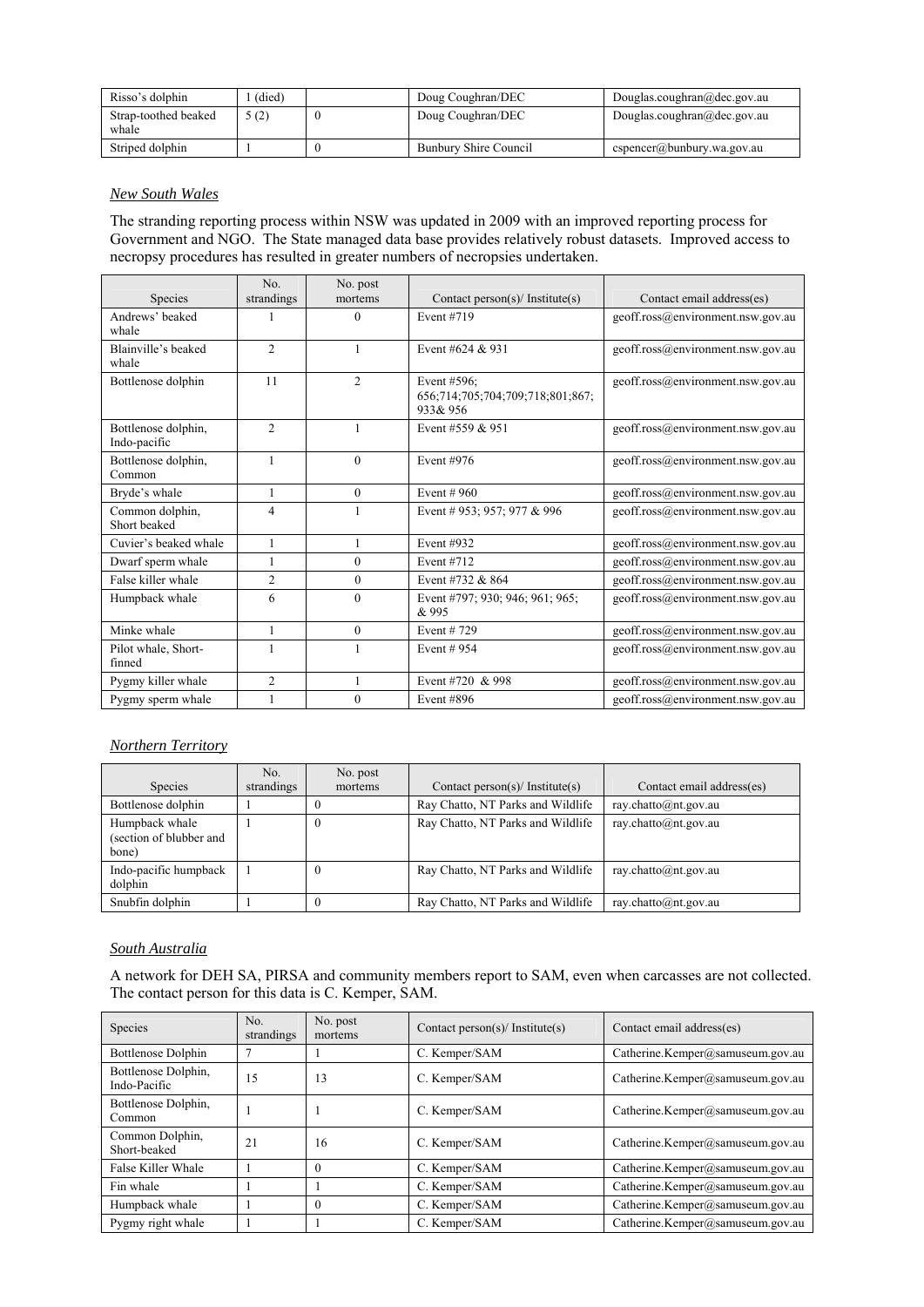| <b>WWW</b><br>'hale<br>Sperm |                | $\mathbf{v}$<br>∴emner:<br>SAM | $2$ rin $_{\rm c}$<br>:athe<br>$_{\alpha m}$<br>mper(a)<br>vsamuseum<br>.av<br>n gov. |
|------------------------------|----------------|--------------------------------|---------------------------------------------------------------------------------------|
| ∪nıd<br>Dolphin              | $\overline{ }$ | Kemper/<br>/SAM                | atherine.Kemper@samuseum.gov.au                                                       |

### *Tasmania*

In Tasmania DPIPWE has a 24hr / 7days week marine mammal hotline number (0427WHALES) for the public to report strandings and sightings of cetaceans. Strandings are joint managed by the Tasmanian PWS (incident control and operational) and DPIPWE (specialist advice, animal management, rescue and research). The agencies are responsible for strandings throughout Tasmanian, covering 4,882 kms of coastline. For more information please contact Rosemary Gales, DPIPWE.

\*Numbers for the purpose of post mortem include some or all of the following: morphometric measurement, sampling (DNA, teeth, blubber), stomach contents and/or ascertaining reproductive status.

|                                 | No.<br><b>Strandings</b><br>(total) | No. post |                                 |                                  |
|---------------------------------|-------------------------------------|----------|---------------------------------|----------------------------------|
| Species                         | animals)                            | mortems* | Contact person(s)/ Institute(s) | Contact email address(es)        |
| Bottlenose dolphin              | 2(8)                                |          | R.Gales / DPIPWE                | Rosemary.Gales@dpipwe.tas.gov.au |
| Common dolphin,<br>Short beaked | 2(3)                                | $\theta$ | R.Gales / DPIPWE                | Rosemary.Gales@dpipwe.tas.gov.au |
| Gray's Beaked Whale             | 3(2)                                | ∍        | R.Gales / DPIPWE                | Rosemary.Gales@dpipwe.tas.gov.au |
| Humpback Whale                  | 2(2)                                | $\theta$ | R.Gales / DPIPWE                | Rosemary.Gales@dpipwe.tas.gov.au |
| Pilot whale, Long-<br>finned    | 2(170)                              | 117      | R. Gales / DPIPWE               | Rosemary.Gales@dpipwe.tas.gov.au |
| Pygmy right Whale               | 1(1)                                |          | R.Gales / DPIPWE                | Rosemary.Gales@dpipwe.tas.gov.au |
| Sperm whale                     | 2(50)                               | 50       | R.Gales / DPIPWE                | Rosemary.Gales@dpipwe.tas.gov.au |
| <b>Striped Dolphin</b>          | (?)                                 |          | R.Gales / DPIPWE                | Rosemary.Gales@dpipwe.tas.gov.au |

### **9. OTHER STUDIES AND ANALYSES-**

*Diet and Foraging Ecology of Bottlenose Dolphins (Dolphin Research Institute and Monash University).* Stable isotope analysis of teeth was completed to determine the foraging ecology and diet of two bottlenose dolphin species (common bottlenose dolphin and the southern Australian bottlenose dolphin) in Victoria. Results showed that the two species had distinctly different stable isotope signatures suggesting that the two species may be foraging in different areas and on different prey. Additionally, comparisons of the two populations of southern Australian bottlenose dolphins (one found in the Gippsland Lakes and the other in Port Phillip) suggest that the Port Phillip population may be feeding at a higher trophic level than the Gippsland Lakes dolphins, a theory which is supported by fish isotope data from the area as well as differences in the patterns of tooth wear and the active foraging strategies of the two populations.

Comparisons between male and female dolphins revealed no differences in stable isotope signatures for male and female common bottlenose dolphins. However, statistically significant differences were observed between male and female southern Australian bottlenose dolphins. The females displayed a higher  $\delta^{13}$ C value in both the Gippsland Lakes and Port Phillip populations, suggesting that the males and females may have different diets or forage in different areas. The lower  $\delta^{13}$ C of the males is more consistent with that of the common bottlenose dolphins found offshore and implies that the males may spend greater periods feeding in offshore waters than the females that may rely solely on coastal prey items.

When placed over basal resources available in Port Phillip, it appears as though the southern Australian bottlenose dolphin population in the bay may be relying on seagrass beds and phytoplankton based food chains. Seagrass beds appear to be particularly important for the female dolphins which are believed to be resident to the bay. This presents a potential problem for the local dolphin population as sea grass beds are currently under decline in Port Phillip.

Study completed as Honours research project by Kylie Owens, Monash University, 2008. Further details can be obtained by emailing [research@dolphinresearch.org.au](mailto:research@dolphinresearch.org.au)

*Taxonomy of Tursiops spp. in Australasia (Kemper, SA Museum, Maria Jedensjo and associates).*An Australian Marine Mammal Centre grant application has been lodged to study the taxonomy of bottlenose dolphins from around Australia. This is a PhD project to be undertaken by Maria Jedensjo with the primary supervisor being Michael Krutzen (University of Zurich) and the secondary supervisor Catherine Kemper. The project will combine morphological and genetic characters, and will compare with type specimens for both *T. truncatus* and *T. aduncus*. There are plans to include samples from New Zealand in the near future.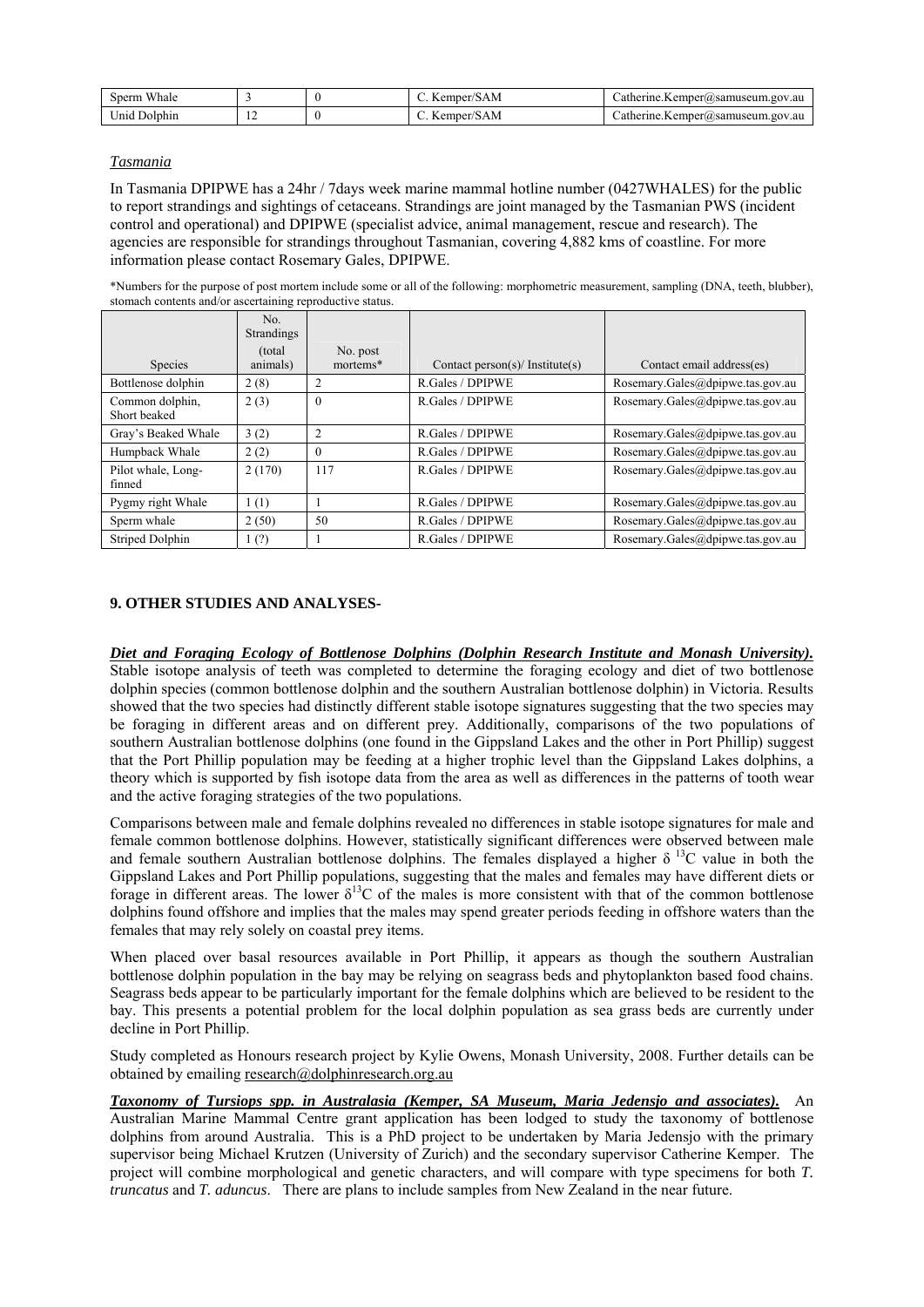*Cause/circumstance of death of SA cetaceans (Kemper, Tomo SAM, Adelaide Mount Lofty NRM).* The Dolphin Trauma Group continues to study dead dolphins from Gulf St Vincent Bioregion and has been awarded funding as part of a Caring for Your Country grant to study marine debris in Gulf St Vincent. The project involves assessing recent strandings of marine mammals (about 20 since the project began in April 2009) and collating/archiving data and specimens collected by the SA Museum over the last 20 years. Life history data will be combined with pathology results provided by Ikuko Tomo to give an overall picture of diseases and circumstance of death of South Australian cetaceans.

*Assessment of mortality of dolphins in North Spencer Gulf (Kemper, Warhurst and Parra (Flinders University*)). An Honours student (Kathryn Warhurst) will soon begin a project relating to the problem of the high number of dolphin mortalities and interactions with fisheries and finfish aquaculture in North Spencer Gulf. The details of the research have not yet been finalized but are likely to include carcass evalutions and determining hotspots of interaction. There were four dolphin deaths in the Point Lowly, Fitzgerald Bay area during 2009 and several of these were suspected entanglements. It is likely that these dolphins died in the kingfish aquaculture pens. The project will aim to determine hotspots of morality and advise government on actions needed.

*Lung nematode epidemic in common dolphins (Tomo, Kemper SAM).* A publication is in press on this research (see below). Another publication is anticipated on the details of the pathology of the infections. Although there are a few more cases being documented during necropsies, the outbreak of lung nematode infections subsided at the beginning of 2007.

*Investigating dolphin mortality in the South Australian Sardine Fishery (Hamer, Tomo, Kemper and Gibbs, SARDI*). This project has not advanced much further due to lack of funding. Teeth are being prepared for ageing at the SA Museum.

*National Centre for Aging Marine Mammals (SA Museum).* The results of Elena Trentin's study of age at sexual maturity male in *T. aduncus* are being prepared for publication. It appears that the regression of male testis function has not been previously described in bottlenose dolphins from Australia or elsewhere. A presentation was made to the Australian Mammal Society meeting in July 2009. Another international student (Mauro Talamonti, Istituto di Biologia e Genetica Università Politecnica delle Marche, Italy) has joined the Museum to conduct a study of female sexual maturity in *T. aduncus* from South Australia. In addition to the cetacean studies, there has been some use of the lab for pinniped ageing (e.g. USA fur seals by Jane McKenzie).

*Oceanographic influences on the distribution of Caperea marginata (Kemper, Middleton and Van Ruth).*  This project has progressed to near-final manuscript stage.

*Oceanographic influences on cetacean strandings in South Australia (Segawa, Kemper, Seuront, Flinders University*). Tomoyo Segawa has completed her Honours degree on temporal trends in the stranding record for South Australia. The study focused on 856 events recorded between 1990 and 2008. The total number of stranding events increased (decreased) during La Nina (El Nino) years. In preparing data for the project, all outstanding non-specimen stranding records were entered into the KE Emu collections database.

**South Australian cetacean sightings database (SA Museum).** The South Australian Museum has been the primary repository for cetacean sighting records and in recent years has done this in partnership with the South Australian Whale Centre at Victor Harbour. There were many more southern right whale sightings in South Australia during 2009 and it has not been possible to enter all these into the Museum's database. Although there is some potential for a small amount of support from the Whale Centre, it is vital that the Museum enters into discussions with State and Commonwealth Governments as to how to fund the database and provide data for Australian and international distribution.

*Dwarf minke whale biology (JCU).* A PhD study by Ms. S. Sobtzick (2006-2010; supervised by Dr Alastair Birtles & Prof Helene Marsh, JCU) is investigating dwarf minke whale population structure, site fidelity and social structure in the northern GBR using photo-identification and underwater videogrammetry.

*Dwarf minke whale behaviour (JCU).* A PhD study by Mr. A. Mangott (2005-2010; supervised by Dr Alastair Birtles, Prof Helene Marsh, JCU and A/Prof Peter Valentine Associate) is investigating behaviours of dwarf minke whale associated with human interactions in the northern GBR.

*Whalewatching: swim-with-dwarf minke whales tourism (JCU).* A PhD study by Mr. M. Curnock (2005-2010; supervised by Dr Alastair Birtles & A/Prof Peter Valentine) is investigating mechanisms for assessing the sustainability of the swim-with-dwarf minke whales tourism industry in the northern GBR.

*Summary of cetacean permits current in 2009 (GBRMPA).* The maximum allowable number of 9 permits remains current (first issued in 2003) for tourist programs that include the swim-with-dwarf minke whale activity in the Ribbon Reef Sector and Offshore Port Douglas Sector of the Marine Park. In 2009: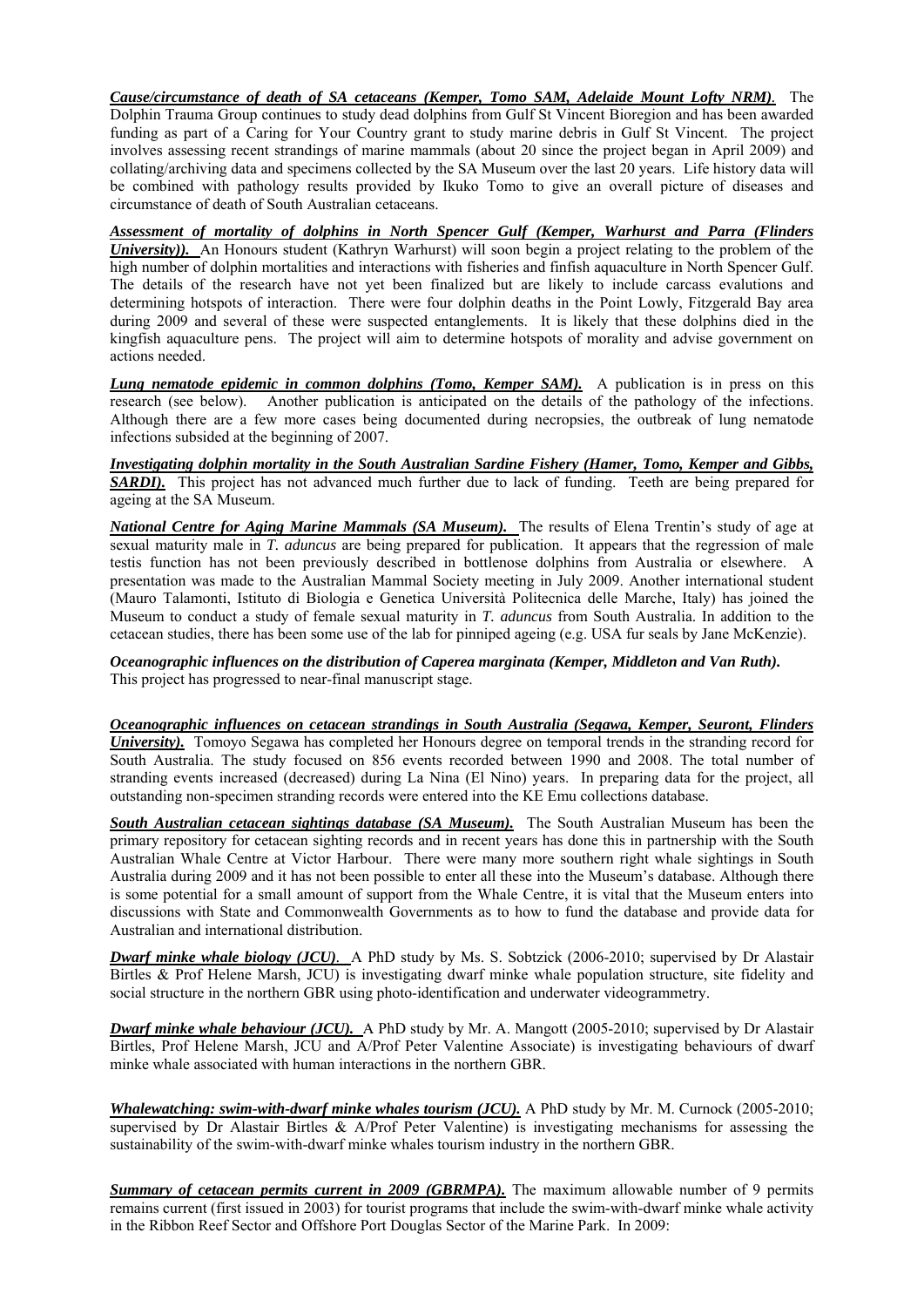- o The total number of dedicated tourism whale watching activities allowed to operate in the Far Northern Management Area of the Marine Park was 24.
- o The total number of dedicated tourism whale watching activities allowed to operate in the Cairns Management Area of the Marine Park was 28.
- o The total number of dedicated tourism whale watching activities allowed to operate in the Cairns Area of the Marine Park was 7.
- o The total number of dedicated tourism whale watching activities allowed to operate in the Townsville/Whitsundays Management Area of the Marine Park was 64.
- o The total number of dedicated tourism whale watching activities allowed to operate in the Whitsundays Area of the Marine Park was 32.
- o No permits were issued for tourist programs that included the activity of dolphin watching.
- o Four permits were current for the conduct of a research program involving whales or dolphins:
	- The study of dwarf minke whales (*Balaenoptera acutorostrata*) in the northern Great Barrier Reef and opportunistic observation of other cetacean species. Permit expires 31/07/2010.
	- Conservation genetics of three species of cetaceans: Australian snubfin, Indo-Pacific humpback dolphins and Bottlenose dolphins in northeast Queensland waters. Permit expires 28/02/2012.
	- The acoustic and surface behaviour of coastal dolphins (Indo-Pacific humpback and Australian Snubfin dolphin) in Queensland. Permit expires 31/07/2010.
	- Photographic identification of humpback whales (*Megaptera novaeangliae*) in the Whitsundays Island Region, Port Douglas and Cooktown. Permit expires 01/07/2011.

#### **Distribution and population structure of Australian humpback whales (***Megaptera novaeangliae***) (N. Schmitt, Australian Antarctic Division).** Using a combination of mitochondrial and microsatellite markers, the project aims to:

- Measure the degree of gene flow between Eastern and Western Australia.
- Determine the allocation of humpback breeding stocks to Antarctic feeding area V using mtDNA haplotypes and mixed stock analysis.
- Genetically assign humpback whale individuals from Antarctic feeding area V to low-latitude breeding grounds using genotype matching.
- Determine the population structure of humpback whales in the Antarctic feeding grounds between 150 deg East and 150 deg West.
- Estimate the minimum historical population size of stock D based on the diversity of mtDNA haplotypes, developed from an existing mathematical model.

#### **10. LITERATURE CITED**

Bannister, J.L. 2010. Southern right whale aerial survey, southern Australian coast, August 2009. Final Report on work funded by the Island Foundation, Massachusetts , USA, 17pp. Unpublished, available from J Bannister, [bannisj@bigpond.com.](mailto:bannisj@bigpond.com)

Hedley, S., Bravington, M., Gales, N., Kelly, N. and Peel, D. (2007a). Aerial survey for minke whales off eastern Antarctica. Paper SC/59/IA2 presented to the IWC Scientific Committee (unpublished).

Kelly, N., Peel, D., Pike, D., Bravington, M.V. and Gales, N. (2008). Aerial survey of minke whales off East Antarctica: report on 2007/08 test survey and future plans. Paper SC/60/IA4 presented to the IWC Scientific Committee (unpublished).

Kelly, N., Peel, D., Pike, D., Bravington, M.V. and Gales, N. (2009). An aerial survey for Antarctic minke whales in sea ice off East Antarctica: A pilot study. Paper SC/61/IA3 presented to the IWC Scientific Committee (unpublished).

Kelly, N., Peel, D., Bravington, M.V. and Gales, N. (2009b). A description of killer whales (*Orcinus orca*) observed in Vincennes Bay, Eastern Antarctica. Paper SC/61/SM10 presented to the IWC Scientific Committee (unpublished).

Oosterman, A., Whicker, M. and Garbett, P. 2010. A review of the 2009 Norfolk Island Whale Survey. 6 pp. [*Available from* [adrianoosterman@hotmail.com](mailto:adrianoosterman@hotmail.com)].

### **11. PUBLICATIONS**

#### **11.1 Published or 'In Press' papers only**

Anderson, M.J., Hinten, G., Paton, D., Baverstock, P.R., 2001. A model for the integration of microsatellite genotyping with photographic identification of humpback whales. *Memoirs of the Queensland Museum* 47(2): 451-457.

Bilgmann, K., Moller, L.M., Harcourt, R. G., Gales, R., and L. Beheregaray. 2009. Reply to "Clarifying the interpretations of Hamer et al. (2009) by Bilgmann et al. (2008)". *Animal Conservation* doi: 10.1111/j.1469-1795.oo270.x

- Byard, R.W., Tomo, I., Kemper, C.M., Gibbs, S.E., Bossley, M., Machado, A. and Hill, M. 2010. Unusual causes of fatal upper aerodigestive tract obstruction in wild bottlenose dolphins (T*ursiops aduncus*). *Forensic Science Medical Pathology* [doi 10.1007/s12024-010- 9143-3].
- Elphinstone M.S., Hinten G.N., Anderson M.J. and Nock C.J. 2003. An inexpensive and high-throughput procedure to extract and purify total genomic DNA for population studies. *Molecular Ecology Notes* - Technical Note 3:317
- Forestell, P.H., Kaufman, G.D., Mallo, A. and Lehman, S. (In press). Calving Rates and Intervals for East Australia Female Humpback Whales, based on Individual Photo-Identifications: 1984 – 2007. IWC Special Reports: Comprehensive Assessment of Southern Hemisphere Humpback Whales.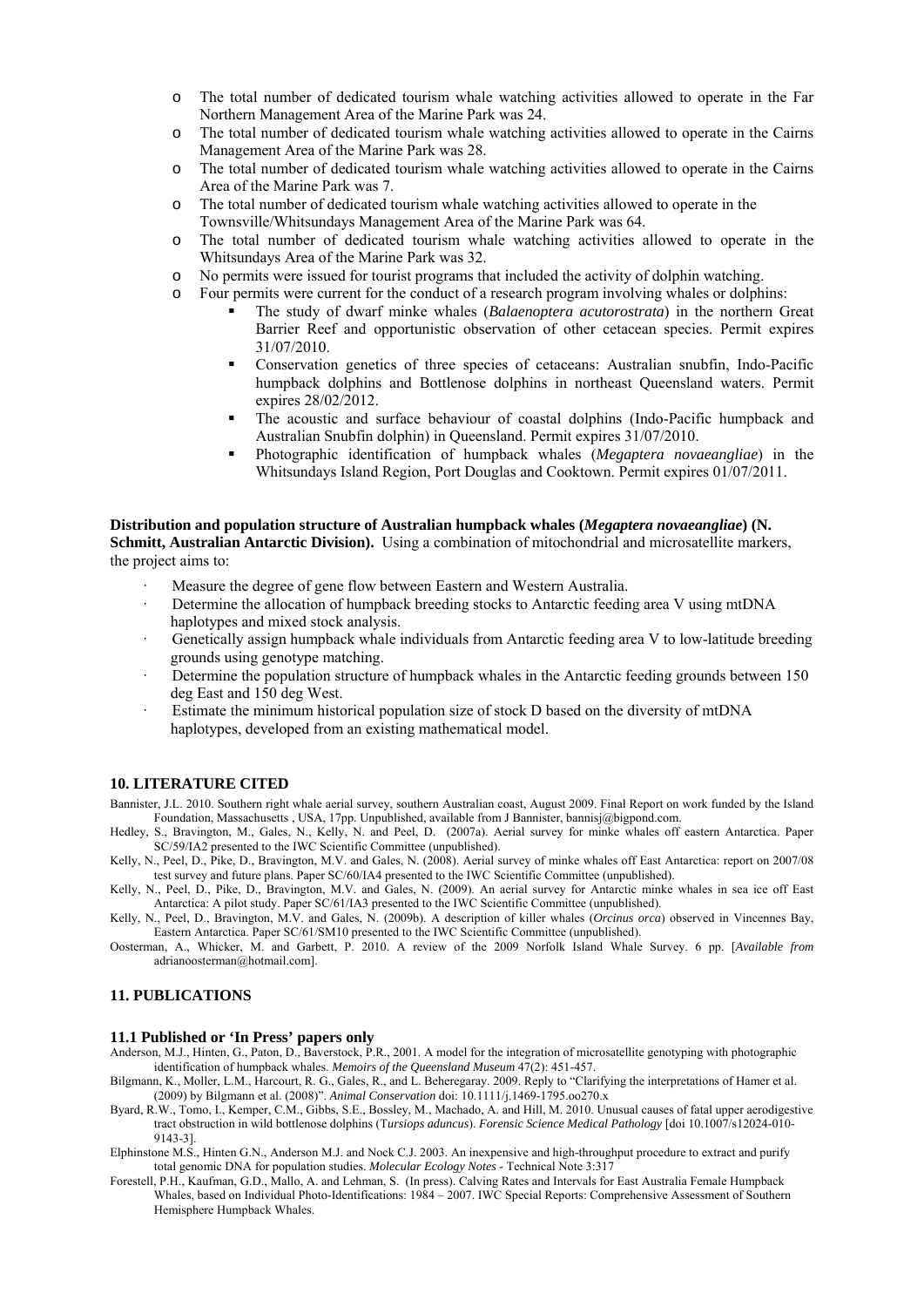Forestell, P.H., Kaufman, G.D. and Chaloupka, M. (In press). Abundance of Humpback Whales in Hervey Bay, Australia, Based on CMR Profiles, 1998 -2007. IWC Special Reports: Comprehensive Assessment of Southern Hemisphere Humpback Whales.

- Franklin, W., Franklin, T., Jenner, C., Jenner, M., Goncalves, L., Leaper, R., Brooks, L. and Clapham, P. 2008. Photo-identification comparison of humpback whale (*Megaptera novaeangliae*) flukes from Antarctic Area IV with Western and Eastern Australian fluke catalogues. IWC Scientific Committee SC/60/SH1.
- Hedley, S. L., Bannister, J. L. and Dunlop, R. A. In Press. Abundance estimates of southern hemisphere Breeding Stock 'D' humpback whales from aerial and land-based surveys off Shark Bay, Western Australia, 2008. IWC Special Publications series.
- Jensen, F.H., Bejder, L., Wahlberg, M., Madsen, P.T. 2009. Biosonar adjustments to sonar range of echolocating bottlenose dolphins (*Tursiops sp*.) in the wild. *The Journal of Experimental Biology* **212**:1078-1086
- Jensen, F.H., Bejder, L., Wahlberg, M., Auilar Soto, N., Johnson, M., and Madsen, P.T. 2009. Vessel noise effects on delphinid communication*. Marine Ecology Progress Series* Vol. **395**: 161–175.
- Kniest, E., Burns, D. and Harrison, P. (In press) 'Fluke Matcher': A computer-aided matching system for humpback whale (*Megaptera novaeangliae*) flukes. *Marine Mammal Science*. DOI: 10.1111/j.1748-7692.2009.00368.x
- Mangott, A., Birtles, R.A., Marsh. H. (In press). Attraction of dwarf minke whales (*Balaenoptera acutorostrata* subsp.) to vessels and swimmers in the Great Barrier World Heritage Area – the management challenges of an inquisitive whale. *Journal of Ecotourism*
- Moss, Franklin, W. and Franklin, T. "Long-term monitoring of chlorophyll-a in Hervey Bay, Queensland (1993-2003) by The Oceania Project". See:<http://www.epa.qld.gov.au/publications?id=1771>
- Oremus, M., Gales, R., Dalebout, L. M., Funahashi, N., Endo, T., Kage, T., Steel, D. and C. S. Baker. (In press). Worldwide mtDNA diversity and phylogeography of pilot whales (*Globicephala* spp.). *Biological Journal of the Linnean Society*
- Palmer, C., Fitzgerald, P., Wood A., Harley, S. and McKenzie A. 2009. False Killer Whales *Pseudorca crassidens*: regular visitors to Port Essington and Darwin Harbour in the Northern Territory, Australia. *Northern Territory Naturalist* 21: 49-53
- Paton, D.A., Brooks, L., Burns, D., Franklin, T., Franklin, W., Harrison, P. and Baverstock, P. (In press). First abundance estimate of east coast Australian humpback whales (Megaptera novaeangliae) utilising mark-recapture analysis and multi-point sampling. *J. Cetacean Res. Manage*.
- Paxton, C. G. M., Hedley, S. L. and Bannister, J. L. (In Press). Group IV Humpback whales: their status from aerial and land-based surveys off Western Australia, 2005. IWC Special Publications series
- Queensland Department of Environment & Heritage. 1998. Environmental Technical Report No 23: Hervey Bay Report Chlorophyll-a Sampling by The Oceania Project, Andrew Moss and Julie Kocovski, ISSN 1037-4671 RE271.
- Tomo, I., Kemper, C.M and Lavery, P.J. (In press). 18-year study of South Australian dolphins shows variation in lung nematodes by season, year, age class and location. *Journal of wildlife diseases*

#### **11.2 Unpublished literature**

- All activities undertaken by the DPIPWE Marine Mammal Conservation Program are reported annually in comprehensive reports. These can be obtained on request from Rosemary Gales, DPIPWE.
- Bannister, J. L. 2010. Southern right whale aerial survey, southern Australian coast, August 2009. Final Report on work funded by the Island Foundation, Massachusetts , USA, 17pp. [Unpublished, available from J Bannister, [bannisj@bigpond.com](mailto:bannisj@bigpond.com)].
- Charlton-Robb, K., A. C. Taylor and S. W. McKechnie. Skull morphology of 'bottlenose' dolphins from south eastern Australia confirms genetic identification of a new long-separated inshore species. Poster presented at the 18th Biennial Conference of the Biology of Marine Mammals for the Society of Marine Mammalogy, October 2009. [Available from [kate.charlton@sci.monash.edu.au](mailto:kate.charlton@sci.monash.edu.au)]
- Curnock, M., Birtles, A. and Valentine, P. (2009) Key steps towards adaptive management of a whalewatching industry: developing sustainability objectives and indicators for the swimming-with-dwarf minke whales activity in the Great Barrier Reef. Poster presentation at the*18th Biennial Conference on the Biology of Marine Mammals*, Quebec City, Canada, 12-16 October 2009
- Franklin, T., Franklin, W., Brooks, L., Baverstock, B., Harrison, P., and Clapham, C. (in prep). Group characteristics of Eastern Australian Humpback whales (*Megaptera novaeangliae*) in Hervey Bay 1992-2005; A population in recovery from severe overexploitation.
- Franklin, W., Franklin, T., Brooks, L., Gibbs, N., Childerhouse, S., Burns, D., Paton, D., Garrigue, C., Constantine, R., Poole, M., Hauser, N., Donoghue, M., Russell, K., Mattila, D.K., Robbins, J., Anderson, M., Olavarría, C., Jackson, J., Noad, M., Harrison, P., Baverstock, P., Leaper, R., Baker, B. and Clapham, P. (in review). Eastern Australia (E1 breeding grounds) may be a wintering destination for Area V Humpback Whales (Megaptera novaeangliae) migrating through New Zealand waters. *J. Cetacean Res. Manage.*
- Franklin, W., Franklin, T., Brooks, L., Gibbs, N., Childerhouse, S., Smith, F., Burns, D., Paton, D., Garrigue, C., Constantine, R., Poole, M., Hauser, N., Donoghue, M., Russell, K., Mattila, D.K., Robbins, J., Oosterman, A., Leaper, R., Baker, S. and Clapham, P. (in review) The Balleny Islands and Ross Sea (Antarctic Area V) may be the summer feeding area for Eastern Australian (E1 breeding group) Humpback whales (Megaptera novaeangliae). *J. Cetacean Res. Manage*.
- Garrigue, C., T. Franklin, K. Russell, D. Burns, M. Poole, D. Paton, N. Hauser, M. Oremus, R. Constantine, S. Childerhouse, D. Mattila, N.Gibbs, W. Franklin, J. Robbins, P. Clapham, C.S. Baker (in review). First assessment of interchange of humpback whales between Oceania and the east coast of Australia. *J. Cetacean Res. Manage*.
- Hedley, S., Bravington, M., Gales, N., Kelly, N. and Peel, D. (2007a). Aerial survey for minke whales off eastern Antarctica. Paper SC/59/IA2 presented to the IWC Scientific Committee (unpublished).
- Kelly, N., Peel, D., Pike, D., Bravington, M.V. and Gales, N. (2008). Aerial survey of minke whales off East Antarctica: report on 2007/08 test survey and future plans. Paper SC/60/IA4 presented to the IWC Scientific Committee (unpublished).
- Kelly, N., Peel, D., Pike, D., Bravington, M.V. and Gales, N. (2009). An aerial survey for Antarctic minke whales in sea ice off East Antarctica: A pilot study. Paper SC/61/IA3 presented to the IWC Scientific Committee (unpublished).
- Kelly, N., Peel, D., Bravington, M. and Gales, N. (2009a). A planned aerial survey for minke whales in East Antarctica during summer 2009/10. Paper SC/61/IA4 presented to the IWC Scientific Committee (unpublished).
- Kelly, N., Peel, D., Bravington, M.V. and Gales, N. (2009b). A description of killer whales (*Orcinus orca*) observed in Vincennes Bay, Eastern Antarctica. Paper SC/61/SM10 presented to the IWC Scientific Committee (unpublished).
- Mangott, A., Birtles, A., Marsh, H. 2009. Attraction of dwarf minke whales (*Balaenoptera acutorostrata* subsp.) to vessels and their swimmers in the Great Barrier Reef World Heritage Area – management challenges for an inquisitive whale. Oral presentation at the Marine and Tropical Science Research Facility (MTSRF) conference, Townsville, Australia
- Mangott, A., Birtles, A., Marsh, H., Valentine, P. 2009. Curious dwarf minke whales (*Balaenoptera acutorostrata* subsp.) exceptional exploratory behaviour of a marine mammal associated with a swim-with industry. Poster presentation at the*18th Biennial Conference on the Biology of Marine Mammals*, Quebec City, Canada, 12-16 October 2009
- Mason, S., Charlton-Robb, K. and Donnelly, D. 2009. Common or uncommon? The unusual presence of short-beaked common dolphins (*Delphinus delphis*) in a shallow, semi-enclosed embayment in Victoria, Australia. Poster presented at the 18th Biennial Conference of the Biology of Marine Mammals for the Society of Marine Mammalogy, October 2009. [Available from [research@dolphinresearch.org.au\]](mailto:research@dolphinresearch.org.au)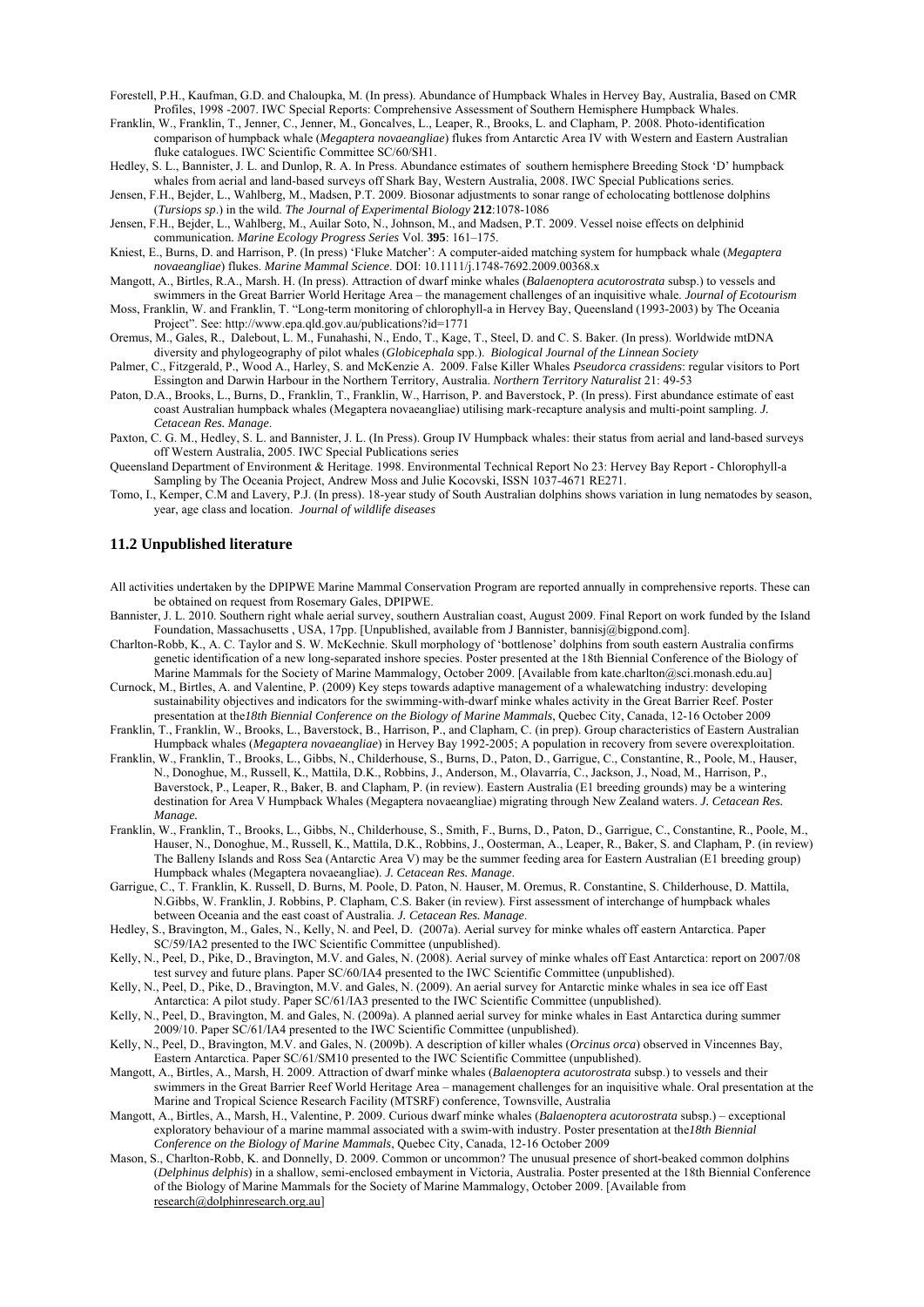- Monk, A., Charlton-Robb, K., Buddhadasa, S. and Thompson, R. 2009. Contribution of mercury contamination to bottlenose dolphin (*Tursiops sp*.) deaths. Poster presented at the 18th Biennial Conference of the Biology of Marine Mammals for the Society of Marine Mammalogy, October 2009. [Available from [alissa.monk@sci.monash.edu.au\]](mailto:alissa.monk@sci.monash.edu.au)
- Oosterman, A., Whicker, M. and Garbett, P. 2010. A review of the 2009 Norfolk Island Whale Survey. 6 pp. [*Available from* [adrianoosterman@hotmail.com](mailto:adrianoosterman@hotmail.com)].
- Owen, Thompson, R. and Charlton-Robb, K. 2009. Diet and foraging ecology of bottlenose dolphins (*Tursiops spp*.) in Victoria, Australia. Poster presented at the 18th Biennial Conference of the Biology of Marine Mammals for the Society of Marine Mammalogy, October 2009. [Available from [research@dolphinresearch.org.au\]](mailto:research@dolphinresearch.org.au)
- Segawa, T. 2009. Cetacean strandings in South Australia, 1881-2008: temporal dynamics and influence of El Niño and La Niña. BSc in Marine Biology (Honours) Thesis, Flinders University. 87 pp.
- Sobtzick, S., Birtles, A. and Marsh, H. 2009. First insights into population demographics of dwarf minke whales involved in swim-with activities, using a photo-identification network. Poster presentation at the*18th Biennial Conference on the Biology of Marine Mammals*, Quebec City, Canada, 12-16 October 2009
- Sobtzick, S., Birtles, A. and Marsh, H. 2009. The value of photo-identification data of dwarf minke whales (*Balaenoptera acutorostrata* subspecies) collected by whalewatching tourists in providing critical information for sustainable management. Poster presentation at the Marine and Tropical Science Research Facility (MTSRF) Conference in Townsville, Australia, 28-30 April 2009
- Trentin, E. and Kemper, C. 2009. Sexual maturity in male Indo-Pacific Bottlenose Dolphins: evidence for non-breeding adults. Australian Mammal Society meeting July 2009, Perth, Western Australia [abstract].